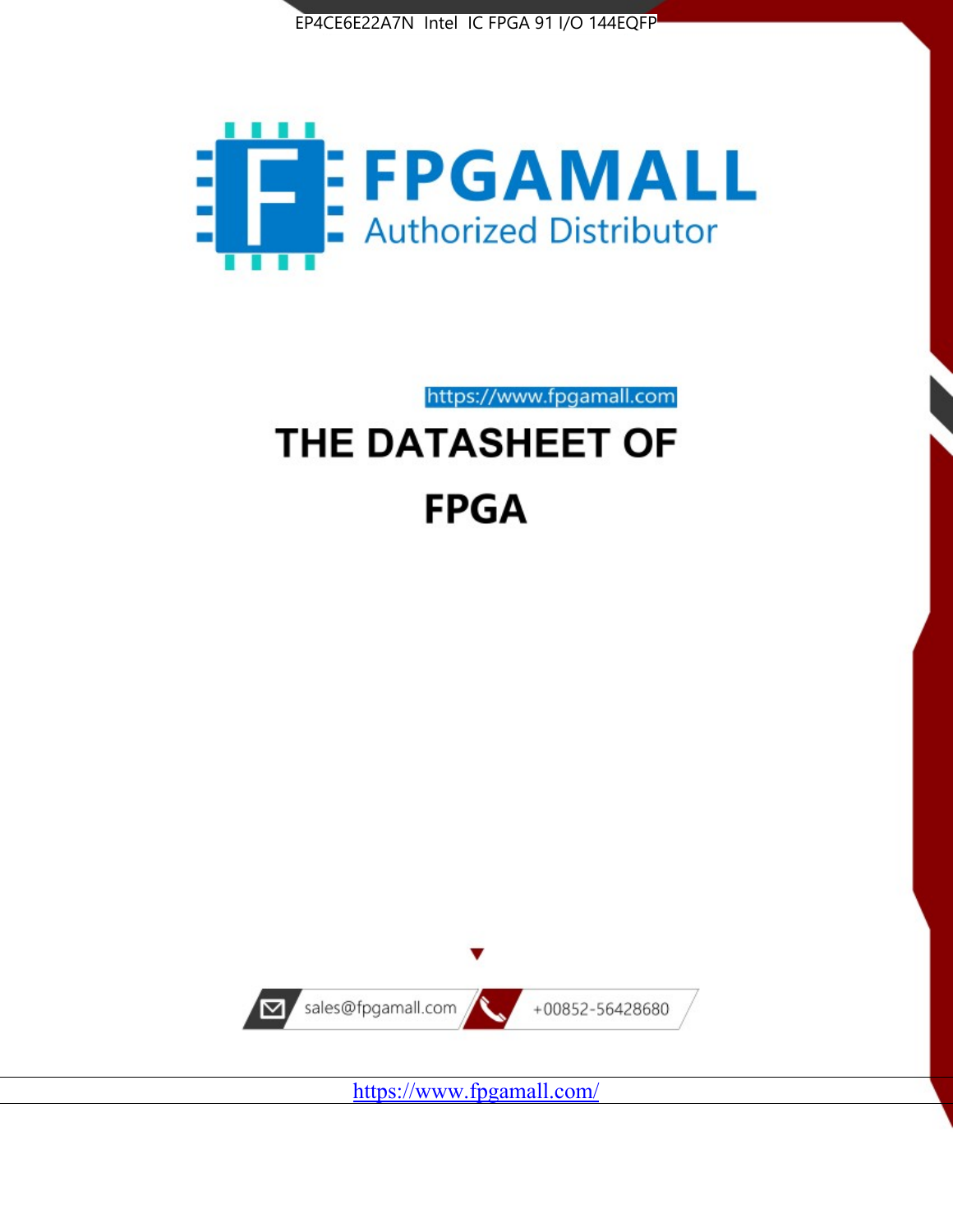

## **1. Cyclone IV Device Datasheet**

**CYIV-53001-2.0**

This chapter describes the electrical and switching characteristics for Cyclone<sup>®</sup> IV devices. Electrical characteristics include operating conditions and power consumption. Switching characteristics include transceiver specifications, core, and periphery performance. This chapter also describes I/O timing, including programmable I/O element (IOE) delay and programmable output buffer delay.

This chapter includes the following sections:

- "Operating Conditions" on page 1–1
- "Power Consumption" on page 1–16
- "Switching Characteristics" on page 1–16
- "I/O Timing" on page  $1-37$
- "Glossary" on page 1–37

## **Operating Conditions**

When Cyclone IV devices are implemented in a system, they are rated according to a set of defined parameters. To maintain the highest possible performance and reliability of Cyclone IV devices, you must consider the operating requirements described in this chapter.

Cyclone IV devices are offered in commercial, industrial, extended industrial and, automotive grades. Cyclone IV E devices offer –6 (fastest), –7, –8, –8L, and –9L speed grades for commercial devices, –8L speed grades for industrial devices, and –7 speed grade for extended industrial and automotive devices. Cyclone IV GX devices offer –6 (fastest), –7, and –8 speed grades for commercial devices and –7 speed grade for industrial devices.

**For more information about the supported speed grades for respective Cyclone IV** devices, refer to the *[Cyclone IV FPGA Device Family Overview](http://www.altera.com/literature/hb/cyclone-iv/cyiv-51001.pdf)* chapter.

**1** Cyclone IV E devices are offered in core voltages of 1.0 and 1.2 V. Cyclone IV E devices with a core voltage of 1.0 V have an 'L' prefix attached to the speed grade.

In this chapter, a prefix associated with the operating temperature range is attached to the speed grades; commercial with a "C" prefix, industrial with an "I" prefix, and automotive with an "A" prefix. Therefore, commercial devices are indicated as C6, C7, C8, C8L, or C9L per respective speed grade. Industrial devices are indicated as I7, I8, or I8L. Automotive devices are indicated as A7.

@2016 Altera Corporation. All rights reserved. ALTERA, ARRIA, CYCLONE, HARDCOPY, MAX, MEGACORE, NIOS, QUARTUS and STRATIX words and logos are trademarks of Altera Corporation and registered in the U.S. Patent and Trademark



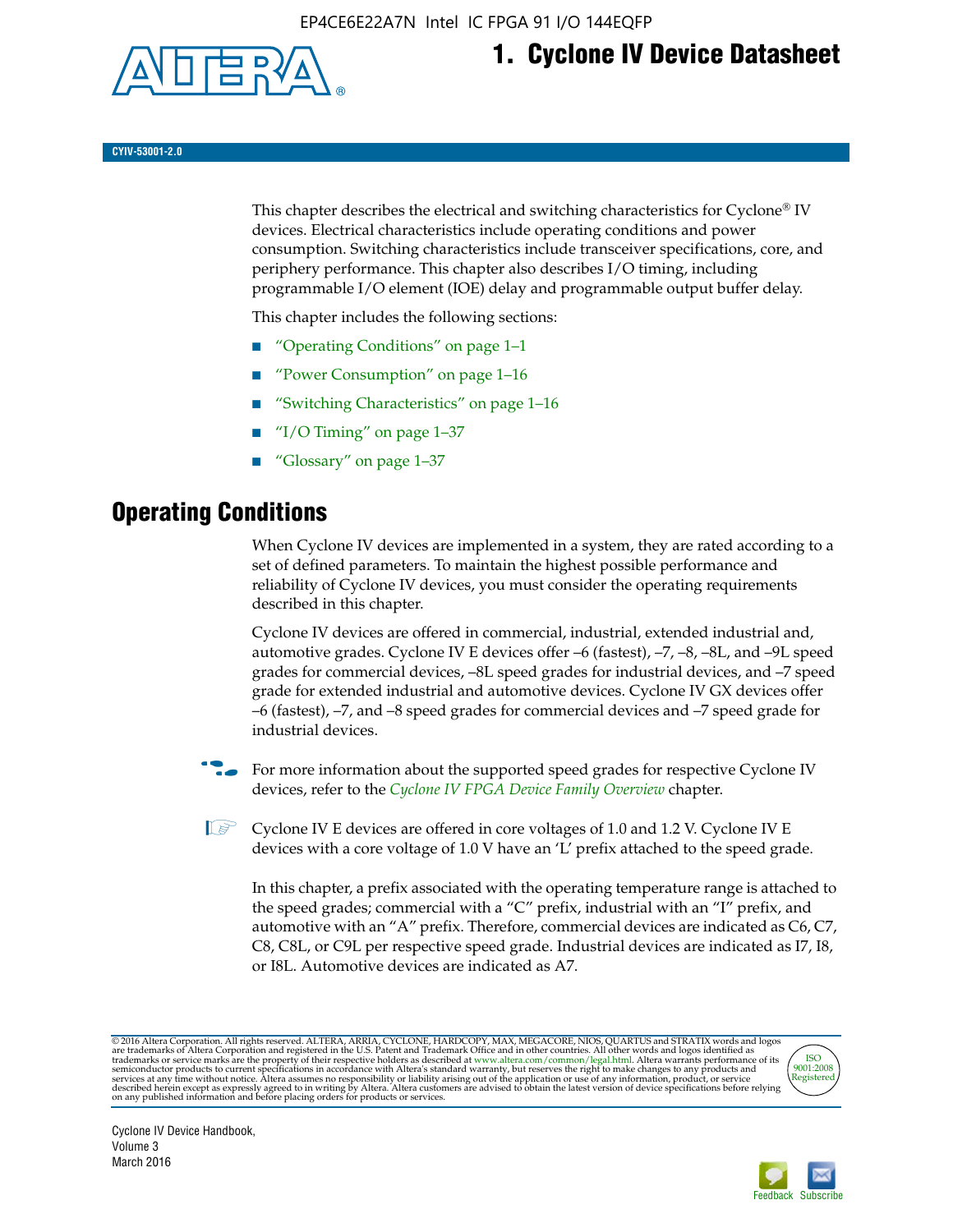**1 Cyclone IV E industrial devices I7 are offered with extended operating temperature** range.

## **Absolute Maximum Ratings**

Absolute maximum ratings define the maximum operating conditions for Cyclone IV devices. The values are based on experiments conducted with the device and theoretical modeling of breakdown and damage mechanisms. The functional operation of the device is not implied at these conditions. Table 1–1 lists the absolute maximum ratings for Cyclone IV devices.

Conditions beyond those listed in Table  $1-1$  cause permanent damage to the device. Additionally, device operation at the absolute maximum ratings for extended periods of time have adverse effects on the device.

| <b>Symbol</b>            | <b>Parameter</b>                                                                                                                | Min    | <b>Max</b> | <b>Unit</b> |
|--------------------------|---------------------------------------------------------------------------------------------------------------------------------|--------|------------|-------------|
| <b>V<sub>CCINT</sub></b> | Core voltage, PCI Express <sup>®</sup> (PCIe®) hard IP<br>block, and transceiver physical coding sublayer<br>(PCS) power supply | $-0.5$ | 1.8        | ۷           |
| $V_{CCA}$                | Phase-locked loop (PLL) analog power supply                                                                                     | $-0.5$ | 3.75       | V           |
| $V_{CCD\_PLL}$           | PLL digital power supply                                                                                                        | $-0.5$ | 1.8        | V           |
| V <sub>CCIO</sub>        | I/O banks power supply                                                                                                          | $-0.5$ | 3.75       | V           |
| V <sub>CC_CLKIN</sub>    | Differential clock input pins power supply                                                                                      | $-0.5$ | 4.5        | V           |
| $V_{\text{CCH_GXB}}$     | Transceiver output buffer power supply                                                                                          | $-0.5$ | 3.75       | $\vee$      |
| $V_{\text{CCA\_GXB}}$    | Transceiver physical medium attachment (PMA)<br>and auxiliary power supply                                                      | $-0.5$ | 3.75       | V           |
| $V_{CCL_GXB}$            | Transceiver PMA and auxiliary power supply                                                                                      | $-0.5$ | 1.8        | V           |
| $V_{1}$                  | DC input voltage                                                                                                                | $-0.5$ | 4.2        | V           |
| $I_{\text{OUT}}$         | DC output current, per pin                                                                                                      | $-25$  | 40         | mA          |
| $T_{\tt STG}$            | Storage temperature                                                                                                             | $-65$  | 150        | °C          |
| $T_{\rm J}$              | Operating junction temperature                                                                                                  | $-40$  | 125        | ℃           |

**Table 1–1. Absolute Maximum Ratings for Cyclone IV Devices** *(1)*

**Note to Table 1–1:**

(1) Supply voltage specifications apply to voltage readings taken at the device pins with respect to ground, not at the power supply.

## **Maximum Allowed Overshoot or Undershoot Voltage**

During transitions, input signals may overshoot to the voltage shown in Table 1–2 and undershoot to –2.0 V for a magnitude of currents less than 100 mA and for periods shorter than 20 ns. Table 1–2 lists the maximum allowed input overshoot voltage and the duration of the overshoot voltage as a percentage over the lifetime of the device. The maximum allowed overshoot duration is specified as a percentage of high-time over the lifetime of the device.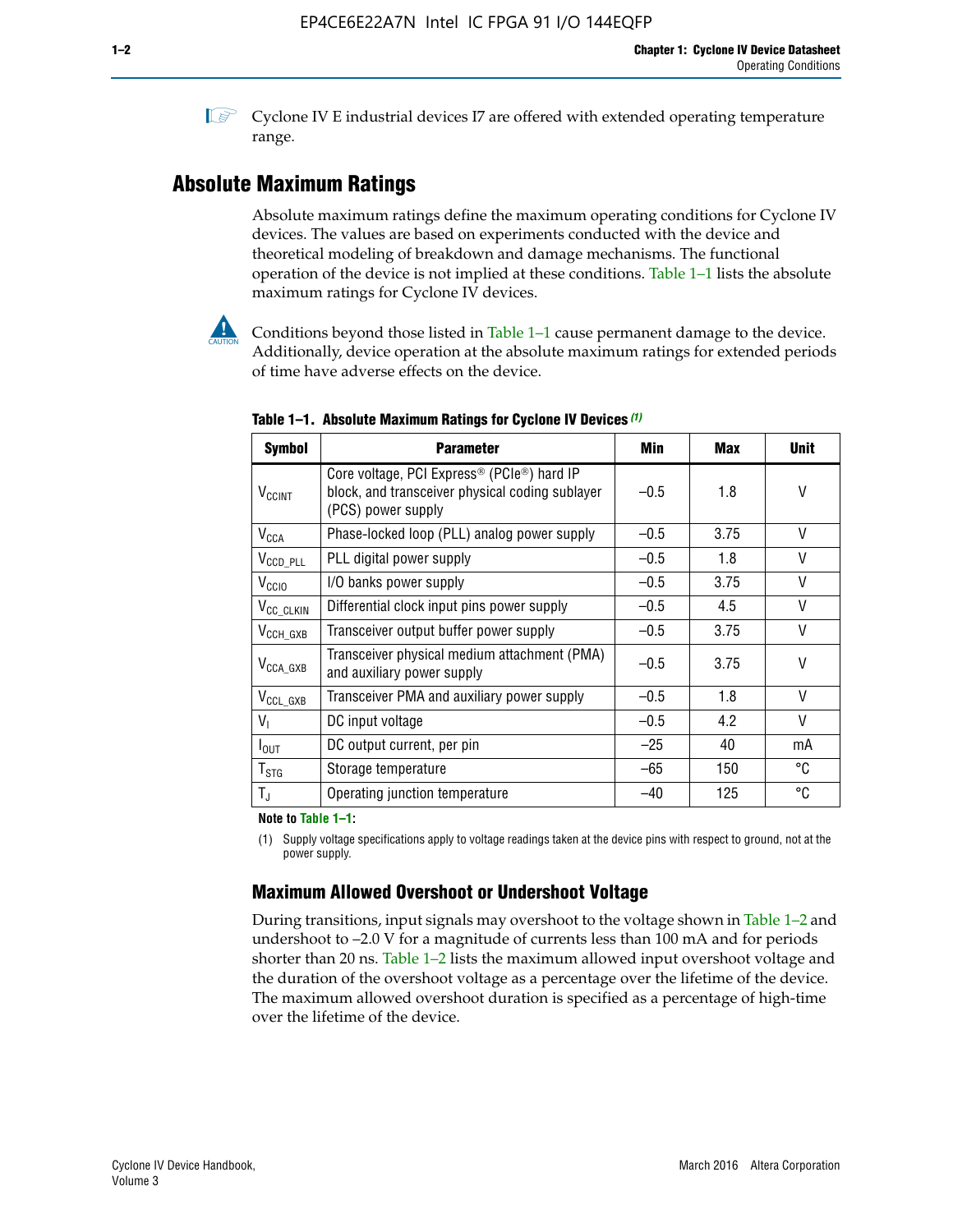$\mathbb{I}$  A DC signal is equivalent to 100% duty cycle. For example, a signal that overshoots to 4.3 V can only be at 4.3 V for 65% over the lifetime of the device; for a device lifetime of 10 years, this amounts to 65/10ths of a year.

| <b>Symbol</b> | <b>Parameter</b> | <b>Condition (V)</b> | <b>Overshoot Duration as % of High Time</b> | <b>Unit</b>   |      |
|---------------|------------------|----------------------|---------------------------------------------|---------------|------|
|               |                  | $V_1 = 4.20$         | 100                                         | $\%$          |      |
|               |                  | $V_1 = 4.25$         | 98                                          | $\%$          |      |
|               |                  | $V_1 = 4.30$         | 65                                          | $\%$          |      |
|               |                  | $V_1 = 4.35$         | 43                                          | $\%$          |      |
| $V_i$         | AC Input         | Voltage              | $V_1 = 4.40$                                | 29            | $\%$ |
|               |                  | $V_1 = 4.45$         | 20                                          | $\%$          |      |
|               |                  | $V_1 = 4.50$         | 13                                          | $\%$          |      |
|               |                  | $V_1 = 4.55$         | 9                                           | $\frac{0}{0}$ |      |
|               |                  | $V_1 = 4.60$         | 6                                           | $\%$          |      |

**Table 1–2. Maximum Allowed Overshoot During Transitions over a 10**-**Year Time Frame for Cyclone IV Devices**

Figure 1–1 shows the methodology to determine the overshoot duration. The overshoot voltage is shown in red and is present on the input pin of the Cyclone IV device at over 4.3 V but below 4.4 V. From Table 1–2, for an overshoot of 4.3 V, the percentage of high time for the overshoot can be as high as 65% over a 10-year period. Percentage of high time is calculated as ([delta  $T$ ]/T)  $\times$  100. This 10-year period assumes that the device is always turned on with 100% I/O toggle rate and 50% duty cycle signal. For lower I/O toggle rates and situations in which the device is in an idle state, lifetimes are increased.



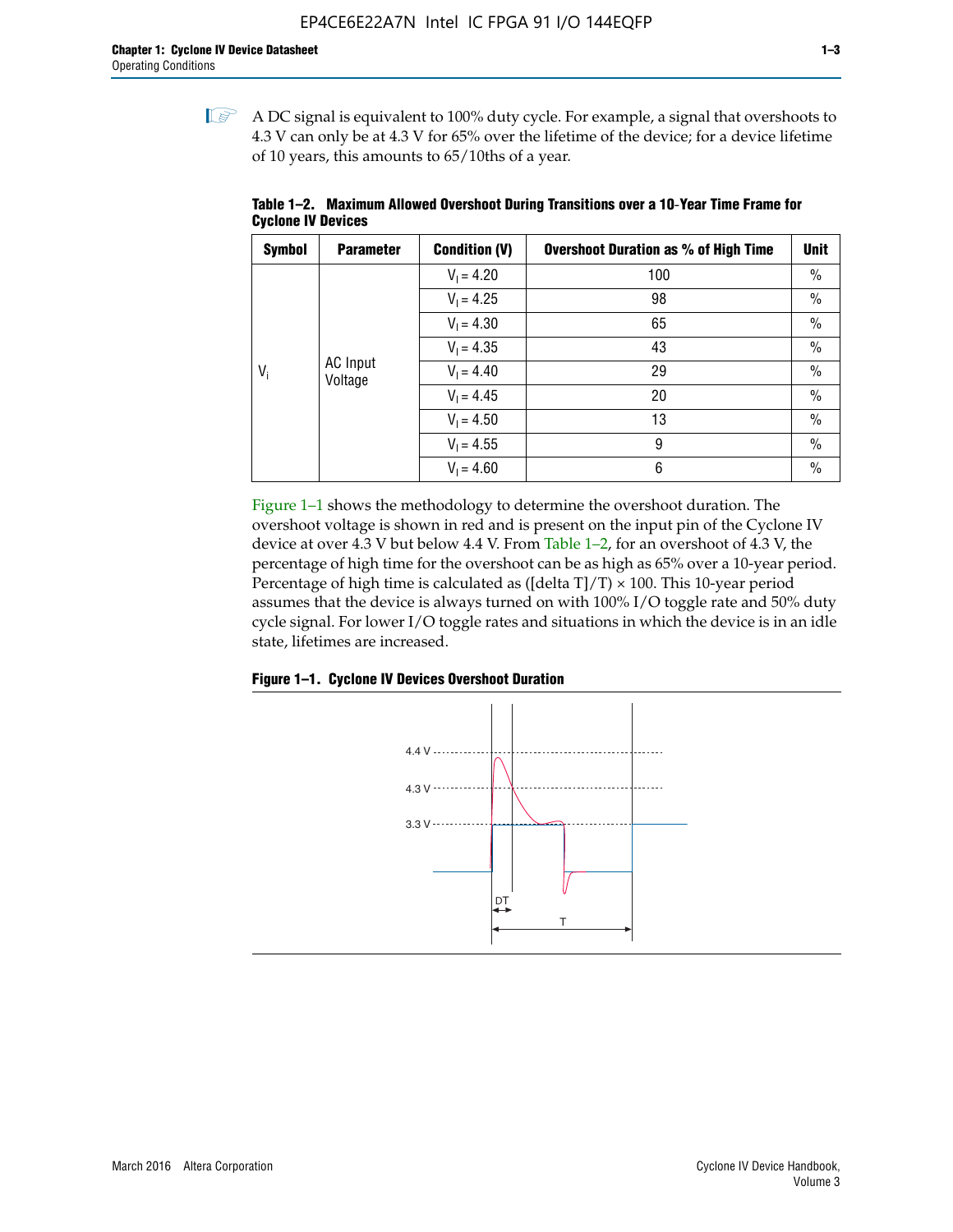## **Recommended Operating Conditions**

This section lists the functional operation limits for AC and DC parameters for Cyclone IV devices. Table 1–3 and Table 1–4 list the steady-state voltage and current values expected from Cyclone IV E and Cyclone IV GX devices. All supplies must be strictly monotonic without plateaus.

**Table 1–3. Recommended Operating Conditions for Cyclone IV E Devices** *(1)***,** *(2)* **(Part 1 of 2)**

| <b>Symbol</b>                                                                                                                                              | <b>Parameter</b>                                      | <b>Conditions</b>                                                                                                                                                                                                                                                                                                                                                                                                                                                                                                                                                                                                                                                                 | <b>Min</b> | <b>Typ</b> | <b>Max</b> | <b>Unit</b>  |
|------------------------------------------------------------------------------------------------------------------------------------------------------------|-------------------------------------------------------|-----------------------------------------------------------------------------------------------------------------------------------------------------------------------------------------------------------------------------------------------------------------------------------------------------------------------------------------------------------------------------------------------------------------------------------------------------------------------------------------------------------------------------------------------------------------------------------------------------------------------------------------------------------------------------------|------------|------------|------------|--------------|
|                                                                                                                                                            | Supply voltage for internal logic,<br>1.2-V operation |                                                                                                                                                                                                                                                                                                                                                                                                                                                                                                                                                                                                                                                                                   | 1.15       | 1.2        | 1.25       | $\mathsf{V}$ |
|                                                                                                                                                            | Supply voltage for internal logic,<br>1.0-V operation |                                                                                                                                                                                                                                                                                                                                                                                                                                                                                                                                                                                                                                                                                   | 0.97       | 1.0        | 1.03       | $\mathsf{V}$ |
|                                                                                                                                                            | Supply voltage for output buffers,<br>3.3-V operation |                                                                                                                                                                                                                                                                                                                                                                                                                                                                                                                                                                                                                                                                                   | 3.135      | 3.3        | 3.465      | $\vee$       |
| $V_{CClNT}$ (3)<br>$V_{\text{CC10}}$ (3), (4)<br>$V_{CCA}$ (3)<br>$V_{\text{CCD\_PLL}}$ (3)<br>V <sub>1</sub><br>$V_0$<br>$T_{\rm J}$<br>t <sub>RAMP</sub> | Supply voltage for output buffers,<br>3.0-V operation |                                                                                                                                                                                                                                                                                                                                                                                                                                                                                                                                                                                                                                                                                   | 2.85       | 3          | 3.15       | V            |
|                                                                                                                                                            | Supply voltage for output buffers,<br>2.5-V operation | $\vee$<br>2.375<br>2.5<br>2.625<br>V<br>1.8<br>1.89<br>1.71<br>$\vee$<br>1.425<br>1.5<br>1.575<br>1.2<br>$\mathsf{V}$<br>1.14<br>1.26<br>$\vee$<br>2.375<br>2.5<br>2.625<br>V<br>1.15<br>1.2<br>1.25<br>$\vee$<br>0.97<br>1.0<br>1.03<br>$\mathsf{V}$<br>$-0.5$<br>3.6<br>$\overline{\phantom{0}}$<br>$\mathsf{V}$<br>$\pmb{0}$<br>$V_{\rm CClO}$<br>—<br>$\mathbf 0$<br>85<br>For commercial use<br>For industrial use<br>$-40$<br>100<br>125<br>For extended temperature<br>$-40$<br>For automotive use<br>$-40$<br>125<br>$\qquad \qquad$<br>Standard power-on reset<br>$50 \mu s$<br>50 ms<br>$(POR)$ $(5)$<br>Fast POR (6)<br>$50 \mu s$<br>3 ms<br>$\overline{\phantom{0}}$ |            |            |            |              |
|                                                                                                                                                            | Supply voltage for output buffers,<br>1.8-V operation |                                                                                                                                                                                                                                                                                                                                                                                                                                                                                                                                                                                                                                                                                   |            |            |            |              |
|                                                                                                                                                            | Supply voltage for output buffers,<br>1.5-V operation |                                                                                                                                                                                                                                                                                                                                                                                                                                                                                                                                                                                                                                                                                   |            |            |            |              |
|                                                                                                                                                            | Supply voltage for output buffers,<br>1.2-V operation |                                                                                                                                                                                                                                                                                                                                                                                                                                                                                                                                                                                                                                                                                   |            |            |            |              |
|                                                                                                                                                            | Supply (analog) voltage for PLL<br>regulator          |                                                                                                                                                                                                                                                                                                                                                                                                                                                                                                                                                                                                                                                                                   |            |            |            |              |
|                                                                                                                                                            | Supply (digital) voltage for PLL,<br>1.2-V operation  |                                                                                                                                                                                                                                                                                                                                                                                                                                                                                                                                                                                                                                                                                   |            |            |            |              |
|                                                                                                                                                            | Supply (digital) voltage for PLL,<br>1.0-V operation  |                                                                                                                                                                                                                                                                                                                                                                                                                                                                                                                                                                                                                                                                                   |            |            |            |              |
|                                                                                                                                                            | Input voltage                                         |                                                                                                                                                                                                                                                                                                                                                                                                                                                                                                                                                                                                                                                                                   |            |            |            |              |
|                                                                                                                                                            | Output voltage                                        |                                                                                                                                                                                                                                                                                                                                                                                                                                                                                                                                                                                                                                                                                   |            |            |            |              |
|                                                                                                                                                            |                                                       |                                                                                                                                                                                                                                                                                                                                                                                                                                                                                                                                                                                                                                                                                   |            |            |            | °C           |
|                                                                                                                                                            | Operating junction temperature                        |                                                                                                                                                                                                                                                                                                                                                                                                                                                                                                                                                                                                                                                                                   |            |            |            | °C           |
|                                                                                                                                                            |                                                       |                                                                                                                                                                                                                                                                                                                                                                                                                                                                                                                                                                                                                                                                                   |            |            |            | °C           |
|                                                                                                                                                            |                                                       |                                                                                                                                                                                                                                                                                                                                                                                                                                                                                                                                                                                                                                                                                   |            |            |            | °C           |
|                                                                                                                                                            | Power supply ramp time                                |                                                                                                                                                                                                                                                                                                                                                                                                                                                                                                                                                                                                                                                                                   |            |            |            |              |
|                                                                                                                                                            |                                                       |                                                                                                                                                                                                                                                                                                                                                                                                                                                                                                                                                                                                                                                                                   |            |            |            |              |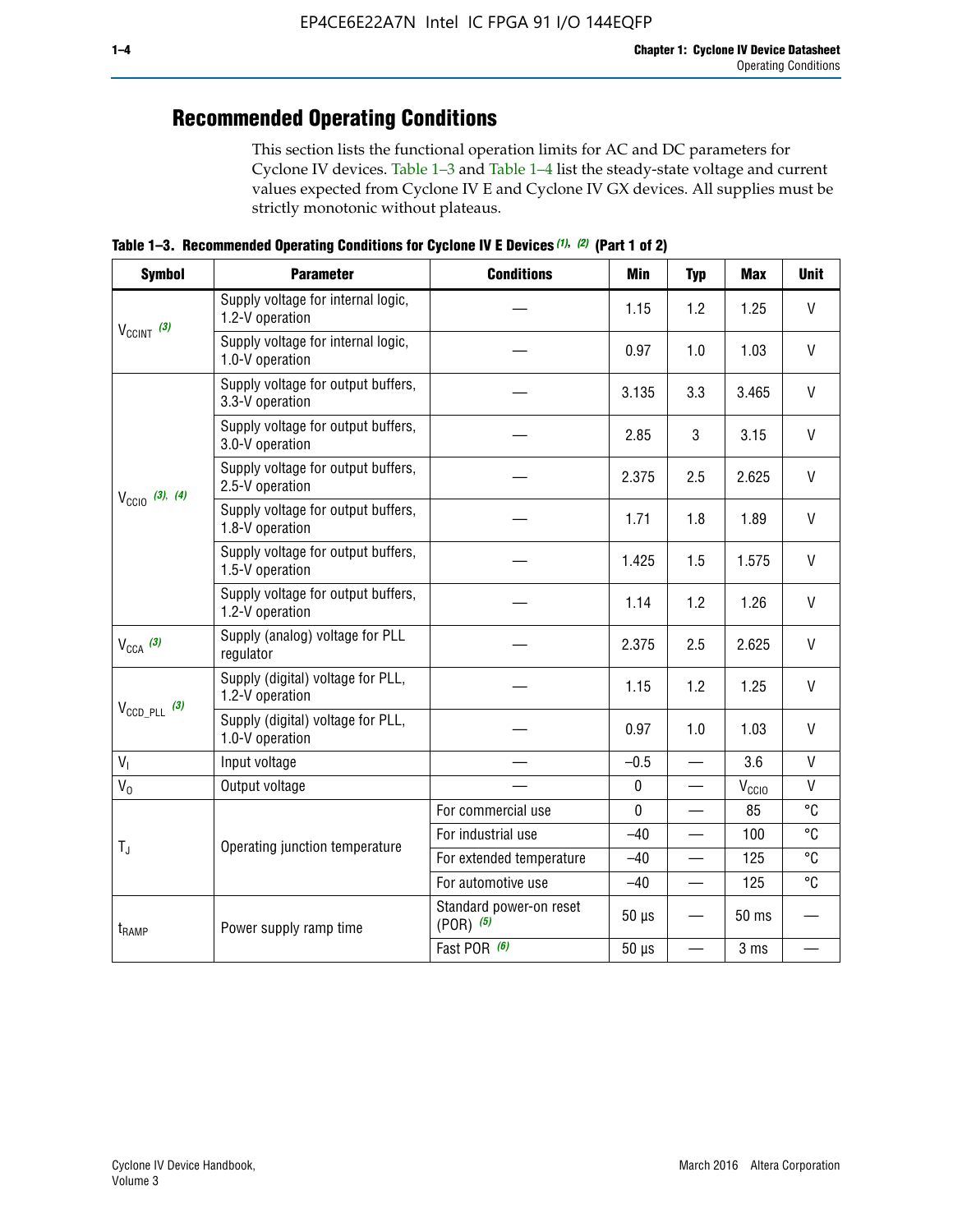#### **Table 1–3. Recommended Operating Conditions for Cyclone IV E Devices** *(1)***,** *(2)* **(Part 2 of 2)**

| <b>Symbol</b>      | <b>Parameter</b>                                              | <b>Conditions</b> | Min | Typ | <b>Max</b> | Unit |
|--------------------|---------------------------------------------------------------|-------------------|-----|-----|------------|------|
| <sup>I</sup> Diode | Magnitude of DC current across<br>PCI-clamp diode when enable |                   |     |     | 10         | mA   |

#### **Notes to Table 1–3:**

(1) Cyclone IV E 1.0 V core voltage devices only support C8L, C9L, and I8L speed grades. Cyclone IV E 1.2 V core voltage devices only support C6, C7, C8, I7, and A7 speed grades.

(2)  $V_{CCIO}$  for all I/O banks must be powered up during device operation. All vcca pins must be powered to 2.5 V (even when PLLs are not used) and must be powered up and powered down at the same time.

(3)  $V_{CC}$  must rise monotonically.

(4)  $V_{\text{CCIO}}$  powers all input buffers.

(5) The POR time for Standard POR ranges between 50 and 200 ms. Each individual power supply must reach the recommended operating range within 50 ms.

(6) The POR time for Fast POR ranges between 3 and 9 ms. Each individual power supply must reach the recommended operating range within 3 ms.

| <b>Symbol</b>                                                                                                                                                                                                                                                                                                                                                                                                                                                                                     | <b>Parameter</b>                                                      | <b>Conditions</b> | <b>Min</b> | <b>Typ</b> | <b>Max</b> | <b>Unit</b>  |
|---------------------------------------------------------------------------------------------------------------------------------------------------------------------------------------------------------------------------------------------------------------------------------------------------------------------------------------------------------------------------------------------------------------------------------------------------------------------------------------------------|-----------------------------------------------------------------------|-------------------|------------|------------|------------|--------------|
| $V_{\text{CCINT}}$ (3)                                                                                                                                                                                                                                                                                                                                                                                                                                                                            | Core voltage, PCIe hard IP block, and<br>transceiver PCS power supply |                   | 1.16       | 1.2        | 1.24       | V            |
| $V_{CCA}$ (1), (3)                                                                                                                                                                                                                                                                                                                                                                                                                                                                                | PLL analog power supply                                               |                   | 2.375      | 2.5        | 2.625      | V            |
| $V_{\text{CCD\_PLL}}$ (2)                                                                                                                                                                                                                                                                                                                                                                                                                                                                         | PLL digital power supply                                              |                   | 1.16       | 1.2        | 1.24       | $\mathsf{V}$ |
|                                                                                                                                                                                                                                                                                                                                                                                                                                                                                                   | I/O banks power supply for 3.3-V<br>operation                         |                   | 3.135      | 3.3        | 3.465      | V            |
| operation<br>operation<br>$V_{\text{CC10}}$ (3), (4)<br>operation<br>operation<br>operation<br>supply for 3.3-V operation                                                                                                                                                                                                                                                                                                                                                                         | I/O banks power supply for 3.0-V                                      |                   | 2.85       | 3          | 3.15       | V            |
|                                                                                                                                                                                                                                                                                                                                                                                                                                                                                                   | I/O banks power supply for 2.5-V                                      |                   | 2.375      | 2.5        | 2.625      | V            |
|                                                                                                                                                                                                                                                                                                                                                                                                                                                                                                   | I/O banks power supply for 1.8-V                                      |                   | 1.71       | 1.8        | 1.89       | V            |
|                                                                                                                                                                                                                                                                                                                                                                                                                                                                                                   | I/O banks power supply for 1.5-V                                      |                   | 1.425      | 1.5        | 1.575      | V            |
|                                                                                                                                                                                                                                                                                                                                                                                                                                                                                                   | I/O banks power supply for 1.2-V                                      |                   | 1.14       | 1.2        | 1.26       | $\mathsf{V}$ |
| Differential clock input pins power<br>Differential clock input pins power<br>supply for 3.0-V operation<br>Differential clock input pins power<br>supply for 2.5-V operation<br>V <sub>CC_CLKIN</sub><br>(3), (5), (6)<br>Differential clock input pins power<br>supply for 1.8-V operation<br>Differential clock input pins power<br>supply for 1.5-V operation<br>Differential clock input pins power<br>supply for 1.2-V operation<br>$V_{CCH_GXB}$<br>Transceiver output buffer power supply |                                                                       |                   | 3.135      | 3.3        | 3.465      | V            |
|                                                                                                                                                                                                                                                                                                                                                                                                                                                                                                   | 2.85                                                                  | 3                 | 3.15       | V          |            |              |
|                                                                                                                                                                                                                                                                                                                                                                                                                                                                                                   |                                                                       |                   | 2.375      | 2.5        | 2.625      | V            |
|                                                                                                                                                                                                                                                                                                                                                                                                                                                                                                   |                                                                       |                   | 1.71       | 1.8        | 1.89       | V            |
|                                                                                                                                                                                                                                                                                                                                                                                                                                                                                                   |                                                                       |                   | 1.425      | 1.5        | 1.575      | V            |
|                                                                                                                                                                                                                                                                                                                                                                                                                                                                                                   |                                                                       |                   | 1.14       | 1.2        | 1.26       | V            |
|                                                                                                                                                                                                                                                                                                                                                                                                                                                                                                   |                                                                       |                   | 2.375      | 2.5        | 2.625      | $\mathsf{V}$ |

### **Table 1–4. Recommended Operating Conditions for Cyclone IV GX Devices (Part 1 of 2)**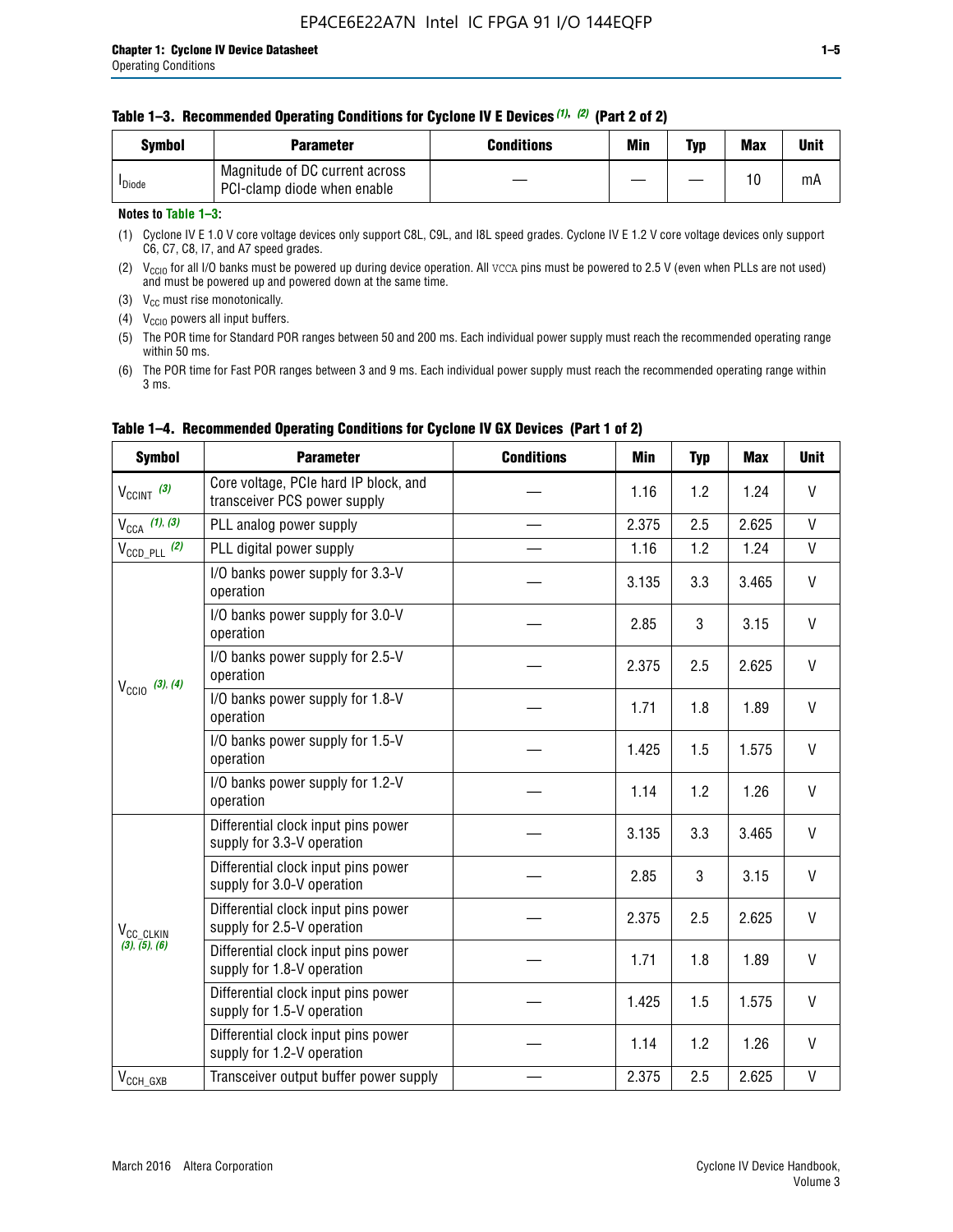| <b>Symbol</b>         | <b>Parameter</b>                                               | <b>Conditions</b>                        | <b>Min</b>   | <b>Typ</b> | <b>Max</b>        | <b>Unit</b> |
|-----------------------|----------------------------------------------------------------|------------------------------------------|--------------|------------|-------------------|-------------|
| $V_{\text{CCA\_GXB}}$ | Transceiver PMA and auxiliary power<br>supply                  |                                          | 2.375        | 2.5        | 2.625             | V           |
| $V_{\rm CCL\_GXB}$    | Transceiver PMA and auxiliary power<br>supply                  |                                          | 1.16         | 1.2        | 1.24              | V           |
| V <sub>1</sub>        | DC input voltage                                               |                                          | $-0.5$       |            | 3.6               | $\vee$      |
| $V_0$                 | DC output voltage                                              |                                          | $\mathbf{0}$ |            | V <sub>CCIO</sub> | V           |
|                       | Operating junction temperature                                 | For commercial use                       | $\mathbf{0}$ |            | 85                | °C          |
| T,                    |                                                                | For industrial use                       | $-40$        |            | 100               | °C          |
| t <sub>RAMP</sub>     | Power supply ramp time                                         | Standard power-on reset<br>$(POR)$ $(7)$ | $50 \mu s$   |            | $50$ ms           |             |
|                       |                                                                | Fast POR (8)                             | $50 \mu s$   |            | 3 ms              |             |
| <sup>I</sup> Diode    | Magnitude of DC current across<br>PCI-clamp diode when enabled |                                          |              |            | 10                | mA          |

**Table 1–4. Recommended Operating Conditions for Cyclone IV GX Devices (Part 2 of 2)**

#### **Notes to Table 1–4:**

- (1) All VCCA pins must be powered to 2.5 V (even when PLLs are not used) and must be powered up and powered down at the same time.
- (2) You must connect  $V_{CCD\_PLL}$  to  $V_{CCINT}$  through a decoupling capacitor and ferrite bead.
- (3) Power supplies must rise monotonically.
- (4)  $V_{\text{CCIO}}$  for all I/O banks must be powered up during device operation. Configurations pins are powered up by V<sub>CCIO</sub> of I/O Banks 3, 8, and 9 where I/O Banks 3 and 9 only support V<sub>CCIO</sub> of 1.5, 1.8, 2.5, 3.0, and 3.3 V. For fast passive parallel (FPP) configuration mode, the V<sub>CCIO</sub> level of I/O<br>Bank 8 must be powered up to 1.5, 1.8, 2.5, 3.0, and 3.3 V.
- (5) You must set  $V_{CC_CCLKIN}$  to 2.5 V if you use CLKIN as a high-speed serial interface (HSSI) refclk or as a DIFFCLK input.
- (6) The CLKIN pins in I/O Banks 3B and 8B can support single-ended I/O standard when the pins are used to clock left PLLs in non-transceiver applications.
- (7) The POR time for Standard POR ranges between 50 and 200 ms.  $V_{\text{CCIA}}$ ,  $V_{\text{CCIA}}$ , and  $V_{\text{CCIO}}$  of I/O Banks 3, 8, and 9 must reach the recommended operating range within 50 ms.
- (8) The POR time for Fast POR ranges between 3 and 9 ms.  $V_{\text{CCH},T}$ ,  $V_{\text{CCA}}$ , and  $V_{\text{CCI}}$  of I/O Banks 3, 8, and 9 must reach the recommended operating range within 3 ms.

## **ESD Performance**

This section lists the electrostatic discharge (ESD) voltages using the human body model (HBM) and charged device model (CDM) for Cyclone IV devices general purpose I/Os (GPIOs) and high-speed serial interface (HSSI) I/Os. Table 1–5 lists the ESD for Cyclone IV devices GPIOs and HSSI I/Os.

|  |  |  | Table 1–5. ESD for Cyclone IV Devices GPIOs and HSSI I/Os |  |  |
|--|--|--|-----------------------------------------------------------|--|--|
|  |  |  |                                                           |  |  |

| <b>Symbol</b>  | <b>Parameter</b>                      | <b>Passing Voltage</b> | <b>Unit</b> |
|----------------|---------------------------------------|------------------------|-------------|
|                | ESD voltage using the HBM (GPIOs) (1) | ± 2000                 |             |
| <b>VESDHBM</b> | ESD using the HBM (HSSI I/Os) (2)     | ± 1000                 |             |
|                | ESD using the CDM (GPIOs)             | ± 500                  |             |
| <b>VESDCDM</b> | ESD using the CDM (HSSI I/Os) (2)     | ± 250                  |             |

#### **Notes to Table 1–5:**

(1) The passing voltage for EP4CGX15 and EP4CGX30 row I/Os is ±1000V.

(2) This value is applicable only to Cyclone IV GX devices.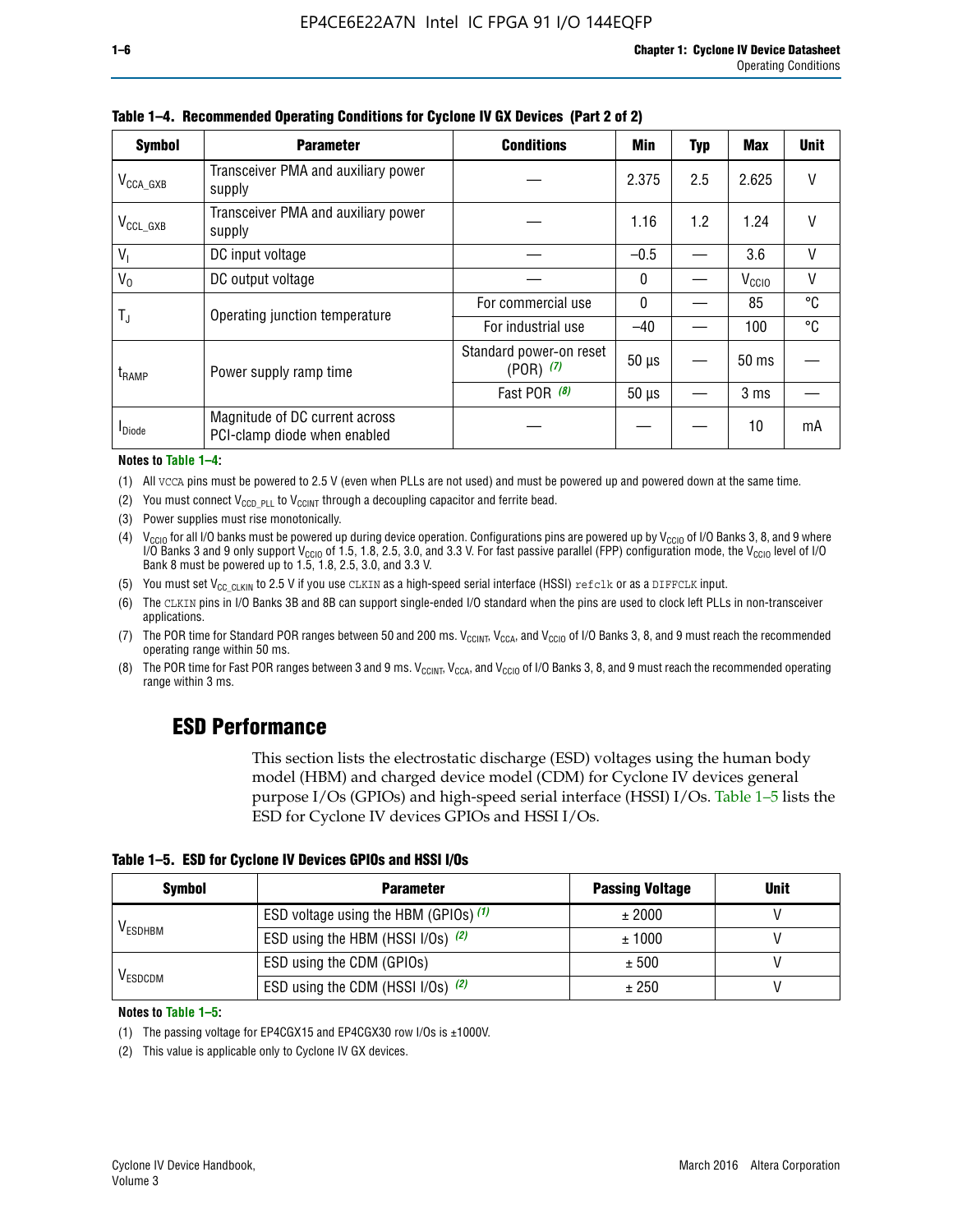## **DC Characteristics**

This section lists the I/O leakage current, pin capacitance, on-chip termination (OCT) tolerance, and bus hold specifications for Cyclone IV devices.

## **Supply Current**

The device supply current requirement is the minimum current drawn from the power supply pins that can be used as a reference for power size planning. Use the Excel-based early power estimator (EPE) to get the supply current estimates for your design because these currents vary greatly with the resources used. Table 1–6 lists the I/O pin leakage current for Cyclone IV devices.

**Table 1–6. I/O Pin Leakage Current for Cyclone IV Devices** *(1)***,** *(2)*

| <b>Symbol</b> | <b>Parameter</b>                     | <b>Conditions</b>                     | <b>Device</b> | Min   | Typ | <b>Max</b> | <b>Unit</b> |
|---------------|--------------------------------------|---------------------------------------|---------------|-------|-----|------------|-------------|
| h             | Input pin leakage current            | $V_1 = 0$ V to $V_{\text{CCIOMAX}}$   |               | $-10$ |     | 10         | μA          |
| $I_{0Z}$      | Tristated I/O pin leakage<br>current | $V_0 = 0 V$ to $V_{\text{CCIOMAX}}$ I |               | $-10$ |     | 10         | μA          |

**Notes to Table 1–6:**

(1) This value is specified for normal device operation. The value varies during device power-up. This applies for all V<sub>CCIO</sub> settings (3.3, 3.0, 2.5, 1.8, 1.5, and 1.2 V).

(2) The 10 µA I/O leakage current limit is applicable when the internal clamping diode is off. A higher current can be observed when the diode is on.

### **Bus Hold**

The bus hold retains the last valid logic state after the source driving it either enters the high impedance state or is removed. Each I/O pin has an option to enable bus hold in user mode. Bus hold is always disabled in configuration mode.

Table 1–7 lists bus hold specifications for Cyclone IV devices.

|                                                   |                                  |            |            |       |            |            | $V_{CCIO} (V)$ |            |            |       |            |       |            |    |
|---------------------------------------------------|----------------------------------|------------|------------|-------|------------|------------|----------------|------------|------------|-------|------------|-------|------------|----|
| <b>Parameter</b>                                  | <b>Condition</b>                 | 1.2        |            |       | 1.5        |            | 1.8            |            | 2.5        |       | 3.0        |       | 3.3        |    |
|                                                   |                                  | <b>Min</b> | <b>Max</b> | Min   | <b>Max</b> | <b>Min</b> | <b>Max</b>     | <b>Min</b> | <b>Max</b> | Min   | <b>Max</b> | Min   | <b>Max</b> |    |
| <b>Bus hold</b><br>low,<br>sustaining<br>current  | $V_{IN}$ > $V_{IL}$<br>(maximum) | 8          |            | 12    |            | 30         |                | 50         |            | 70    |            | 70    |            | μA |
| <b>Bus hold</b><br>high,<br>sustaining<br>current | $V_{IN}$ < $V_{IL}$<br>(minimum) | $-8$       |            | $-12$ |            | $-30$      |                | $-50$      |            | $-70$ |            | $-70$ |            | μA |
| <b>Bus hold</b><br>low,<br>overdrive<br>current   | $0 V < V_{IN} < V_{CG10}$        |            | 125        |       | 175        |            | 200            |            | 300        |       | 500        |       | 500        | μA |
| <b>Bus hold</b><br>high,<br>overdrive<br>current  | $0 V < V_{IN} < V_{CG10}$        |            | $-125$     |       | $-175$     |            | $-200$         |            | $-300$     |       | $-500$     |       | $-500$     | μA |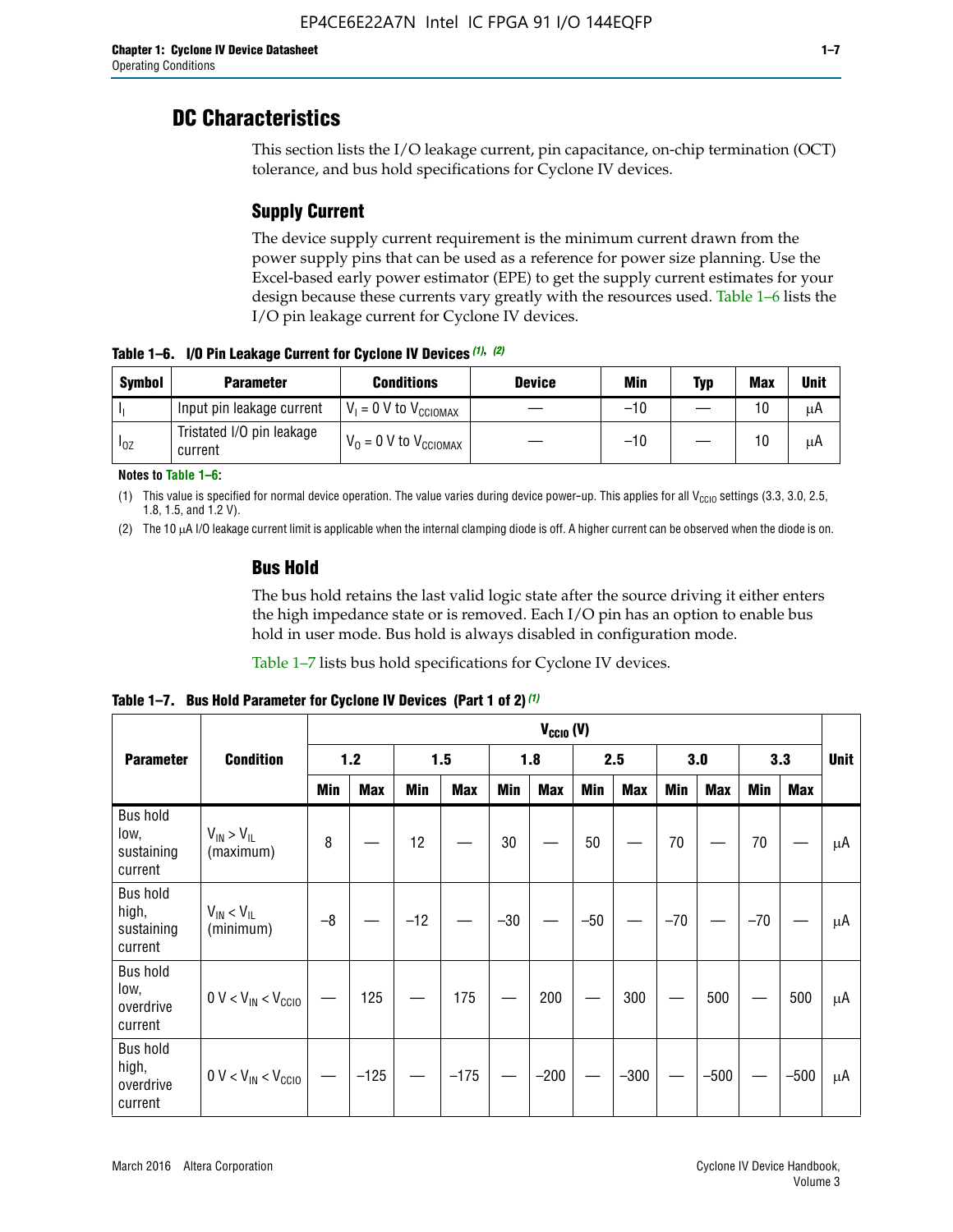| <b>Parameter</b>       | <b>Condition</b> |            | $V_{CGI0} (V)$ |            |            |      |            |     |     |     |            |            |     |             |
|------------------------|------------------|------------|----------------|------------|------------|------|------------|-----|-----|-----|------------|------------|-----|-------------|
|                        |                  | 1.2        |                | 1.5        |            | 1.8  |            | 2.5 |     | 3.0 |            | 3.3        |     | <b>Unit</b> |
|                        |                  | <b>Min</b> | <b>Max</b>     | <b>Min</b> | <b>Max</b> | Min  | <b>Max</b> | Min | Max | Min | <b>Max</b> | <b>Min</b> | Max |             |
| Bus hold trip<br>point |                  | 0.3        | 0.9            | 0.375      | 1.125      | 0.68 | 1.07       | 0.7 | 1.7 | 0.8 | റ          | 0.8        |     |             |

**Table 1–7. Bus Hold Parameter for Cyclone IV Devices (Part 2 of 2)** *(1)*

**Note to Table 1–7:**

(1) Bus hold trip points are based on the calculated input voltages from the JEDEC standard.

### **OCT Specifications**

Table 1–8 lists the variation of OCT without calibration across process, temperature, and voltage (PVT).

**Table 1–8. Series OCT Without Calibration Specifications for Cyclone IV Devices**

|                                   |                      | <b>Resistance Tolerance</b> |                                                                             |               |
|-----------------------------------|----------------------|-----------------------------|-----------------------------------------------------------------------------|---------------|
| <b>Description</b>                | $V_{\text{CCIO}}(V)$ | <b>Commercial Maximum</b>   | <b>Industrial, Extended</b><br>industrial, and<br><b>Automotive Maximum</b> | <b>Unit</b>   |
|                                   | 3.0                  | ±30                         | ±40                                                                         | $\%$          |
|                                   | 2.5                  | ±30                         | ±40                                                                         | $\frac{0}{0}$ |
| Series OCT without<br>calibration | 1.8                  | ±40                         | ±50                                                                         | $\frac{0}{0}$ |
|                                   | 1.5                  | ±50                         | ±50                                                                         | $\frac{0}{0}$ |
|                                   | 1.2                  | ±50                         | ±50                                                                         | $\frac{0}{0}$ |

OCT calibration is automatically performed at device power-up for OCT-enabled I/Os.

Table 1–9 lists the OCT calibration accuracy at device power-up.

|  |  | Table 1–9. Series OCT with Calibration at Device Power-Up Specifications for Cyclone IV Devices |  |
|--|--|-------------------------------------------------------------------------------------------------|--|
|--|--|-------------------------------------------------------------------------------------------------|--|

|                       |                | <b>Calibration Accuracy</b> |                                                                             |               |
|-----------------------|----------------|-----------------------------|-----------------------------------------------------------------------------|---------------|
| <b>Description</b>    | $V_{CGI0} (V)$ | <b>Commercial Maximum</b>   | <b>Industrial, Extended</b><br>industrial, and<br><b>Automotive Maximum</b> | <b>Unit</b>   |
|                       | 3.0            | ±10                         | ±10                                                                         | $\%$          |
| Series OCT with       | 2.5            | ±10                         | ±10                                                                         | $\%$          |
| calibration at device | 1.8            | ±10                         | ±10                                                                         | $\%$          |
| power-up              | 1.5            | ±10                         | ±10                                                                         | $\%$          |
|                       | 1.2            | ±10                         | ±10                                                                         | $\frac{0}{0}$ |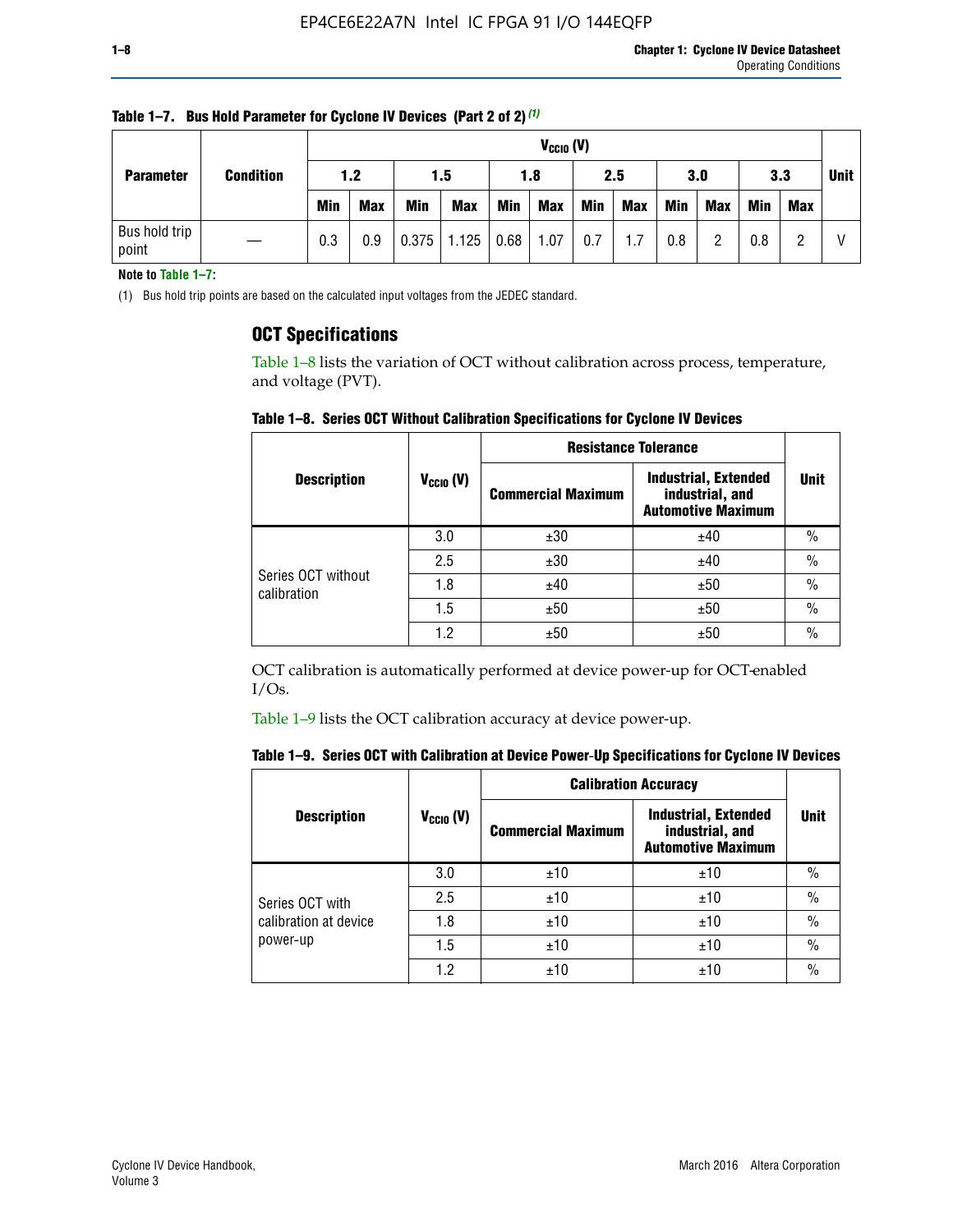The OCT resistance may vary with the variation of temperature and voltage after calibration at device power-up. Use Table 1–10 and Equation 1–1 to determine the final OCT resistance considering the variations after calibration at device power-up. Table 1–10 lists the change percentage of the OCT resistance with voltage and temperature.

**Table 1–10. OCT Variation After Calibration at Device Power**-**Up for Cyclone IV Devices**

| <b>Nominal Voltage</b> | dR/dT (%/°C) | $dR/dV$ (%/mV) |
|------------------------|--------------|----------------|
| 3.0                    | 0.262        | $-0.026$       |
| 2.5                    | 0.234        | $-0.039$       |
| 1.8                    | 0.219        | $-0.086$       |
| 1.5                    | 0.199        | $-0.136$       |
| 1.2                    | 0.161        | $-0.288$       |

#### **Equation 1–1. Final OCT Resistance** *(1)***,** *(2)***,** *(3)***,** *(4)***,** *(5)***,** *(6)*

 $\Delta R_V = (V_2 - V_1) \times 1000 \times dR/dV$  ––––––––––––(7)  $\Delta R_T = (T_2 - T_1) \times dR/dT$  ––––––– (8) For  $\Delta R_x < 0$ ; MF<sub>x</sub> = 1/ ( $|\Delta R_x|/100 + 1$ ) –––––– (9) For  $\Delta R_x > 0$ ;  $\text{MF}_x = \Delta R_x / 100 + 1$  ——– (10)  $MF = MF_V \times MF_T$  –––––––––––(11) Rfinal = Rinitial × MF ––––– *(12)*

#### **Notes to Equation 1–1:**

- (1)  $T_2$  is the final temperature.
- (2)  $T_1$  is the initial temperature.
- (3) MF is multiplication factor.
- (4)  $R<sub>final</sub>$  is final resistance.
- (5) Rinitial is initial resistance.
- (6) Subscript x refers to both  $\sqrt{v}$  and  $\sqrt{v}$ .
- (7)  $\Delta R_V$  is a variation of resistance with voltage.
- (8)  $\Delta R_T$  is a variation of resistance with temperature.
- (9) dR/dT is the change percentage of resistance with temperature after calibration at device power-up.
- (10) dR/dV is the change percentage of resistance with voltage after calibration at device power-up.
- (11)  $V_2$  is final voltage.
- (12)  $V_1$  is the initial voltage.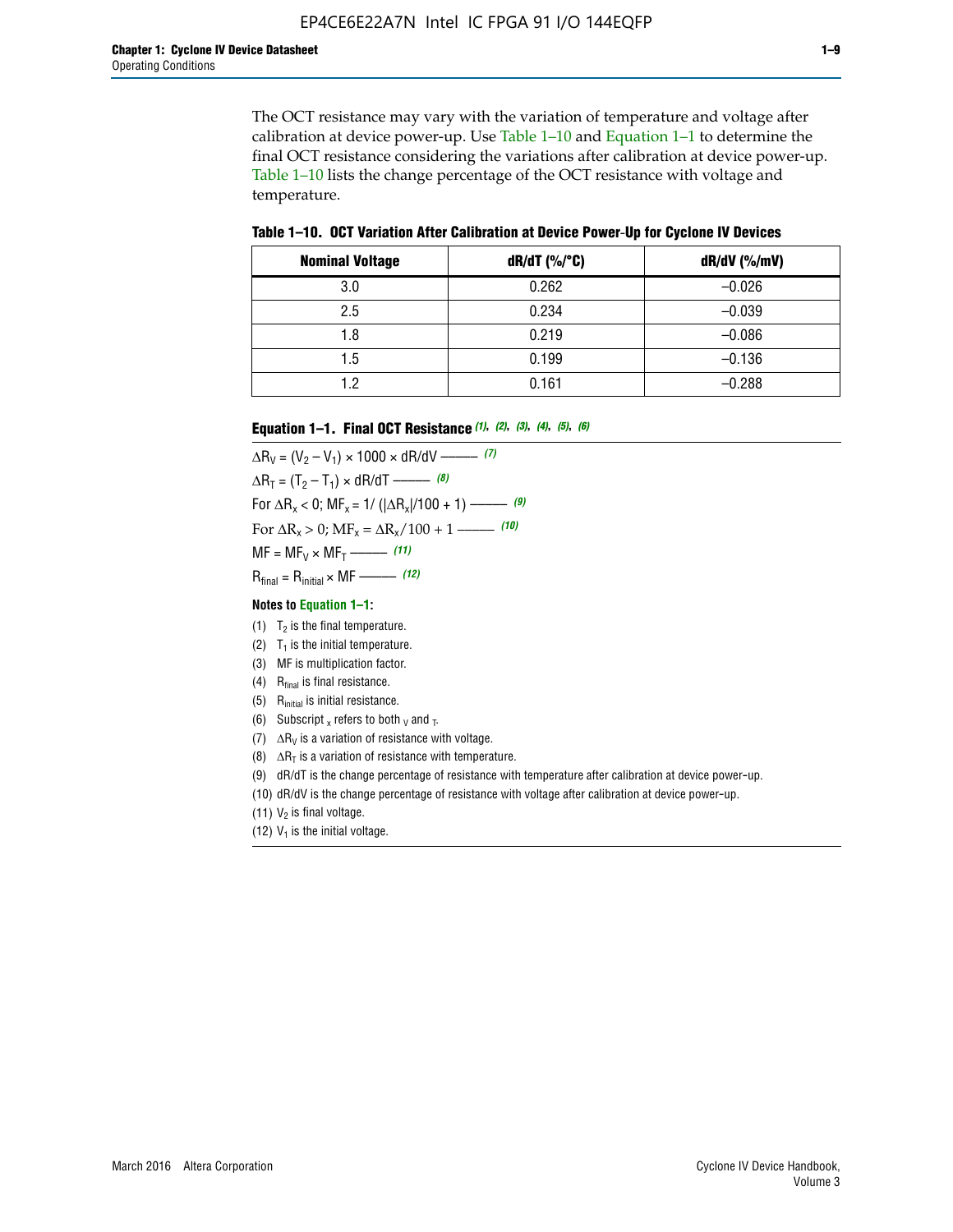Example 1-1 shows how to calculate the change of  $50$ - $\Omega$  I/O impedance from 25°C at 3.0 V to 85°C at 3.15 V.

#### **Example 1–1. Impedance Change**

 $\Delta R_V = (3.15 - 3) \times 1000 \times -0.026 = -3.83$  $\Delta R_T = (85 - 25) \times 0.262 = 15.72$ Because  $\Delta R_V$  is negative,  $MF_V = 1 / (3.83/100 + 1) = 0.963$ Because  $\Delta R_T$  is positive,  $MF_T = 15.72/100 + 1 = 1.157$  $MF = 0.963 \times 1.157 = 1.114$  $R_{final} = 50 \times 1.114 = 55.71 \Omega$ 

### **Pin Capacitance**

Table 1–11 lists the pin capacitance for Cyclone IV devices.

**Table 1–11. Pin Capacitance for Cyclone IV Devices** *(1)*

| <b>Symbol</b>       | <b>Parameter</b>                                                                                    | Typical-<br><b>Quad Flat</b><br>Pack<br>(QFP) | Typical-<br><b>Quad Flat</b><br><b>No Leads</b><br>(QFN) | Typical-<br><b>Ball-Grid</b><br>Array<br>(BGA) | <b>Unit</b> |
|---------------------|-----------------------------------------------------------------------------------------------------|-----------------------------------------------|----------------------------------------------------------|------------------------------------------------|-------------|
| C <sub>IOTB</sub>   | Input capacitance on top and bottom I/O pins                                                        |                                               |                                                          | 6                                              | рF          |
| C <sub>IOLR</sub>   | Input capacitance on right I/O pins                                                                 |                                               |                                                          | 5                                              | рF          |
| $C_{LVDSLR}$        | Input capacitance on right I/O pins with dedicated LVDS output                                      | 8                                             | 8                                                        | 7                                              | рF          |
| $C_{VREFLR}$<br>(2) | Input capacitance on right dual-purpose VREF pin when used as<br>$V_{BFF}$ or user I/O pin          | 21                                            | 21                                                       | 21                                             | pF          |
| $C_{VREFTB}$<br>(2) | Input capacitance on top and bottom dual-purpose VREF pin when<br>used as $V_{BFF}$ or user I/O pin | 23(3)                                         | 23                                                       | 23                                             | рF          |
| $C_{CLKTB}$         | Input capacitance on top and bottom dedicated clock input pins                                      |                                               | 7                                                        | 6                                              | рF          |
| $C_{CLKLR}$         | Input capacitance on right dedicated clock input pins                                               | 6                                             | 6                                                        | 5                                              | рF          |

#### **Notes to Table 1–11:**

(1) The pin capacitance applies to FBGA, UBGA, and MBGA packages.

(2) When you use the VREF pin as a regular input or output, you can expect a reduced performance of toggle rate and  $t_{\rm CO}$  because of higher pin capacitance.

(3) CVREFTB for the EP4CE22 device is 30 pF.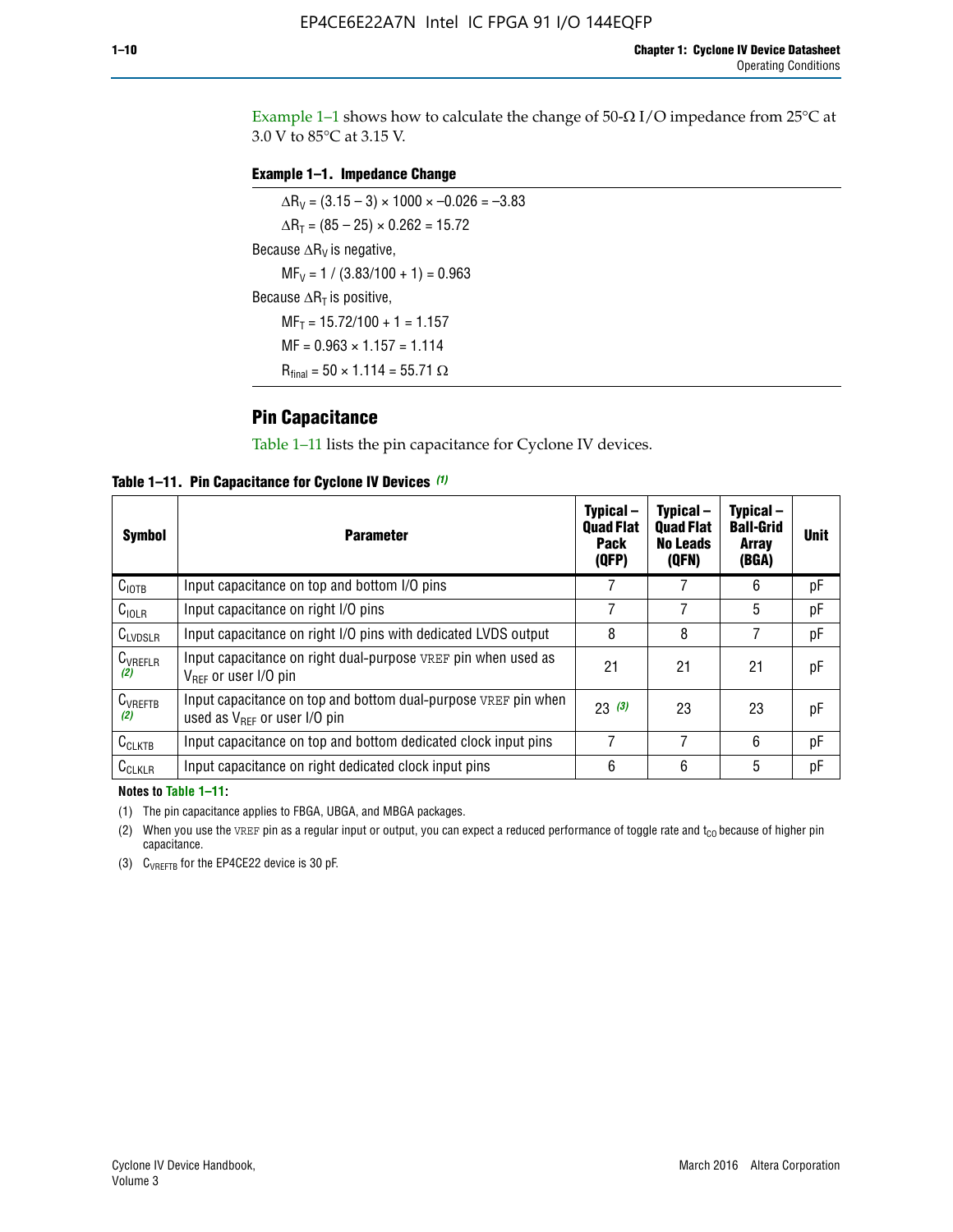### **Internal Weak Pull-Up and Weak Pull-Down Resistor**

Table 1–12 lists the weak pull-up and pull-down resistor values for Cyclone IV devices.

**Table 1–12. Internal Weak Pull**-**Up and Weak Pull**-**Down Resistor Values for Cyclone IV Devices** *(1)*

| <b>Symbol</b> | <b>Parameter</b>                                                            | <b>Conditions</b>                                  | Min | <b>Typ</b> | <b>Max</b> | <b>Unit</b> |
|---------------|-----------------------------------------------------------------------------|----------------------------------------------------|-----|------------|------------|-------------|
|               |                                                                             | $V_{\text{CC10}} = 3.3 \text{ V} \pm 5\%$ (2), (3) | 7   | 25         | 41         | $k\Omega$   |
|               | Value of the I/O pin pull-up resistor                                       | $V_{\text{CC10}} = 3.0 \text{ V} \pm 5\%$ (2), (3) | 7   | 28         | 47         | kΩ          |
|               | before and during configuration, as                                         | $V_{\text{CC10}} = 2.5 V \pm 5\%$ (2), (3)         | 8   | 35         | 61         | kΩ          |
| $R_{PU}$      | well as user mode if you enable the<br>programmable pull-up resistor option | $V_{\text{CGI0}} = 1.8 V \pm 5\%$ (2), (3)         | 10  | 57         | 108        | $k\Omega$   |
|               |                                                                             | $V_{\text{CC10}} = 1.5 V \pm 5\%$ (2), (3)         | 13  | 82         | 163        | $k\Omega$   |
|               |                                                                             | $V_{\text{CC10}} = 1.2 V \pm 5\%$ (2), (3)         | 19  | 143        | 351        | kΩ          |
|               |                                                                             | $V_{\text{CC10}} = 3.3 V \pm 5\%$ (4)              | 6   | 19         | 30         | kΩ          |
|               |                                                                             | $V_{\text{CC10}} = 3.0 V \pm 5\%$ (4)              | 6   | 22         | 36         | $k\Omega$   |
| $R_{PD}$      | Value of the I/O pin pull-down resistor<br>before and during configuration  | $V_{\text{CC10}} = 2.5 V \pm 5\%$ (4)              | 6   | 25         | 43         | kΩ          |
|               |                                                                             | $V_{\text{CC10}} = 1.8 V \pm 5\%$ (4)              | 7   | 35         | 71         | $k\Omega$   |
|               |                                                                             | $V_{\text{CC10}} = 1.5 V \pm 5\%$ (4)              | 8   | 50         | 112        | kΩ          |

#### **Notes to Table 1–12:**

- (1) All I/O pins have an option to enable weak pull-up except the configuration, test, and JTAG pins. The weak pull-down feature is only available for JTAG TCK.
- (2) Pin pull-up resistance values may be lower if an external source drives the pin higher than  $V_{\text{CCIO}}$ .
- (3)  $R_{PU} = (V_{CC10} V_1)/I_{R_PU}$ Minimum condition: –40°C; V<sub>CCIO</sub> = V<sub>CC</sub> + 5%, V<sub>I</sub> = V<sub>CC</sub> + 5% – 50 mV; Typical condition: 25°C; V<sub>CCIO</sub> = V<sub>CC</sub>, V<sub>I</sub> = 0 V; Maximum condition: 100°C;  $V_{\text{CCIO}} = V_{\text{CC}} - 5\%$ ,  $V_1 = 0$  V; in which V<sub>I</sub> refers to the input voltage at the I/O pin.
- (4)  $R_{PD} = V_I/I_{R_PD}$ Minimum condition:  $-40^{\circ}$ C; V<sub>CCIO</sub> = V<sub>CC</sub> + 5%, V<sub>I</sub> = 50 mV; Typical condition: 25°C;  $V_{\text{CCIO}} = V_{\text{CC}}$ ,  $V_{\text{I}} = V_{\text{CC}} - 5\%$ ; Maximum condition: 100°C; V<sub>CClO</sub> = V<sub>CC</sub> – 5%, V<sub>I</sub> = V<sub>CC</sub> – 5%; in which V<sub>I</sub> refers to the input voltage at the I/O pin.

#### **Hot-Socketing**

Table 1–13 lists the hot-socketing specifications for Cyclone IV devices.

**Table 1–13. Hot**-**Socketing Specifications for Cyclone IV Devices**

| <b>Symbol</b> | <b>Maximum</b>                    |             |
|---------------|-----------------------------------|-------------|
| $I$ IOPIN(DC) | DC current per I/O pin            | $300 \mu A$ |
| $I$ IOPIN(AC) | AC current per I/O pin            | 8 mA $(1)$  |
| IXCVRTX(DC)   | DC current per transceiver TX pin | 100 mA      |
| IXCVRRX(DC)   | DC current per transceiver RX pin | 50 mA       |

**Note to Table 1–13:**

(1) The I/O ramp rate is 10 ns or more. For ramp rates faster than 10 ns, |IIOPIN| = C dv/dt, in which C is the I/O pin capacitance and dv/dt is the slew rate.

 $\mathbb{I} \rightarrow \mathbb{I}$  During hot-socketing, the I/O pin capacitance is less than 15 pF and the clock pin capacitance is less than 20 pF.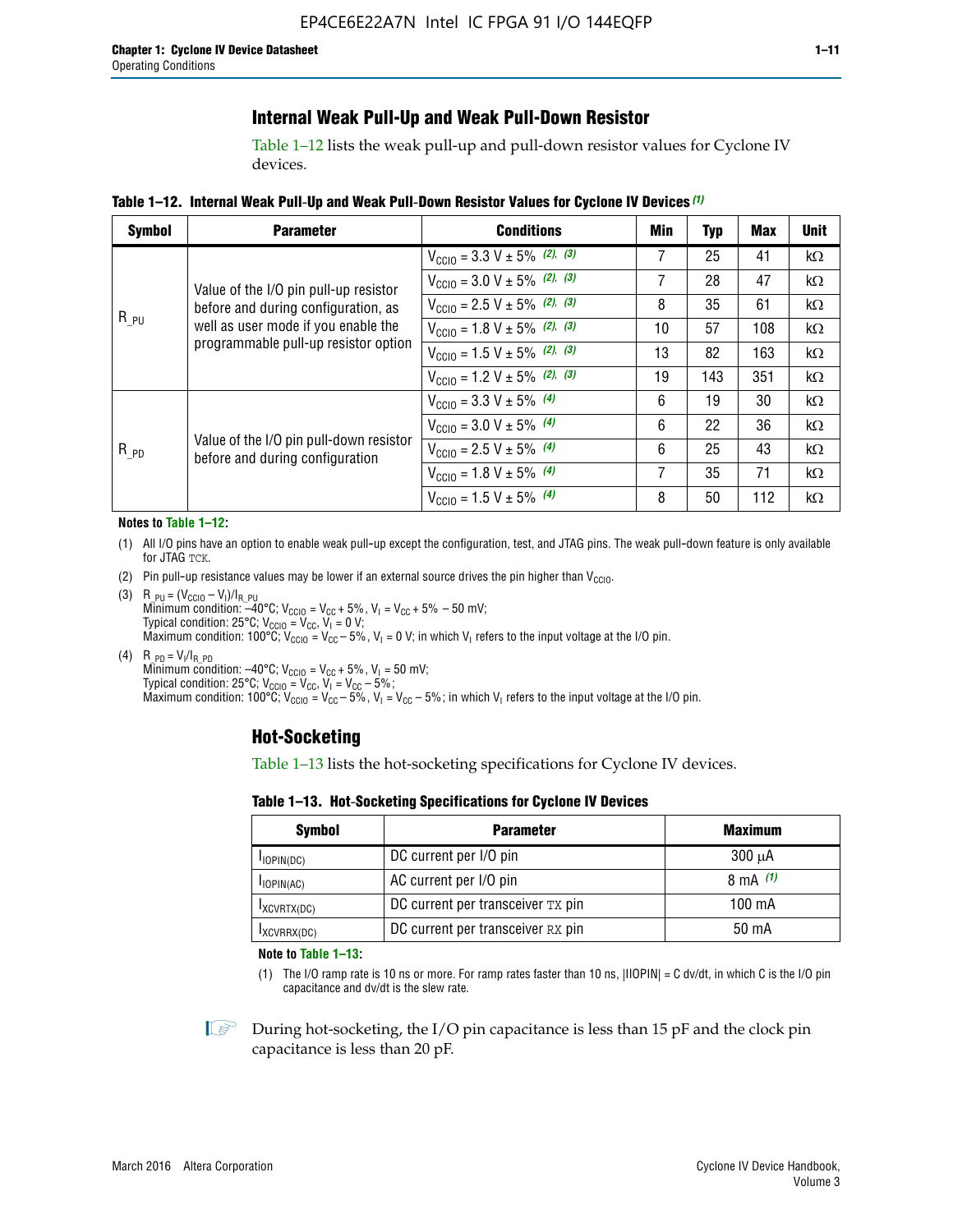## **Schmitt Trigger Input**

Cyclone IV devices support Schmitt trigger input on the TDI, TMS, TCK, nSTATUS, nCONFIG, nCE, CONF\_DONE, and DCLK pins. A Schmitt trigger feature introduces hysteresis to the input signal for improved noise immunity, especially for signals with slow edge rate. Table 1–14 lists the hysteresis specifications across the supported  $V<sub>CCIO</sub>$  range for Schmitt trigger inputs in Cyclone IV devices.

**Table 1–14. Hysteresis Specifications for Schmitt Trigger Input in Cyclone IV Devices**

| <b>Symbol</b>        | <b>Parameter</b>                        | <b>Conditions (V)</b>   | <b>Minimum</b> | <b>Unit</b> |
|----------------------|-----------------------------------------|-------------------------|----------------|-------------|
|                      |                                         | $V_{\text{CCIO}} = 3.3$ | 200            | mV          |
|                      | Hysteresis for Schmitt trigger<br>input | $V_{\text{CGI0}} = 2.5$ | 200            | mV          |
| V <sub>SCHMITT</sub> |                                         | $V_{\text{CCIO}} = 1.8$ | 140            | mV          |
|                      |                                         | $V_{\text{CCIO}} = 1.5$ | 110            | mV          |

## **I/O Standard Specifications**

The following tables list input voltage sensitivities ( $V<sub>IH</sub>$  and  $V<sub>II</sub>$ ), output voltage ( $V<sub>OH</sub>$ and  $V_{OL}$ ), and current drive characteristics ( $I_{OH}$  and  $I_{OL}$ ), for various I/O standards supported by Cyclone IV devices. Table 1–15 through Table 1–20 provide the I/O standard specifications for Cyclone IV devices.

|                    | $V_{CCl0}(V)$ |     | $V_{IL}(V)$ |        | $V_{IH} (V)$               |                            | $V_{OL}(V)$             | $V_{OH} (V)$                 | l <sub>OL</sub>              | l <sub>oh</sub> |             |
|--------------------|---------------|-----|-------------|--------|----------------------------|----------------------------|-------------------------|------------------------------|------------------------------|-----------------|-------------|
| I/O Standard       | <b>Min</b>    | Typ | <b>Max</b>  | Min    | <b>Max</b>                 | Min                        | Max                     | Max                          | Min                          | (mA)<br>(4)     | (mA)<br>(4) |
| 3.3-V LVTTL (3)    | 3.135         | 3.3 | 3.465       |        | 0.8                        | 1.7                        | 3.6                     | 0.45                         | 2.4                          | 4               | $-4$        |
| 3.3-V LVCMOS $(3)$ | 3.135         | 3.3 | 3.465       |        | 0.8                        | 1.7                        | 3.6                     | 0.2                          | $V_{\text{CCIO}} - 0.2$      | $\overline{c}$  | $-2$        |
| 3.0-V LVTTL $(3)$  | 2.85          | 3.0 | 3.15        | $-0.3$ | 0.8                        | 1.7                        | $V_{\text{CC10}} + 0.3$ | 0.45                         | 2.4                          | 4               | $-4$        |
| 3.0-V LVCMOS (3)   | 2.85          | 3.0 | 3.15        | $-0.3$ | 0.8                        | 1.7                        | $V_{\text{CCI0}} + 0.3$ | 0.2                          | $V_{\text{CC10}} - 0.2$      | 0.1             | $-0.1$      |
| $2.5 V$ (3)        | 2.375         | 2.5 | 2.625       | $-0.3$ | 0.7                        | 1.7                        | $V_{\text{CCI0}} + 0.3$ | 0.4                          | 2.0                          | 1               | $-1$        |
| 1.8V               | 1.71          | 1.8 | 1.89        | $-0.3$ | 0.35x<br>V <sub>CCIO</sub> | 0.65x<br>V <sub>CCIO</sub> | 2.25                    | 0.45                         | $V_{\text{CCIO}}$ –<br>0.45  | $\overline{2}$  | $-2$        |
| 1.5V               | 1.425         | 1.5 | 1.575       | $-0.3$ | 0.35x<br>V <sub>CCIO</sub> | 0.65x<br>V <sub>CCIO</sub> | $V_{\text{CC10}} + 0.3$ | 0.25x<br>$V_{\rm CClO}$      | 0.75x<br>V <sub>CCIO</sub>   | $\overline{2}$  | $-2$        |
| 1.2V               | 1.14          | 1.2 | 1.26        | $-0.3$ | 0.35x<br>V <sub>CCIO</sub> | 0.65x<br>V <sub>CCIO</sub> | $V_{\text{CC10}} + 0.3$ | 0.25x<br>V <sub>CCIO</sub>   | 0.75x<br>V <sub>CCIO</sub>   | $\overline{2}$  | $-2$        |
| 3.0-V PCI          | 2.85          | 3.0 | 3.15        |        | 0.3 x<br>V <sub>CCIO</sub> | 0.5x<br>V <sub>CCIO</sub>  | $V_{\text{CC10}} + 0.3$ | $0.1 \times V_{CC10}$        | $0.9 \times V_{\text{CC10}}$ | 1.5             | $-0.5$      |
| $3.0 - V$ PCI-X    | 2.85          | 3.0 | 3.15        |        | 0.35x<br>V <sub>CCIO</sub> | 0.5x<br>V <sub>CCIO</sub>  | $V_{\text{CCI0}} + 0.3$ | $0.1 \times V_{\text{CC10}}$ | $0.9 \times V_{\text{CC10}}$ | 1.5             | $-0.5$      |

**Table 1–15. Single**-**Ended I/O Standard Specifications for Cyclone IV Devices** *(1)***,** *(2)*

#### **Notes to Table 1–15:**

(1) For voltage-referenced receiver input waveform and explanation of terms used in Table 1–15, refer to "Glossary" on page 1–37.

(2) AC load  $CL = 10$  pF

(3) For more information about interfacing Cyclone IV devices with 3.3/3.0/2.5-V LVTTL/LVCMOS I/O standards, refer to *[AN 447: Interfacing Cyclone III](http://www.altera.com/literature/an/an447.pdf)  [and Cyclone IV Devices with 3.3/3.0/2.5-V LVTTL/LVCMOS I/O Systems](http://www.altera.com/literature/an/an447.pdf)*.

(4) To meet the IOL and IOH specifications, you must set the current strength settings accordingly. For example, to meet the **3.3-V LVTTL** specification (4 mA), set the current strength settings to 4 mA or higher. Setting at lower current strength may not meet the lou and lon specifications in the handbook.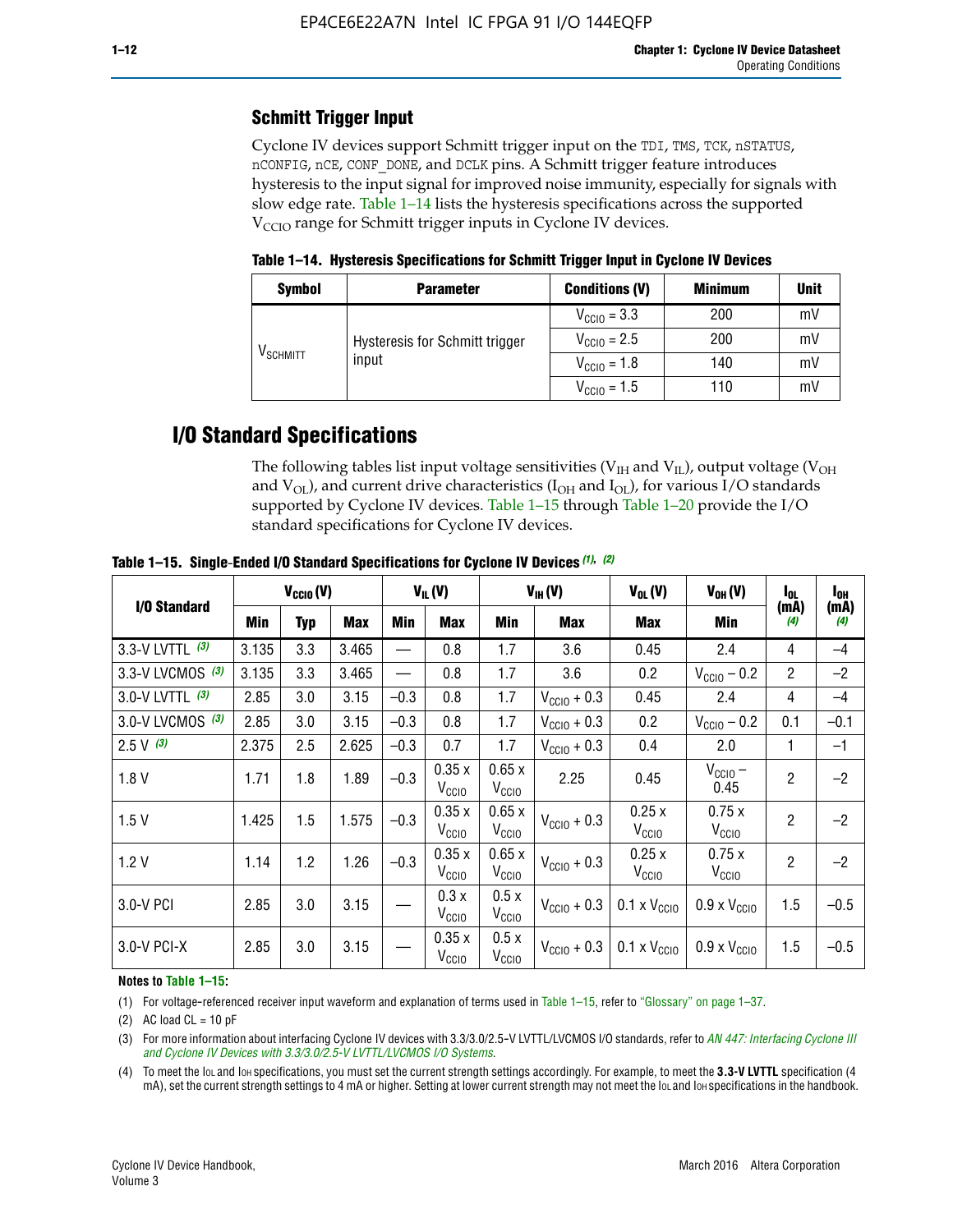| 1/0                           | $V_{\text{CC10}}(V)$ |            |       | $V_{REF}(V)$                                                           |                                                                      |                                                                        | $V_{TT} (V)$ (2)    |                           |                     |
|-------------------------------|----------------------|------------|-------|------------------------------------------------------------------------|----------------------------------------------------------------------|------------------------------------------------------------------------|---------------------|---------------------------|---------------------|
| <b>Standard</b>               | <b>Min</b>           | <b>Typ</b> | Max   | Min                                                                    | <b>Typ</b>                                                           | <b>Max</b>                                                             | Min                 | <b>Typ</b>                | Max                 |
| SSTL-2<br>Class I, II         | 2.375                | 2.5        | 2.625 | 1.19                                                                   | 1.25                                                                 | 1.31                                                                   | $V_{REF}$ –<br>0.04 | $V_{REF}$                 | $V_{REF}$ +<br>0.04 |
| SSTL-18<br>Class I, II        | 1.7                  | 1.8        | 1.9   | 0.833                                                                  | 0.9                                                                  | 0.969                                                                  | $V_{REF}$ –<br>0.04 | V <sub>REF</sub>          | $V_{REF}$ +<br>0.04 |
| HSTL-18<br>Class I, II        | 1.71                 | 1.8        | 1.89  | 0.85                                                                   | 0.9                                                                  | 0.95                                                                   | 0.85                | 0.9                       | 0.95                |
| <b>HSTL-15</b><br>Class I, II | 1.425                | 1.5        | 1.575 | 0.71                                                                   | 0.75                                                                 | 0.79                                                                   | 0.71                | 0.75                      | 0.79                |
| HSTL-12<br>Class I, II        | 1.14                 | 1.2        | 1.26  | $0.48 \times V_{\text{CC10}}$ (3)<br>$0.47 \times V_{\text{CC10}}$ (4) | $0.5 \times V_{\text{CC10}}$ (3)<br>$0.5 \times V_{\text{CC10}}$ (4) | $0.52 \times V_{\text{CC10}}$ (3)<br>$0.53 \times V_{\text{CC10}}$ (4) |                     | 0.5x<br>V <sub>CCIO</sub> |                     |

|  |  |  |  | Table 1–16. Single-Ended SSTL and HSTL I/O Reference Voltage Specifications for Cyclone IV Devices (1) |
|--|--|--|--|--------------------------------------------------------------------------------------------------------|
|--|--|--|--|--------------------------------------------------------------------------------------------------------|

#### **Notes to Table 1–16:**

(1) For an explanation of terms used in Table 1–16, refer to "Glossary" on page 1–37.

(2)  $V_{TT}$  of the transmitting device must track  $V_{REF}$  of the receiving device.

(3) Value shown refers to DC input reference voltage,  $V_{REF(DC)}$ .

(4) Value shown refers to AC input reference voltage,  $V_{REF(AC)}$ .

|  |  |  |  |  | Table 1–17.  Single-Ended SSTL and HSTL I/O Standards Signal Specifications for Cyclone IV Devices |
|--|--|--|--|--|----------------------------------------------------------------------------------------------------|
|--|--|--|--|--|----------------------------------------------------------------------------------------------------|

| I/O                        |         | $V_{IL(DC)}(V)$        |                                      | $V_{IH(DC)}(V)$       |         | $V_{IL(AC)}(V)$     |                     | $V_{IH(AC)}(V)$      | $V_{OL}(V)$                        | $V_{OH} (V)$                       | l <sub>ol</sub> | $I_{0H}$ |
|----------------------------|---------|------------------------|--------------------------------------|-----------------------|---------|---------------------|---------------------|----------------------|------------------------------------|------------------------------------|-----------------|----------|
| <b>Standard</b>            | Min     | <b>Max</b>             | Min                                  | <b>Max</b>            | Min     | <b>Max</b>          | Min                 | <b>Max</b>           | <b>Max</b>                         | Min                                | (mA)            | (mA)     |
| SSTL-2<br>Class I          |         | $\rm V_{REF}-$<br>0.18 | $V_{REF} +$<br>0.18                  |                       |         | $V_{REF}$ –<br>0.35 | $V_{REF} +$<br>0.35 |                      | $V_{TT}$ –<br>0.57                 | $V_{TT}$ +<br>0.57                 | 8.1             | $-8.1$   |
| SSTL-2<br>Class II         |         | $V_{REF}$ –<br>0.18    | $V_{REF} +$<br>0.18                  |                       |         | $V_{REF}$ –<br>0.35 | $V_{REF} +$<br>0.35 |                      | $V_{TT}$ –<br>0.76                 | $V_{TT}$ +<br>0.76                 | 16.4            | $-16.4$  |
| <b>SSTL-18</b><br>Class I  |         | $V_{REF}$ –<br>0.125   | $V_{REF}$ +<br>0.125                 |                       |         | $V_{REF}$ –<br>0.25 | $V_{REF}$ +<br>0.25 |                      | $V_{TT}$ –<br>0.475                | $V_{TT}$ +<br>0.475                | 6.7             | $-6.7$   |
| <b>SSTL-18</b><br>Class II |         | $V_{REF}$ –<br>0.125   | $V_{REF}$ +<br>0.125                 |                       |         | $V_{REF}$ –<br>0.25 | $V_{REF}$ +<br>0.25 |                      | 0.28                               | $V_{CC10} -$<br>0.28               | 13.4            | $-13.4$  |
| HSTL-18<br>Class I         |         | $V_{REF}$ –<br>0.1     | $V_{REF} +$<br>0.1                   |                       |         | $V_{REF}$ –<br>0.2  | $V_{REF}$ +<br>0.2  |                      | 0.4                                | $V_{CCIO}$ –<br>0.4                | 8               | $-8$     |
| HSTL-18<br>Class II        |         | $V_{REF}$ –<br>0.1     | $V_{REF} +$<br>0.1                   |                       |         | $V_{REF}$ –<br>0.2  | $V_{REF} +$<br>0.2  |                      | 0.4                                | $V_{CC10}$ –<br>0.4                | 16              | $-16$    |
| HSTL-15<br>Class I         |         | $V_{REF}$ –<br>0.1     | $V_{REF} +$<br>0.1                   |                       |         | $V_{REF}$ –<br>0.2  | $V_{REF}$ +<br>0.2  |                      | 0.4                                | $V_{\text{CC1O}} -$<br>0.4         | 8               | $-8$     |
| HSTL-15<br>Class II        |         | $V_{REF}$ –<br>0.1     | $\mathsf{V}_{\mathsf{REF}}$ +<br>0.1 |                       |         | $V_{REF}$ –<br>0.2  | $V_{REF}$ +<br>0.2  |                      | 0.4                                | $V_{CC10}$ –<br>0.4                | 16              | $-16$    |
| <b>HSTL-12</b><br>Class I  | $-0.15$ | $V_{REF}-$<br>0.08     | $V_{REF} +$<br>0.08                  | $V_{CGI0} + 0.15$     | $-0.24$ | $V_{REF}$ –<br>0.15 | $V_{REF} +$<br>0.15 | $V_{CCIO} +$<br>0.24 | $0.25 \times$<br>V <sub>CCIO</sub> | $0.75 \times$<br>V <sub>CCIO</sub> | 8               | $-8$     |
| HSTL-12<br>Class II        | $-0.15$ | $V_{REF}-$<br>0.08     | $V_{REF} +$<br>0.08                  | $V_{\rm CClO} + 0.15$ | $-0.24$ | $V_{REF}$ –<br>0.15 | $V_{REF} +$<br>0.15 | $V_{CC10}$ +<br>0.24 | $0.25 \times$<br>V <sub>CCIO</sub> | $0.75 \times$<br>V <sub>CCIO</sub> | 14              | $-14$    |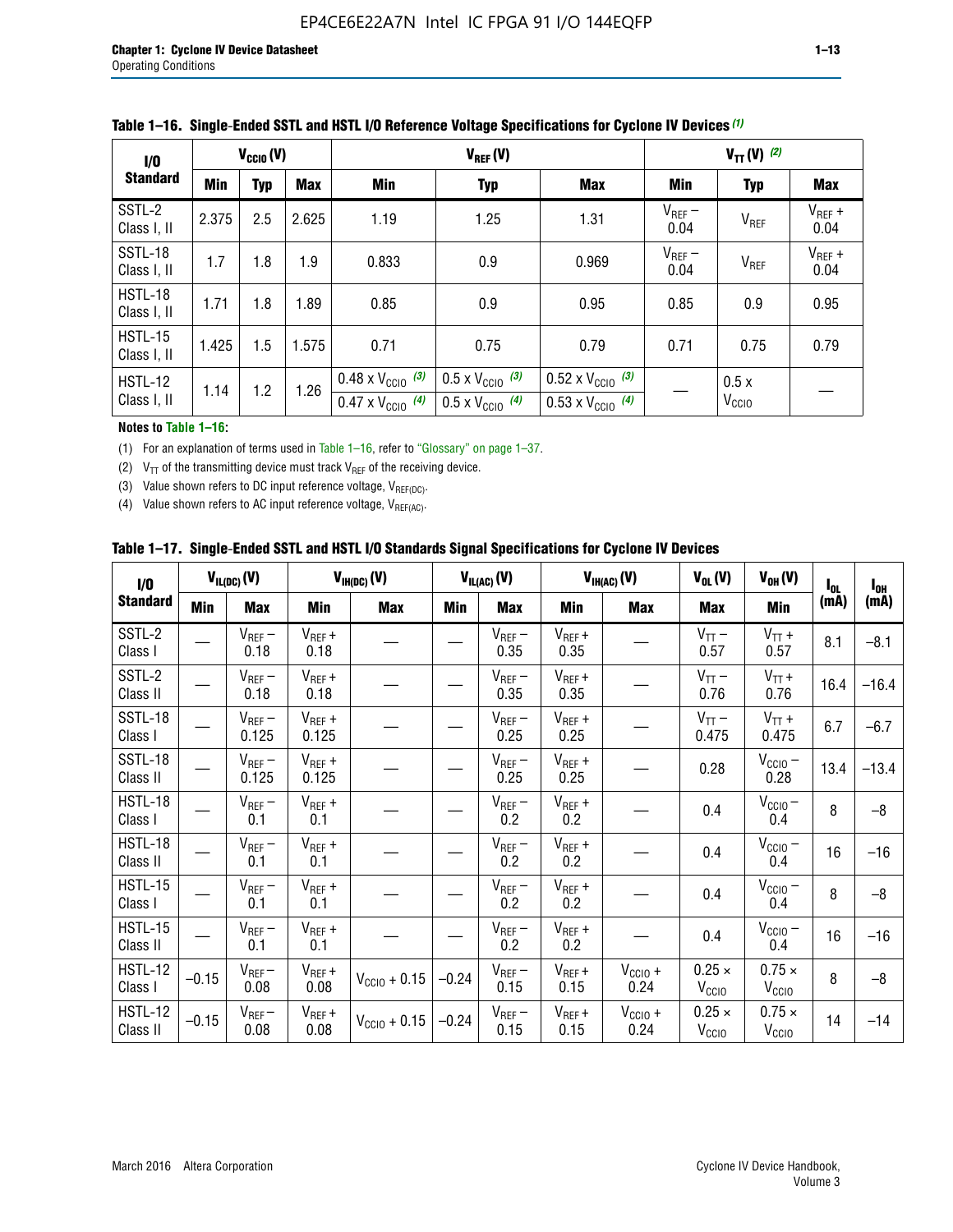**For more information about receiver input and transmitter output waveforms, and for** other differential I/O standards, refer to the *[I/O Features in Cyclone IV Devices](http://www.altera.com/literature/hb/cyclone-iv/cyiv-51006.pdf)* chapter*.*

**Table 1–18. Differential SSTL I/O Standard Specifications for Cyclone IV Devices** *(1)*

| I/O Standard           |       | $V_{CCl0}(V)$ |            |      | $V_{\text{Swing(DC)}}(V)$ |                                | $V_{X(AC)}(V)$ |                                 |            | $V_{\text{Swing(AC)}}$<br>(V) |                                | $V_{OX(AC)}(V)$ |                                 |
|------------------------|-------|---------------|------------|------|---------------------------|--------------------------------|----------------|---------------------------------|------------|-------------------------------|--------------------------------|-----------------|---------------------------------|
|                        | Min   | Typ           | <b>Max</b> | Min  | <b>Max</b>                | <b>Min</b>                     | <b>Typ</b>     | <b>Max</b>                      | <b>Min</b> | <b>Max</b>                    | Min                            | <b>Typ</b>      | <b>Max</b>                      |
| SSTL-2<br>Class I, II  | 2.375 | 2.5           | 2.625      | 0.36 | V <sub>CCIO</sub>         | $V_{\text{CC10}}/2 - 0.2$      |                | $V_{\text{CC10}}/2$<br>$+0.2$   | 0.7        | $V_{\rm CCI}$                 | $V_{\text{CC10}}/2 -$<br>0.125 |                 | $V_{\text{CC10}}/2$<br>$+0.125$ |
| SSTL-18<br>Class I, II | 1.7   | .8            | .90        | 0.25 | V <sub>CCIO</sub>         | $V_{\text{CC10}}/2 -$<br>0.175 |                | $V_{\text{CC10}}/2$<br>$+0.175$ | 0.5        | $V_{\rm CCI}$                 | $V_{\text{CC10}}/2 -$<br>0.125 |                 | $V_{\text{CC10}}/2$<br>$+0.125$ |

#### **Note to Table 1–18:**

(1) Differential SSTL requires a  $V_{REF}$  input.

**Table 1–19. Differential HSTL I/O Standard Specifications for Cyclone IV Devices** *(1)*

|                               |       | $V_{CClO}(V)$ |            |         | $V_{\text{DIF(DC)}}(V)$ |                               | $V_{X(AC)}(V)$ |                            |                            | $V_{CM(DC)}(V)$ |                            |         | $V_{\text{DIF(AC)}}(V)$    |
|-------------------------------|-------|---------------|------------|---------|-------------------------|-------------------------------|----------------|----------------------------|----------------------------|-----------------|----------------------------|---------|----------------------------|
| I/O Standard                  | Min   | Typ           | <b>Max</b> | Min     | <b>Max</b>              | Min                           | <b>Typ</b>     | <b>Max</b>                 | Min                        | <b>Typ</b>      | <b>Max</b>                 | Mi<br>n | <b>Max</b>                 |
| HSTL-18<br>Class I, II        | 1.71  | 1.8           | .89        | 0.2     |                         | 0.85                          |                | 0.95                       | 0.85                       |                 | 0.95                       | 0.4     |                            |
| <b>HSTL-15</b><br>Class I, II | 1.425 | 1.5           | .575       | $0.2\,$ |                         | 0.71                          |                | 0.79                       | 0.71                       |                 | 0.79                       | 0.4     |                            |
| <b>HSTL-12</b><br>Class I, II | 1.14  | 1.2           | 1.26       | 0.16    | V <sub>CCIO</sub>       | $0.48 \times V_{\text{CC10}}$ |                | 0.52x<br>V <sub>CCIO</sub> | 0.48x<br>V <sub>CCIO</sub> |                 | 0.52x<br>V <sub>CCIO</sub> | 0.3     | 0.48x<br>V <sub>CCIO</sub> |

#### **Note to Table 1–19:**

(1) Differential HSTL requires a  $V_{REF}$  input.

**Table 1–20. Differential I/O Standard Specifications for Cyclone IV Devices** *(1)* **(Part 1 of 2)**

| I/O Standard                            |       | $V_{CCl0} (V)$ |            |            | $V_{ID}$ (mV) |      | $V_{\text{lcm}}(V)^{(2)}$                  |            |     | $V_{0D}$ (mV) $(3)$ |     |       | $V_{0S} (V)^{(3)}$ |       |
|-----------------------------------------|-------|----------------|------------|------------|---------------|------|--------------------------------------------|------------|-----|---------------------|-----|-------|--------------------|-------|
|                                         | Min   | Typ            | <b>Max</b> | <b>Min</b> | Max           | Min  | <b>Condition</b>                           | <b>Max</b> | Min | Typ                 | Max | Min   | <b>Typ</b>         | Max   |
|                                         |       |                |            |            |               | 0.05 | $D_{MAX} \leq 500$ Mbps                    | 1.80       |     |                     |     |       |                    |       |
| <b>LVPECL</b><br>(Row I/Os)<br>(6)      | 2.375 | 2.5            | 2.625      | 100        |               | 0.55 | 500 Mbps $\leq D_{MAX}$<br>$\leq$ 700 Mbps | 1.80       |     |                     |     |       |                    |       |
|                                         |       |                |            |            |               | 1.05 | $D_{MAX}$ > 700 Mbps                       | 1.55       |     |                     |     |       |                    |       |
|                                         |       |                |            |            |               | 0.05 | $D_{MAX} \leq 500$ Mbps                    | 1.80       |     |                     |     |       |                    |       |
| <b>LVPECL</b><br>(Column<br>$1/Os)$ (6) | 2.375 | 2.5            | 2.625      | 100        |               | 0.55 | 500 Mbps $\leq D_{MAX}$<br>$\leq$ 700 Mbps | 1.80       |     |                     |     |       |                    |       |
|                                         |       |                |            |            |               | 1.05 | $D_{MAX}$ > 700 Mbps                       | 1.55       |     |                     |     |       |                    |       |
|                                         |       |                |            |            |               | 0.05 | $D_{MAX} \leq 500$ Mbps                    | 1.80       |     |                     |     |       |                    |       |
| LVDS (Row<br>I/Os)                      | 2.375 | 2.5            | 2.625      | 100        |               | 0.55 | 500 Mbps $\leq D_{MAX}$<br>$\leq 700$ Mbps | 1.80       | 247 |                     | 600 | 1.125 | 1.25               | 1.375 |
|                                         |       |                |            |            |               | 1.05 | $D_{MAX}$ > 700 Mbps                       | 1.55       |     |                     |     |       |                    |       |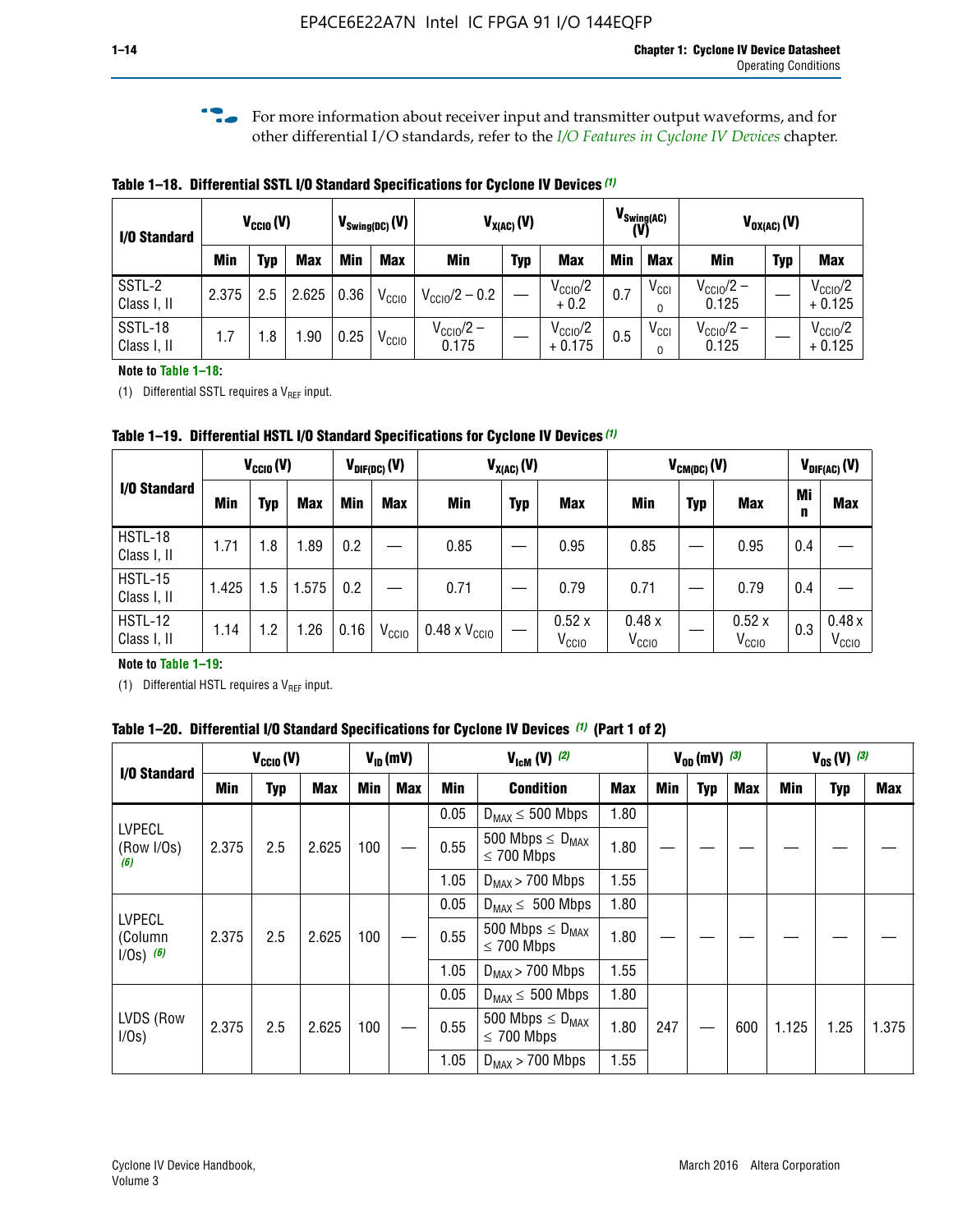#### EP4CE6E22A7N Intel IC FPGA 91 I/O 144EQFP

|                                         |            | $V_{\text{CCIO}}(V)$ |            |     | $V_{ID}(mV)$ |            | $V_{\text{lcm}}(V)$ (2)                    |            |     | $V_{OD}$ (mV) $(3)$ |            |            | $V_{0S} (V)$ (3) |            |
|-----------------------------------------|------------|----------------------|------------|-----|--------------|------------|--------------------------------------------|------------|-----|---------------------|------------|------------|------------------|------------|
| I/O Standard                            | <b>Min</b> | <b>Typ</b>           | <b>Max</b> | Min | <b>Max</b>   | <b>Min</b> | <b>Condition</b>                           | <b>Max</b> | Min | <b>Typ</b>          | <b>Max</b> | <b>Min</b> | <b>Typ</b>       | <b>Max</b> |
|                                         |            |                      |            |     |              | 0.05       | $D_{MAX} \leq 500$ Mbps                    | 1.80       |     |                     |            |            |                  |            |
| LVDS<br>(Column<br>$I/Os$ )             | 2.375      | 2.5                  | 2.625      | 100 |              | 0.55       | 500 Mbps $\leq D_{MAX}$<br>$\leq 700$ Mbps | 1.80       | 247 |                     | 600        | 1.125      | 1.25             | 1.375      |
|                                         |            |                      |            |     |              | 1.05       | $D_{MAX}$ > 700 Mbps                       | 1.55       |     |                     |            |            |                  |            |
| <b>BLVDS (Row</b><br>$1/0s)$ (4)        | 2.375      | 2.5                  | 2.625      | 100 |              |            |                                            |            |     |                     |            |            |                  |            |
| <b>BLVDS</b><br>(Column<br>$1/0s)$ (4)  | 2.375      | 2.5                  | 2.625      | 100 |              |            |                                            |            |     |                     |            |            |                  |            |
| mini-LVDS<br>(Row I/Os)<br>(5)          | 2.375      | 2.5                  | 2.625      |     |              |            |                                            |            | 300 |                     | 600        | 1.0        | 1.2              | 1.4        |
| mini-LVDS<br>(Column<br>$1/0s)$ (5)     | 2.375      | 2.5                  | 2.625      |     |              |            |                                            |            | 300 |                     | 600        | 1.0        | 1.2              | 1.4        |
| RSDS <sup>®</sup> (Row<br>$1/0s)$ $(5)$ | 2.375      | 2.5                  | 2.625      |     |              |            |                                            |            | 100 | 200                 | 600        | 0.5        | 1.2              | 1.5        |
| <b>RSDS</b><br>(Column<br>$1/Os)$ (5)   | 2.375      | 2.5                  | 2.625      |     |              |            |                                            |            | 100 | 200                 | 600        | 0.5        | 1.2              | 1.5        |
| PPDS (Row<br>$1/Os)$ (5)                | 2.375      | 2.5                  | 2.625      |     |              |            |                                            |            | 100 | 200                 | 600        | 0.5        | 1.2              | 1.4        |
| <b>PPDS</b><br>(Column<br>$1/Os)$ (5)   | 2.375      | 2.5                  | 2.625      |     |              |            |                                            |            | 100 | 200                 | 600        | 0.5        | 1.2              | 1.4        |

|  | Table 1-20. Differential I/O Standard Specifications for Cyclone IV Devices (1) (Part 2 of 2) |  |  |  |
|--|-----------------------------------------------------------------------------------------------|--|--|--|
|--|-----------------------------------------------------------------------------------------------|--|--|--|

#### **Notes to Table 1–20:**

(1) For an explanation of terms used in Table 1–20, refer to "Glossary" on page 1–37.

(2)  $V_{IN}$  range: 0  $V \le V_{IN} \le 1.85$  V.

(3) R<sub>L</sub> range:  $90 \le R_L \le 110 \Omega$ .

(4) There are no fixed  $V_{IN}$ ,  $V_{OD}$ , and  $V_{OS}$  specifications for BLVDS. They depend on the system topology.

(5) The Mini-LVDS, RSDS, and PPDS standards are only supported at the output pins.

(6) The LVPECL I/O standard is only supported on dedicated clock input pins. This I/O standard is not supported for output pins.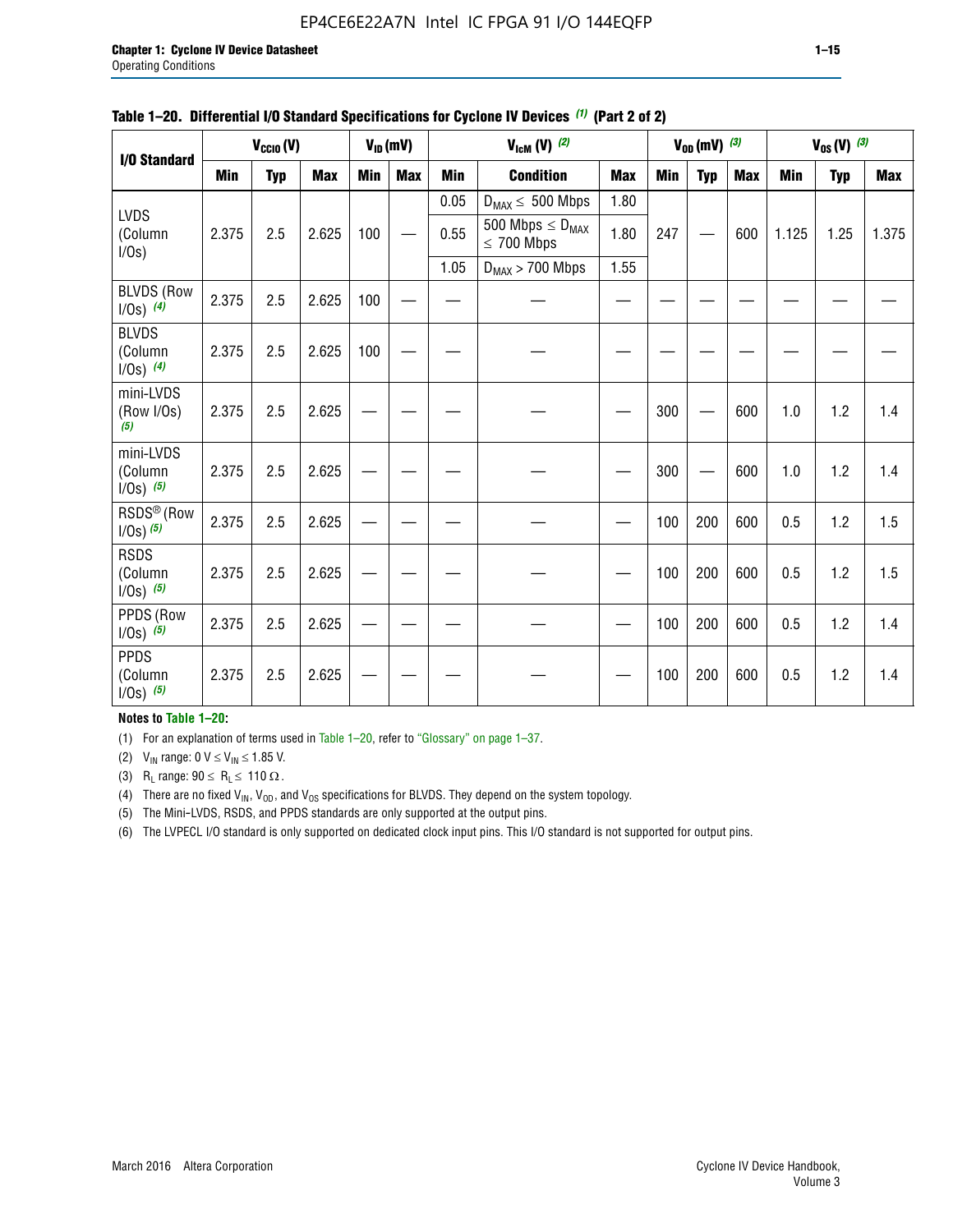## **Power Consumption**

Use the following methods to estimate power for a design:

- the Excel-based EPE
- the Quartus® II PowerPlay power analyzer feature

The interactive Excel-based EPE is used prior to designing the device to get a magnitude estimate of the device power. The Quartus II PowerPlay power analyzer provides better quality estimates based on the specifics of the design after place-and-route is complete. The PowerPlay power analyzer can apply a combination of user-entered, simulation-derived, and estimated signal activities that, combined with detailed circuit models, can yield very accurate power estimates.

**For more information about power estimation tools, refer to the** *Early Power Estimator* **<b>For a** *[User Guide](http://www.altera.com/literature/ug/ug_epe.pdf
)* and the *[PowerPlay Power Analysis](http://www.altera.com/literature/hb/qts/qts_qii53013.pdf)* chapter in volume 3 of the *Quartus II Handboo*k.

## **Switching Characteristics**

This section provides performance characteristics of Cyclone IV core and periphery blocks for commercial grade devices.

These characteristics can be designated as Preliminary or Final.

- Preliminary characteristics are created using simulation results, process data, and other known parameters. The upper-right hand corner of these tables show the designation as "Preliminary".
- Final numbers are based on actual silicon characterization and testing. The numbers reflect the actual performance of the device under worst-case silicon process, voltage, and junction temperature conditions. There are no designations on finalized tables.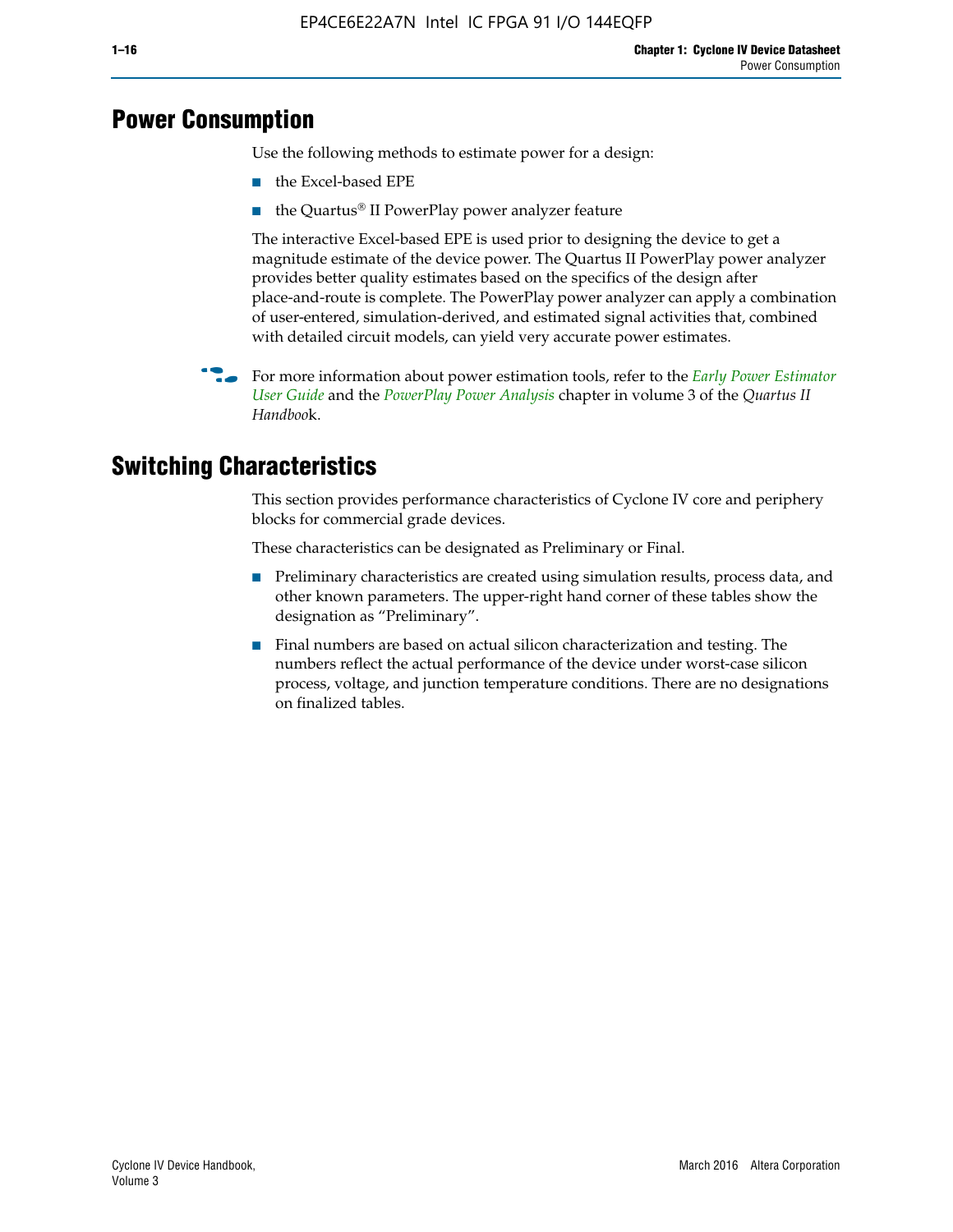## **Transceiver Performance Specifications**

Table 1–21 lists the Cyclone IV GX transceiver specifications.

#### **Table 1–21. Transceiver Specification for Cyclone IV GX Devices (Part 1 of 4)**

| Symbol/                                                   |                                                      |                     | C <sub>6</sub>             |                                                                     |                     | C7, I7                     |                |                     | C <sub>8</sub>  |                |              |
|-----------------------------------------------------------|------------------------------------------------------|---------------------|----------------------------|---------------------------------------------------------------------|---------------------|----------------------------|----------------|---------------------|-----------------|----------------|--------------|
| <b>Description</b>                                        | <b>Conditions</b>                                    | <b>Min</b>          | <b>Typ</b>                 | <b>Max</b>                                                          | <b>Min</b>          | <b>Typ</b>                 | <b>Max</b>     | <b>Min</b>          | <b>Typ</b>      | <b>Max</b>     | <b>Unit</b>  |
| <b>Reference Clock</b>                                    |                                                      |                     |                            |                                                                     |                     |                            |                |                     |                 |                |              |
| Supported I/O<br><b>Standards</b>                         |                                                      |                     |                            | 1.2 V PCML, 1.5 V PCML, 3.3 V PCML, Differential LVPECL, LVDS, HCSL |                     |                            |                |                     |                 |                |              |
| Input frequency<br>from REFCLK input<br>pins              |                                                      | 50                  |                            | 156.25                                                              | 50                  |                            | 156.25         | 50                  |                 | 156.25         | <b>MHz</b>   |
| Spread-spectrum<br>modulating clock<br>frequency          | Physical interface<br>for PCI Express<br>(PIPE) mode | 30                  |                            | 33                                                                  | 30                  |                            | 33             | 30                  |                 | 33             | kHz          |
| Spread-spectrum<br>downspread                             | PIPE mode                                            |                     | 0 <sub>to</sub><br>$-0.5%$ |                                                                     |                     | 0 <sub>to</sub><br>$-0.5%$ |                |                     | 0 to<br>$-0.5%$ |                |              |
| Peak-to-peak<br>differential input<br>voltage             |                                                      | 0.1                 |                            | 1.6                                                                 | 0.1                 |                            | 1.6            | 0.1                 |                 | 1.6            | $\mathsf{V}$ |
| V <sub>ICM</sub> (AC coupled)                             |                                                      |                     | $1100 \pm 5\%$             |                                                                     |                     | $1100 \pm 5\%$             |                |                     | $1100 \pm 5\%$  |                | mV           |
| $VICM$ (DC coupled)                                       | HCSL I/O<br>standard for PCIe<br>reference clock     | 250                 |                            | 550                                                                 | 250                 |                            | 550            | 250                 |                 | 550            | mV           |
| <b>Transmitter REFCLK</b><br>Phase Noise (1)              | Frequency offset                                     |                     |                            | $-123$                                                              |                     |                            | $-123$         |                     |                 | $-123$         | dBc/Hz       |
| <b>Transmitter REFCLK</b><br>Total Jitter (1)             | $= 1$ MHz $- 8$ MHZ                                  |                     |                            | 42.3                                                                |                     |                            | 42.3           |                     |                 | 42.3           | ps           |
| $R_{ref}$                                                 |                                                      |                     | 2000<br>± 1%               |                                                                     |                     | 2000<br>± 1%               |                |                     | 2000<br>± 1%    |                | $\Omega$     |
| <b>Transceiver Clock</b>                                  |                                                      |                     |                            |                                                                     |                     |                            |                |                     |                 |                |              |
| cal blk clk clock<br>frequency                            |                                                      | 10                  |                            | 125                                                                 | 10                  |                            | 125            | 10                  |                 | 125            | <b>MHz</b>   |
| fixedclk Clock<br>frequency                               | <b>PCIe Receiver</b><br>Detect                       |                     | 125                        |                                                                     |                     | 125                        |                |                     | 125             |                | <b>MHz</b>   |
| reconfig clk<br>clock frequency                           | Dynamic<br>reconfiguration<br>clock frequency        | 2.5/<br>37.5<br>(2) |                            | 50                                                                  | 2.5/<br>37.5<br>(2) |                            | 50             | 2.5/<br>37.5<br>(2) |                 | 50             | <b>MHz</b>   |
| Delta time between<br>reconfig_clk                        |                                                      |                     |                            | $\overline{2}$                                                      |                     |                            | $\overline{2}$ |                     |                 | $\overline{2}$ | ms           |
| Transceiver block<br>minimum<br>power-down pulse<br>width |                                                      |                     | 1                          |                                                                     |                     | 1                          |                |                     | $\mathbf{1}$    |                | $\mu s$      |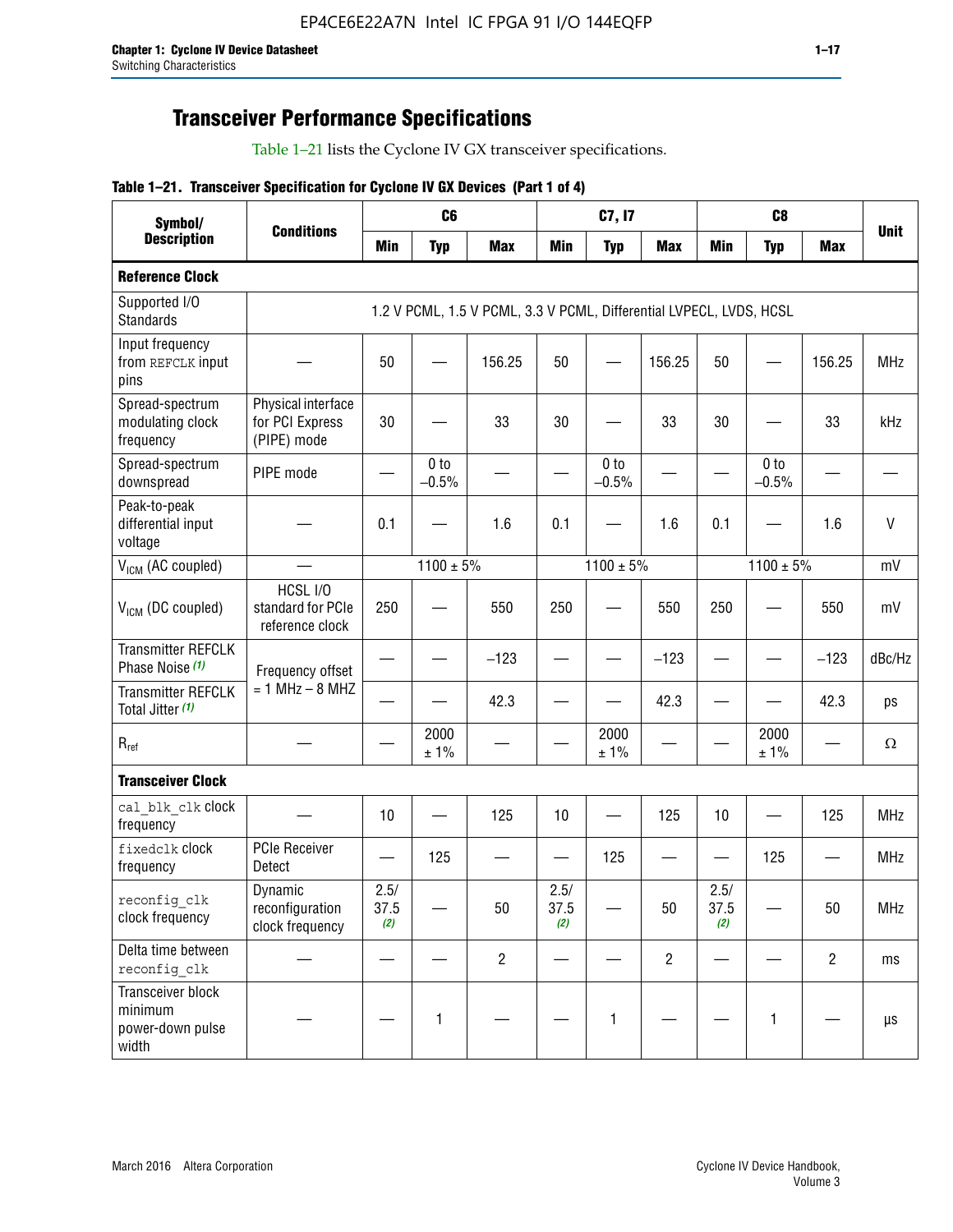| Symbol/                                                                                        |                                                                           |                          | C <sub>6</sub>   |                                    |                          | C7, I7                             |                                     |                          | C <sub>8</sub>           |                                                |              |
|------------------------------------------------------------------------------------------------|---------------------------------------------------------------------------|--------------------------|------------------|------------------------------------|--------------------------|------------------------------------|-------------------------------------|--------------------------|--------------------------|------------------------------------------------|--------------|
| <b>Description</b>                                                                             | <b>Conditions</b>                                                         | <b>Min</b>               | <b>Typ</b>       | <b>Max</b>                         | <b>Min</b>               | <b>Typ</b>                         | <b>Max</b>                          | <b>Min</b>               | <b>Typ</b>               | <b>Max</b>                                     | <b>Unit</b>  |
| <b>Receiver</b>                                                                                |                                                                           |                          |                  |                                    |                          |                                    |                                     |                          |                          |                                                |              |
| Supported I/O<br>Standards                                                                     | 1.4 V PCML,<br>1.5 V PCML,<br>2.5 V PCML,<br>LVPECL, LVDS                 |                          |                  |                                    |                          |                                    |                                     |                          |                          |                                                |              |
| Data rate (F324 and<br>smaller package) (15)                                                   |                                                                           | 600                      |                  | 2500                               | 600                      |                                    | 2500                                | 600                      |                          | 2500                                           | <b>Mbps</b>  |
| Data rate (F484 and<br>larger package) (15)                                                    |                                                                           | 600                      |                  | 3125                               | 600                      |                                    | 3125                                | 600                      | -                        | 2500                                           | <b>Mbps</b>  |
| Absolute V <sub>MAX</sub> for a<br>receiver pin $(3)$                                          |                                                                           |                          |                  | 1.6                                |                          |                                    | 1.6                                 |                          |                          | 1.6                                            | V            |
| Operational V <sub>MAX</sub> for<br>a receiver pin                                             |                                                                           |                          |                  | 1.5                                |                          |                                    | 1.5                                 |                          |                          | 1.5                                            | $\mathsf{V}$ |
| Absolute V <sub>MIN</sub> for a<br>receiver pin                                                |                                                                           | $-0.4$                   |                  |                                    | $-0.4$                   |                                    |                                     | $-0.4$                   |                          |                                                | V            |
| Peak-to-peak<br>differential input<br>voltage V <sub>ID</sub> (diff p-p)                       | $V_{ICM} = 0.82 V$<br>setting, Data Rate<br>$= 600$ Mbps to<br>3.125 Gbps | 0.1                      |                  | 2.7                                | 0.1                      |                                    | 2.7                                 | 0.1                      |                          | 2.7                                            | $\mathsf{V}$ |
| <b>V<sub>ICM</sub></b>                                                                         | $V_{IGM} = 0.82 V$<br>setting                                             |                          | 820 $\pm$<br>10% |                                    |                          | 820 $\pm$<br>10%                   |                                     |                          | $820 \pm$<br>10%         |                                                | mV           |
| Differential on-chip                                                                           | 100 $-\Omega$ setting                                                     |                          | 100              |                                    |                          | 100                                |                                     |                          | 100                      |                                                | $\Omega$     |
| termination resistors                                                                          | 150 $-\Omega$ setting                                                     |                          | 150              |                                    |                          | 150                                |                                     |                          | 150                      |                                                | Ω            |
| Differential and<br>common mode<br>return loss                                                 | PIPE, Serial<br>Rapid I/O SR,<br>SATA, CPRI LV,<br>SDI, XAUI              |                          |                  |                                    |                          | Compliant                          |                                     |                          |                          |                                                |              |
| Programmable ppm<br>detector $(4)$                                                             |                                                                           |                          |                  |                                    |                          | ± 62.5, 100, 125, 200,<br>250, 300 |                                     |                          |                          |                                                | ppm          |
| Clock data recovery<br>(CDR) ppm<br>tolerance (without<br>spread-spectrum<br>clocking enabled) |                                                                           |                          |                  | $\pm 300$ (5),<br>±350<br>(6), (7) |                          |                                    | ±300<br>$(5)$ ,<br>±350<br>(6), (7) |                          |                          | ±300<br>$(5)$ <sub>,</sub><br>±350<br>(6), (7) | ppm          |
| CDR ppm tolerance<br>(with synchronous<br>spread-spectrum<br>clocking enabled) (8)             |                                                                           |                          |                  | 350 to<br>$-5350$<br>(7), (9)      |                          |                                    | 350 to<br>$-5350$<br>(7), (9)       |                          |                          | 350 to<br>$-5350$<br>(7), (9)                  | ppm          |
| Run length                                                                                     |                                                                           |                          | 80               |                                    |                          | 80                                 |                                     |                          | 80                       |                                                | UI           |
|                                                                                                | No Equalization                                                           | $\overline{\phantom{0}}$ |                  | 1.5                                | $\overline{\phantom{0}}$ | <u>—</u>                           | 1.5                                 | $\overline{\phantom{0}}$ | $\overline{\phantom{0}}$ | 1.5                                            | dB           |
| Programmable                                                                                   | <b>Medium Low</b>                                                         |                          | —                | 4.5                                |                          | —                                  | 4.5                                 |                          | $\qquad \qquad$          | 4.5                                            | dB           |
| equalization                                                                                   | Medium High                                                               |                          |                  | 5.5                                |                          |                                    | 5.5                                 | $\overline{\phantom{0}}$ |                          | 5.5                                            | dB           |
|                                                                                                | High                                                                      |                          |                  | $\overline{7}$                     | —                        |                                    | $\boldsymbol{7}$                    | —                        |                          | $\overline{7}$                                 | dB           |

### **Table 1–21. Transceiver Specification for Cyclone IV GX Devices (Part 2 of 4)**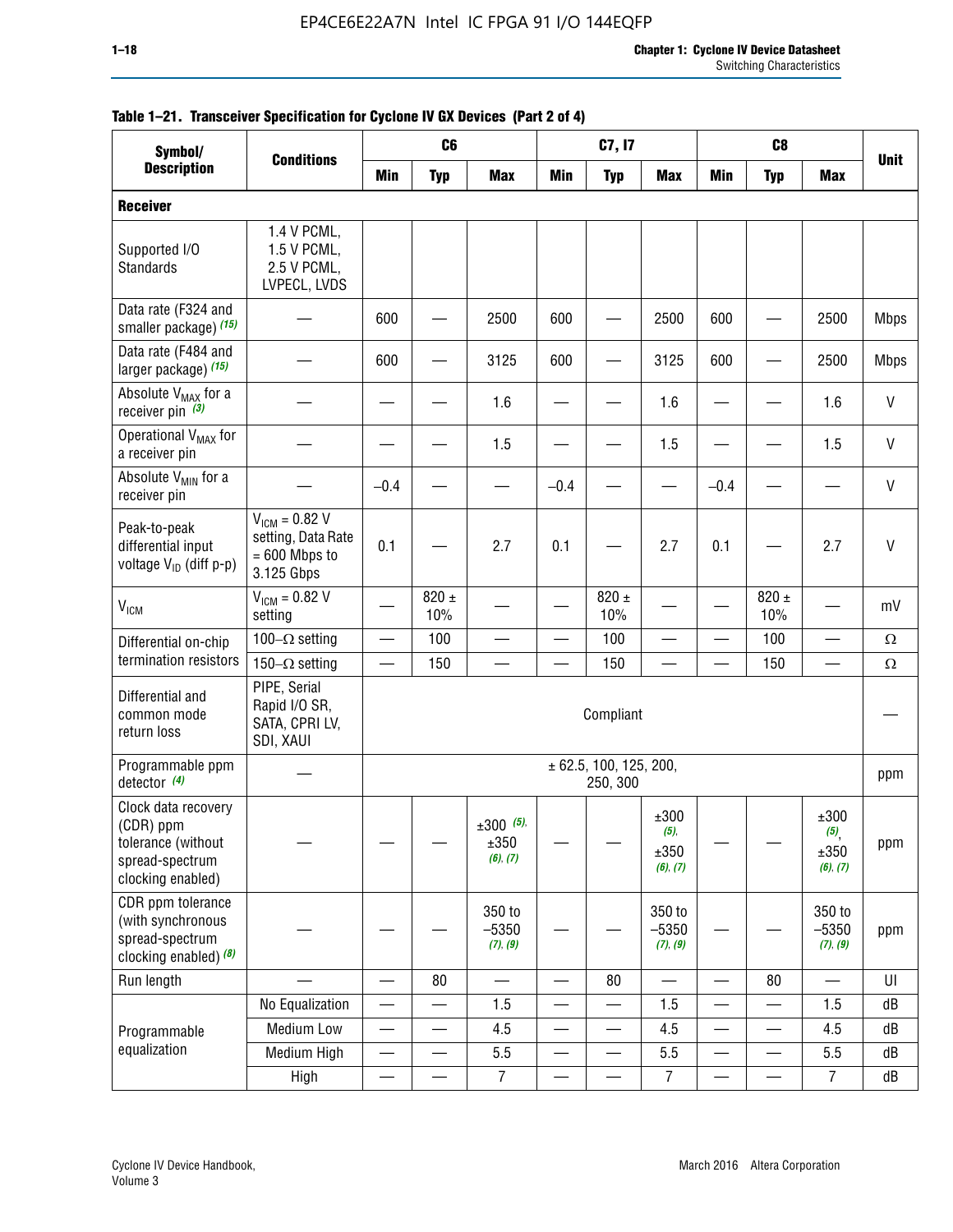#### **Table 1–21. Transceiver Specification for Cyclone IV GX Devices (Part 3 of 4)**

| Symbol/                                                                 |                                                                     |                          | C6                       |                          |                          | C7, I7                         |                 |                          | C <sub>8</sub>           |                          |                                |
|-------------------------------------------------------------------------|---------------------------------------------------------------------|--------------------------|--------------------------|--------------------------|--------------------------|--------------------------------|-----------------|--------------------------|--------------------------|--------------------------|--------------------------------|
| <b>Description</b>                                                      | <b>Conditions</b>                                                   | <b>Min</b>               | <b>Typ</b>               | <b>Max</b>               | <b>Min</b>               | <b>Typ</b>                     | <b>Max</b>      | <b>Min</b>               | <b>Typ</b>               | <b>Max</b>               | <b>Unit</b>                    |
| Signal detect/loss<br>threshold                                         | PIPE mode                                                           | 65                       |                          | 175                      | 65                       |                                | 175             | 65                       | —                        | 175                      | mV                             |
| $t_{LTR}$ (10)                                                          | $\overline{\phantom{0}}$                                            | $\overline{\phantom{0}}$ | $\qquad \qquad \qquad$   | 75                       | $\overline{\phantom{0}}$ | $\qquad \qquad \longleftarrow$ | 75              |                          | $\overline{\phantom{0}}$ | 75                       | $\mu s$                        |
| (11)<br>$t_{\text{LTR-LTD\_Manual}}$                                    |                                                                     | 15                       |                          |                          | 15                       |                                |                 | 15                       |                          |                          | μs                             |
| $t_{LTD}$ (12)                                                          |                                                                     | 0                        | 100                      | 4000                     | 0                        | 100                            | 4000            | 0                        | 100                      | 4000                     | ns                             |
| $t_{\text{LTD\_Manual}}$ (13)                                           | $\overline{\phantom{0}}$                                            | $\overline{\phantom{0}}$ | $\overline{\phantom{0}}$ | 4000                     | $\overline{\phantom{0}}$ | $\overline{\phantom{0}}$       | 4000            | $\overline{\phantom{0}}$ | $\overline{\phantom{0}}$ | 4000                     | ns                             |
| $t_{\text{LTD\_Auto}}$ (14)                                             |                                                                     |                          |                          | 4000                     |                          |                                | 4000            |                          |                          | 4000                     | ns                             |
| Receiver buffer and<br>CDR offset<br>cancellation time<br>(per channel) |                                                                     |                          |                          | 17000                    |                          |                                | 17000           |                          |                          | 17000                    | recon<br>fig_c<br>lk<br>cycles |
|                                                                         | DC Gain Setting =<br>0                                              |                          | 0                        |                          |                          | $\mathbf 0$                    |                 |                          | $\pmb{0}$                |                          | dB                             |
| Programmable DC<br>gain                                                 | DC Gain Setting =<br>1                                              |                          | 3                        |                          |                          | 3                              |                 |                          | 3                        |                          | dB                             |
|                                                                         | DC Gain Setting =<br>$\overline{2}$                                 |                          | $\,6\,$                  |                          |                          | $\,6\,$                        |                 |                          | 6                        |                          | dB                             |
| <b>Transmitter</b>                                                      |                                                                     |                          |                          |                          |                          |                                |                 |                          |                          |                          |                                |
| Supported I/O<br><b>Standards</b>                                       | 1.5 V PCML                                                          |                          |                          |                          |                          |                                |                 |                          |                          |                          |                                |
| Data rate (F324 and<br>smaller package)                                 |                                                                     | 600                      |                          | 2500                     | 600                      |                                | 2500            | 600                      | $\overline{\phantom{0}}$ | 2500                     | <b>Mbps</b>                    |
| Data rate (F484 and<br>larger package)                                  |                                                                     | 600                      | -                        | 3125                     | 600                      | —                              | 3125            | 600                      | —                        | 2500                     | <b>Mbps</b>                    |
| $\rm V_{\rm OCM}$                                                       | 0.65 V setting                                                      | $\overline{\phantom{0}}$ | 650                      | —                        | $\overline{\phantom{0}}$ | 650                            | —               | $\qquad \qquad$          | 650                      | $\overline{\phantom{0}}$ | mV                             |
| Differential on-chip                                                    | 100 $-\Omega$ setting                                               |                          | 100                      | $\overline{\phantom{0}}$ | $\overline{\phantom{0}}$ | 100                            | —               | $\overline{\phantom{0}}$ | 100                      | $\overline{\phantom{0}}$ | $\Omega$                       |
| termination resistors                                                   | 150 $-\Omega$ setting                                               | $\qquad \qquad -$        | 150                      | —                        | $\overline{\phantom{0}}$ | 150                            | $\qquad \qquad$ | $\qquad \qquad$          | 150                      |                          | Ω                              |
| Differential and<br>common mode<br>return loss                          | PIPE, CPRI LV,<br>Serial Rapid I/O<br>SR, SDI, XAUI,<br><b>SATA</b> |                          |                          |                          |                          | Compliant                      |                 |                          |                          |                          |                                |
| Rise time                                                               | $\qquad \qquad$                                                     | 50                       | $\overline{\phantom{0}}$ | 200                      | 50                       | $\overline{\phantom{0}}$       | 200             | 50                       | $\overline{\phantom{0}}$ | 200                      | ps                             |
| Fall time                                                               |                                                                     | 50                       | $\overline{\phantom{0}}$ | 200                      | 50                       |                                | 200             | 50                       | $\overline{\phantom{0}}$ | 200                      | ps                             |
| Intra-differential pair<br>skew                                         |                                                                     |                          |                          | 15                       |                          |                                | 15              |                          | $\overline{\phantom{0}}$ | 15                       | ps                             |
| Intra-transceiver<br>block skew                                         |                                                                     |                          |                          | 120                      |                          |                                | 120             |                          |                          | 120                      | ps                             |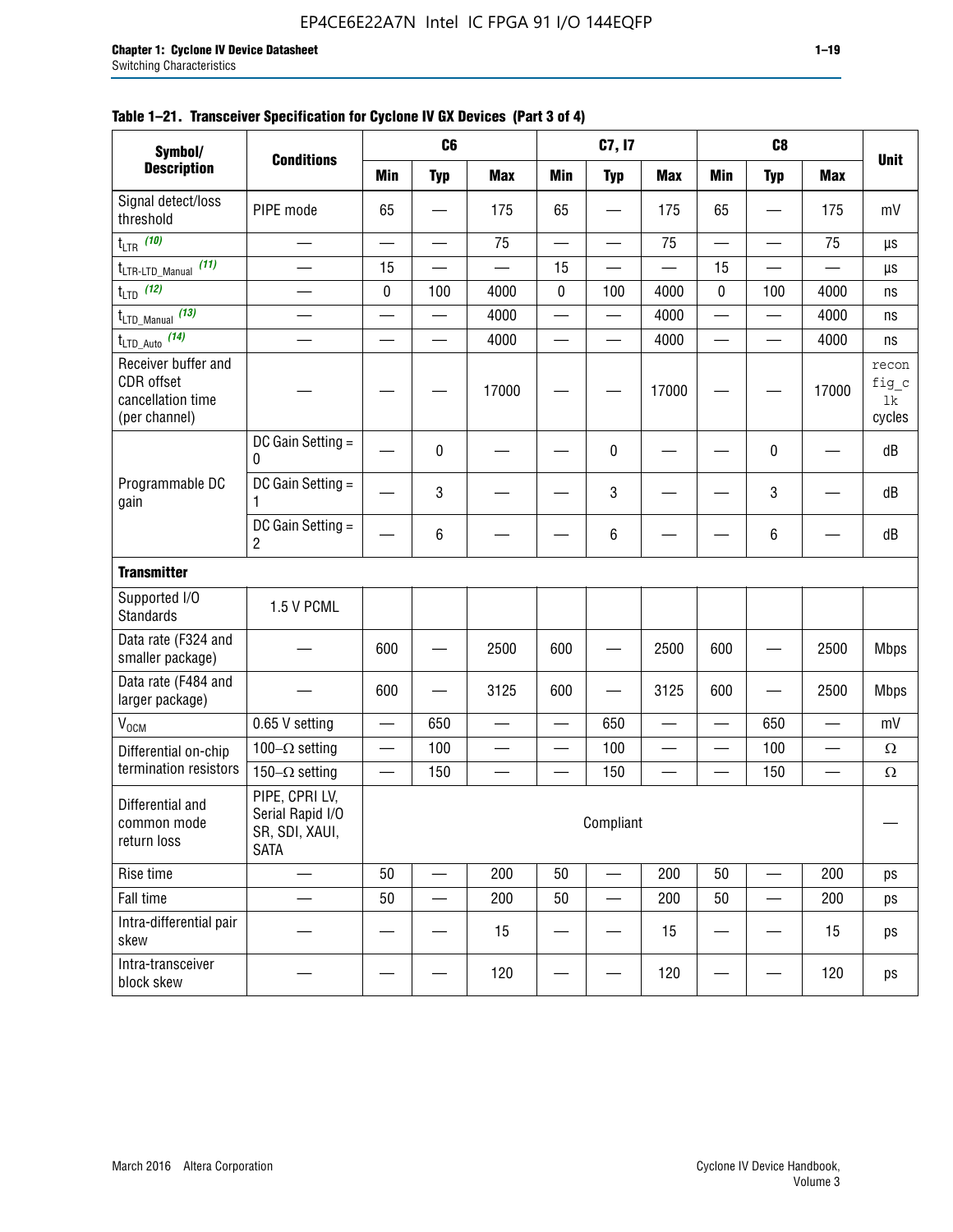#### **Table 1–21. Transceiver Specification for Cyclone IV GX Devices (Part 4 of 4)**

| Symbol/                                          | <b>Conditions</b> |            | C <sub>6</sub> |            |            | C7, I7     |                                    |            | C8  |            | <b>Unit</b> |
|--------------------------------------------------|-------------------|------------|----------------|------------|------------|------------|------------------------------------|------------|-----|------------|-------------|
| <b>Description</b>                               |                   | <b>Min</b> | Typ            | <b>Max</b> | <b>Min</b> | <b>Typ</b> | <b>Max</b>                         | <b>Min</b> | Typ | <b>Max</b> |             |
| <b>PLD-Transceiver Interface</b>                 |                   |            |                |            |            |            |                                    |            |     |            |             |
| Interface speed<br>(F324 and smaller<br>package) |                   | 25         |                | 125        | 25         |            | 125                                | 25         |     | 125        | <b>MHz</b>  |
| Interface speed<br>(F484 and larger<br>package)  |                   | 25         |                | 156.25     | 25         |            | 156.25                             | 25         |     | 156.25     | <b>MHz</b>  |
| Digital reset pulse<br>width                     |                   |            |                |            |            |            | Minimum is 2 parallel clock cycles |            |     |            |             |

#### **Notes to Table 1–21:**

(1) This specification is valid for transmitter output jitter specification with a maximum total jitter value of 112 ps, typically for 3.125 Gbps SRIO and XAUI protocols.

(2) The minimum reconfig\_clk frequency is 2.5 MHz if the transceiver channel is configured in **Transmitter Only** mode. The minimum reconfig\_clk frequency is 37.5 MHz if the transceiver channel is configured in **Receiver Only** or **Receiver and Transmitter** mode.

- (3) The device cannot tolerate prolonged operation at this absolute maximum.
- (4) The rate matcher supports only up to  $\pm 300$  parts per million (ppm).
- (5) Supported for the F169 and F324 device packages only.
- (6) Supported for the F484, F672, and F896 device packages only. Pending device characterization.
- (7) To support CDR ppm tolerance greater than ±300 ppm, implement ppm detector in user logic and configure CDR to Manual Lock Mode.
- (8) Asynchronous spread-spectrum clocking is not supported.
- (9) For the EP4CGX30 (F484 package only), EP4CGX50, and EP4CGX75 devices, the CDR ppl tolerance is ±200 ppm.
- (10) Time taken until pll\_locked goes high after pll\_powerdown deasserts.
- (11) Time that the CDR must be kept in lock-to-reference mode after rx analogreset deasserts and before rx locktodata is asserted in manual mode.

(12) Time taken to recover valid data after the rx locktodata signal is asserted in manual mode (Figure 1–2), or after rx freqlocked signal goes high in automatic mode (Figure 1–3).

(13) Time taken to recover valid data after the rx locktodata signal is asserted in manual mode.

- (14) Time taken to recover valid data after the rx\_freqlocked signal goes high in automatic mode.
- (15) To support data rates lower than the minimum specification through oversampling, use the CDR in LTR mode only.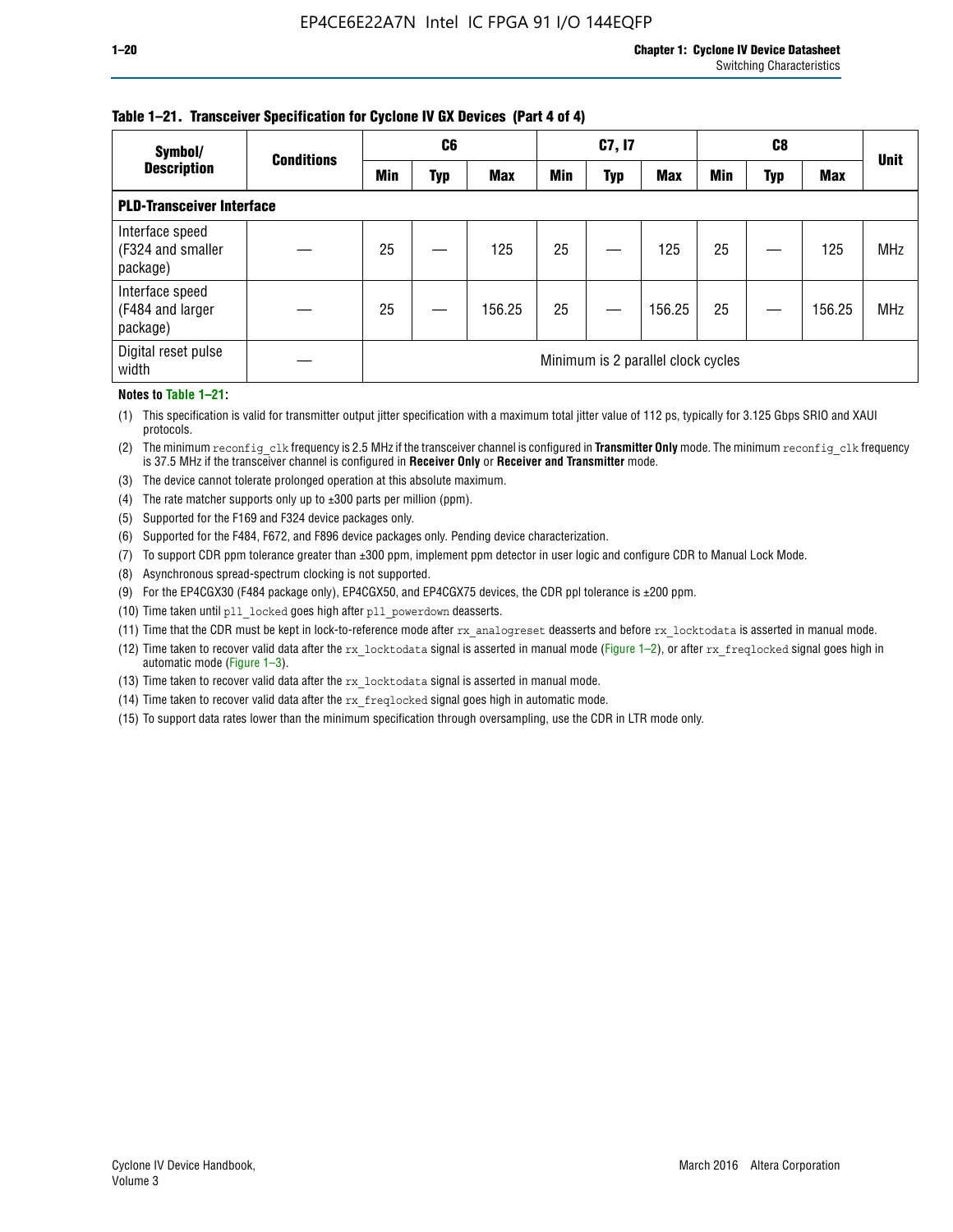Figure 1–2 shows the lock time parameters in manual mode.

 $\Box$  LTD = lock-to-data. LTR = lock-to-reference.





Figure 1–3 shows the lock time parameters in automatic mode.

**Figure 1–3. Lock Time Parameters for Automatic Mode**

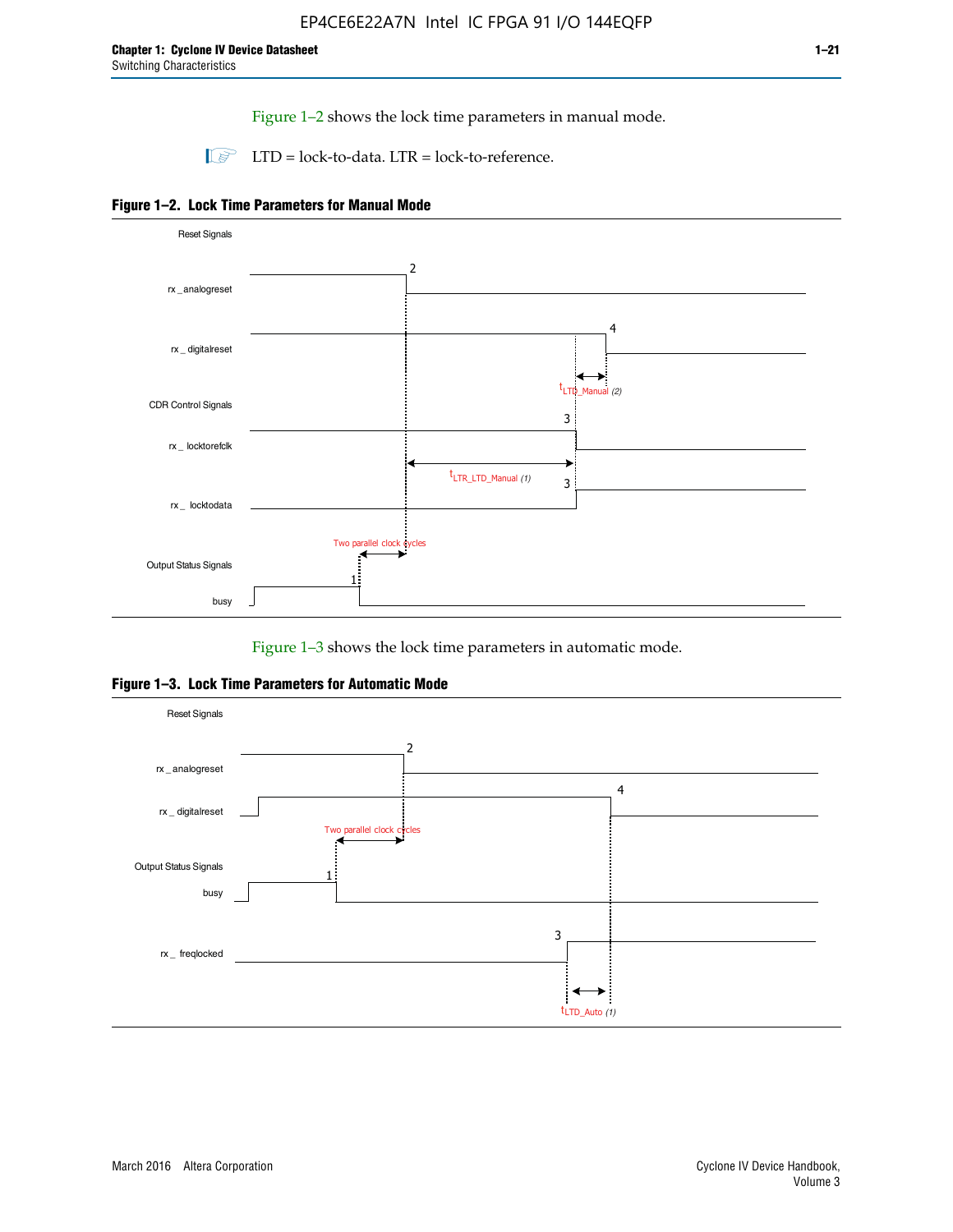#### Figure 1–4 shows the differential receiver input waveform.





Figure 1–5 shows the transmitter output waveform.





Table 1–22 lists the typical V<sub>OD</sub> for Tx term that equals 100  $\Omega$ .

|  |  | Table 1–22. Typical V <sub>0D</sub> Setting, Tx Term = 100 $\Omega$ |  |  |
|--|--|---------------------------------------------------------------------|--|--|
|--|--|---------------------------------------------------------------------|--|--|

|                                                        |     |     |     | V <sub>on</sub> Setting (mV) |      |      |
|--------------------------------------------------------|-----|-----|-----|------------------------------|------|------|
| <b>Symbol</b>                                          |     |     |     | 4(1)                         |      |      |
| $\rm V_{OD}$ differential peak<br>to peak typical (mV) | 400 | 600 | 800 | 900                          | 1000 | 1200 |

**Note to Table 1–22:**

(1) This setting is required for compliance with the PCIe protocol.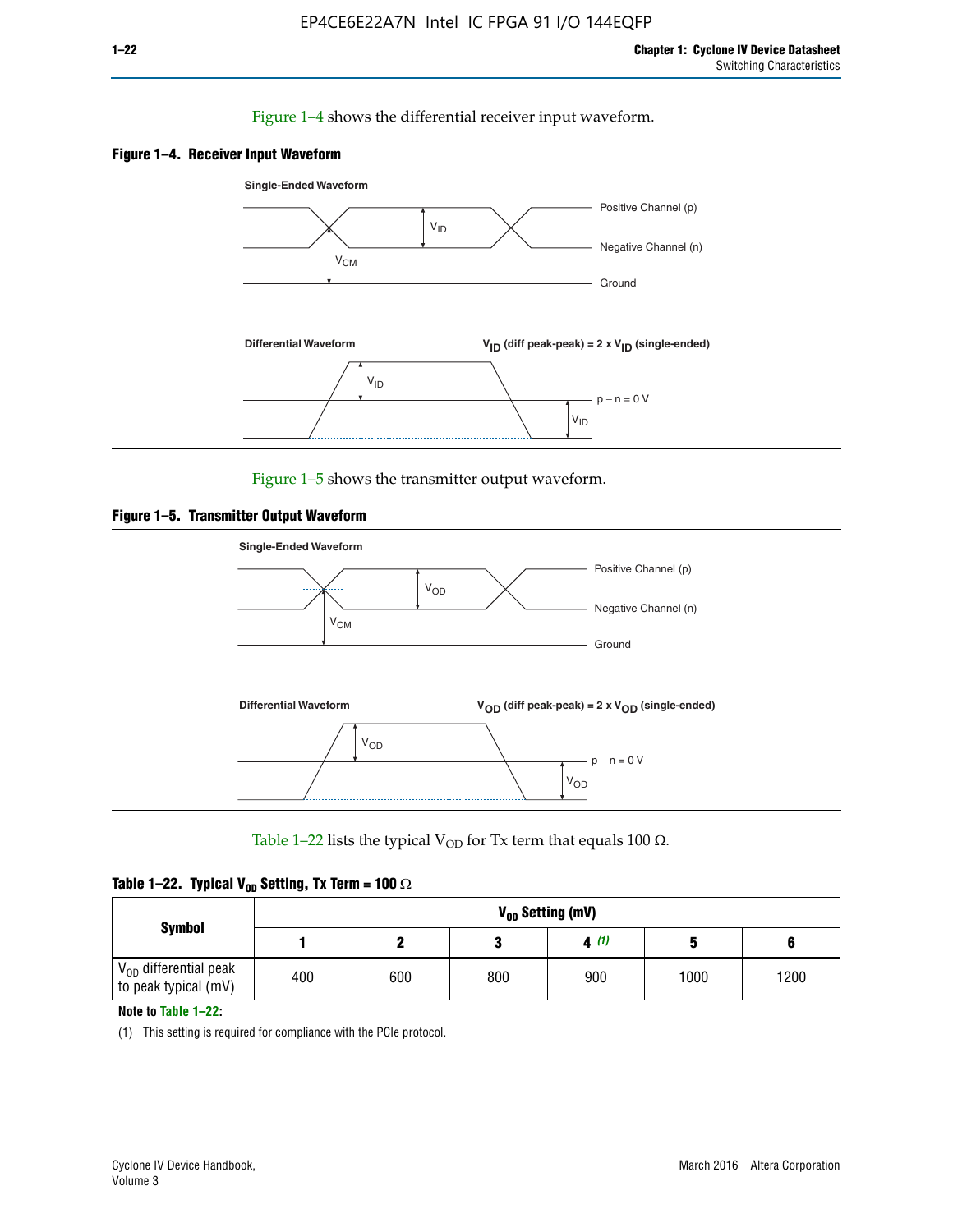Table 1–23 lists the Cyclone IV GX transceiver block AC specifications.

| Symbol/                                                                 | <b>Conditions</b>  |       | C <sub>6</sub> |            |        | C7, I7     |       |       | <b>Unit</b> |            |                |
|-------------------------------------------------------------------------|--------------------|-------|----------------|------------|--------|------------|-------|-------|-------------|------------|----------------|
| <b>Description</b>                                                      |                    | Min   | <b>Typ</b>     | <b>Max</b> | Min    | <b>Typ</b> | Max   | Min   | <b>Typ</b>  | <b>Max</b> |                |
| <b>PCIe Transmit Jitter Generation (3)</b>                              |                    |       |                |            |        |            |       |       |             |            |                |
| Total jitter at 2.5 Gbps<br>(Gen1)                                      | Compliance pattern |       |                | 0.25       |        |            | 0.25  |       |             | 0.25       | UI             |
| <b>PCIe Receiver Jitter Tolerance (3)</b>                               |                    |       |                |            |        |            |       |       |             |            |                |
| Total jitter at 2.5 Gbps<br>(Gen1)                                      | Compliance pattern | > 0.6 |                |            | > 0.6  |            |       |       | UI          |            |                |
| <b>GIGE Transmit Jitter Generation (4)</b>                              |                    |       |                |            |        |            |       |       |             |            |                |
| Deterministic jitter                                                    | Pattern = CRPAT    |       |                | 0.14       |        |            | 0.14  |       |             | 0.14       | UI             |
| (peak-to-peak)                                                          |                    |       |                |            |        |            |       |       |             |            |                |
| Total jitter (peak-to-peak)                                             | Pattern = CRPAT    |       |                | 0.279      |        |            | 0.279 |       |             | 0.279      | UI             |
| <b>GIGE Receiver Jitter Tolerance</b> (4)                               |                    |       |                |            |        |            |       |       |             |            |                |
| Deterministic jitter<br>tolerance (peak-to-peak)                        | Pattern = CJPAT    | > 0.4 |                |            |        | > 0.4      |       | > 0.4 |             |            | $\mathsf{III}$ |
| Combined deterministic<br>and random jitter<br>tolerance (peak-to-peak) | Pattern = CJPAT    |       | > 0.66         |            | > 0.66 |            |       |       | UI          |            |                |

#### **Table 1–23. Transceiver Block AC Specification for Cyclone IV GX Devices** *(1)***,** *(2)*

**Notes to Table 1–23:**

(1) Dedicated refclk pins were used to drive the input reference clocks.

(2) The jitter numbers specified are valid for the stated conditions only.

(3) The jitter numbers for PIPE are compliant to the PCIe Base Specification 2.0.

(4) The jitter numbers for GIGE are compliant to the IEEE802.3-2002 Specification.

## **Core Performance Specifications**

The following sections describe the clock tree specifications, PLLs, embedded multiplier, memory block, and configuration specifications for Cyclone IV Devices.

## **Clock Tree Specifications**

Table 1–24 lists the clock tree specifications for Cyclone IV devices.

**Table 1–24. Clock Tree Performance for Cyclone IV Devices** *(Part 1 of 2)*

| <b>Device</b> |     | <b>Performance</b> |     |           |             |              |                  |     |             |  |  |  |  |  |  |
|---------------|-----|--------------------|-----|-----------|-------------|--------------|------------------|-----|-------------|--|--|--|--|--|--|
|               | C6  | C7                 | C8  | $C8L$ (1) | $C9L$ $(1)$ | $\mathbf{I}$ | <b>18L</b> $(1)$ | A7  | <b>Unit</b> |  |  |  |  |  |  |
| EP4CE6        | 500 | 437.5              | 402 | 362       | 265         | 437.5        | 362              | 402 | <b>MHz</b>  |  |  |  |  |  |  |
| EP4CE10       | 500 | 437.5              | 402 | 362       | 265         | 437.5        | 362              | 402 | <b>MHz</b>  |  |  |  |  |  |  |
| EP4CE15       | 500 | 437.5              | 402 | 362       | 265         | 437.5        | 362              | 402 | <b>MHz</b>  |  |  |  |  |  |  |
| EP4CE22       | 500 | 437.5              | 402 | 362       | 265         | 437.5        | 362              | 402 | <b>MHz</b>  |  |  |  |  |  |  |
| EP4CE30       | 500 | 437.5              | 402 | 362       | 265         | 437.5        | 362              | 402 | <b>MHz</b>  |  |  |  |  |  |  |
| EP4CE40       | 500 | 437.5              | 402 | 362       | 265         | 437.5        | 362              | 402 | <b>MHz</b>  |  |  |  |  |  |  |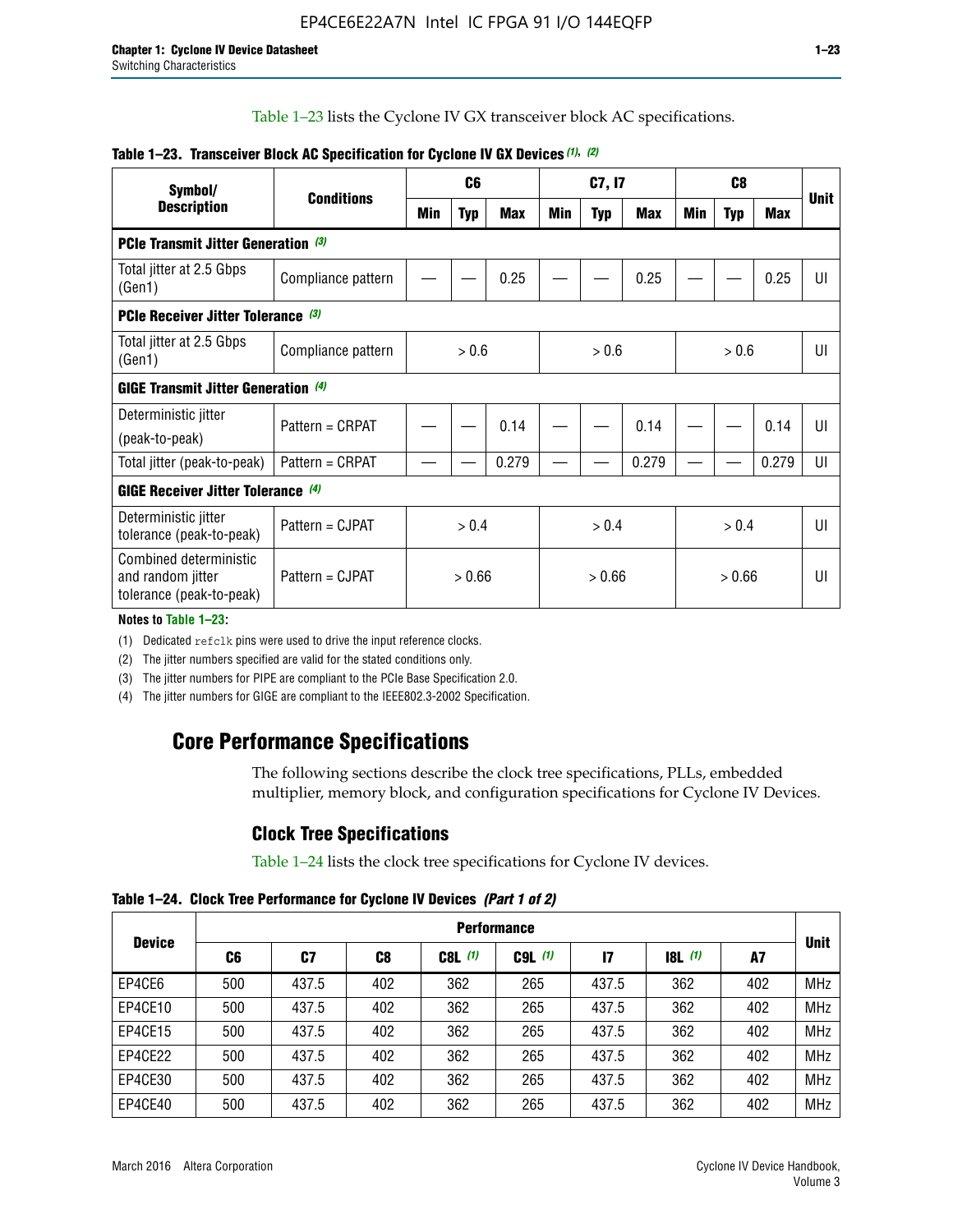|               |     |       |     |           | <b>Performance</b> |              |       |    |             |
|---------------|-----|-------|-----|-----------|--------------------|--------------|-------|----|-------------|
| <b>Device</b> | C6  | C7    | C8  | $C8L$ (1) | $C9L$ $(1)$        | $\mathbf{I}$ | 8L(1) | A7 | <b>Unit</b> |
| EP4CE55       | 500 | 437.5 | 402 | 362       | 265                | 437.5        | 362   |    | <b>MHz</b>  |
| EP4CE75       | 500 | 437.5 | 402 | 362       | 265                | 437.5        | 362   |    | <b>MHz</b>  |
| EP4CE115      |     | 437.5 | 402 | 362       | 265                | 437.5        | 362   |    | <b>MHz</b>  |
| EP4CGX15      | 500 | 437.5 | 402 |           |                    | 437.5        |       |    | <b>MHz</b>  |
| EP4CGX22      | 500 | 437.5 | 402 |           |                    | 437.5        |       |    | <b>MHz</b>  |
| EP4CGX30      | 500 | 437.5 | 402 |           |                    | 437.5        |       |    | <b>MHz</b>  |
| EP4CGX50      | 500 | 437.5 | 402 |           |                    | 437.5        |       |    | <b>MHz</b>  |
| EP4CGX75      | 500 | 437.5 | 402 |           |                    | 437.5        |       |    | <b>MHz</b>  |
| EP4CGX110     | 500 | 437.5 | 402 |           |                    | 437.5        |       |    | <b>MHz</b>  |
| EP4CGX150     | 500 | 437.5 | 402 |           |                    | 437.5        |       |    | <b>MHz</b>  |

**Table 1–24. Clock Tree Performance for Cyclone IV Devices** *(Part 2 of 2)*

**Note to Table 1–24:**

(1) Cyclone IV E 1.0 V core voltage devices only support C8L, C9L, and I8L speed grades.

## **PLL Specifications**

Table 1–25 lists the PLL specifications for Cyclone IV devices when operating in the commercial junction temperature range (0°C to 85°C), the industrial junction temperature range (–40°C to 100°C), the extended industrial junction temperature range (–40°C to 125°C), and the automotive junction temperature range (–40°C to 125°C). For more information about the PLL block, refer to "Glossary" on page 1–37.

|  |  | Table 1–25. PLL Specifications for Cyclone IV Devices $(1)$ , $(2)$ (Part 1 of 2) |  |
|--|--|-----------------------------------------------------------------------------------|--|
|--|--|-----------------------------------------------------------------------------------|--|

| <b>Symbol</b>                                          | <b>Parameter</b>                                            | Min | <b>Typ</b>               | <b>Max</b> | <b>Unit</b>   |
|--------------------------------------------------------|-------------------------------------------------------------|-----|--------------------------|------------|---------------|
|                                                        | Input clock frequency $(-6, -7, -8)$ speed grades)          | 5   | $\qquad \qquad$          | 472.5      | <b>MHz</b>    |
| $f_{\text{IN}}(3)$                                     | Input clock frequency (-8L speed grade)                     | 5   |                          | 362        | <b>MHz</b>    |
|                                                        | Input clock frequency (-9L speed grade)                     | 5   |                          | 265        | <b>MHz</b>    |
| f <sub>INPFD</sub>                                     | PFD input frequency                                         | 5   | $\overline{\phantom{0}}$ | 325        | <b>MHz</b>    |
| $f_{VCO}$ (4)                                          | PLL internal VCO operating range                            | 600 |                          | 1300       | <b>MHz</b>    |
| f <sub>INDUTY</sub>                                    | Input clock duty cycle                                      | 40  |                          | 60         | $\frac{0}{0}$ |
| $t_{\text{INJITTER\_CCJ}}$ (5)                         | Input clock cycle-to-cycle jitter<br>$F_{REF} \geq 100$ MHz |     |                          | 0.15       | UI            |
|                                                        | $F_{RFF}$ < 100 MHz                                         |     |                          | ±750       | ps            |
| $f_{\text{OUT\_EXT}}$ (external clock<br>output) $(3)$ | PLL output frequency                                        |     |                          | 472.5      | <b>MHz</b>    |
|                                                        | PLL output frequency (-6 speed grade)                       |     |                          | 472.5      | <b>MHz</b>    |
|                                                        | PLL output frequency (-7 speed grade)                       |     |                          | 450        | <b>MHz</b>    |
| $f_{OUT}$ (to global clock)                            | PLL output frequency (-8 speed grade)                       |     |                          | 402.5      | <b>MHz</b>    |
|                                                        | PLL output frequency (-8L speed grade)                      |     |                          | 362        | <b>MHz</b>    |
|                                                        | PLL output frequency (-9L speed grade)                      |     |                          | 265        | <b>MHz</b>    |
| t <sub>outduty</sub>                                   | Duty cycle for external clock output (when set to 50%)      | 45  | 50                       | 55         | $\frac{0}{0}$ |
| $t_{\text{LOCK}}$                                      | Time required to lock from end of device configuration      |     |                          |            | ms            |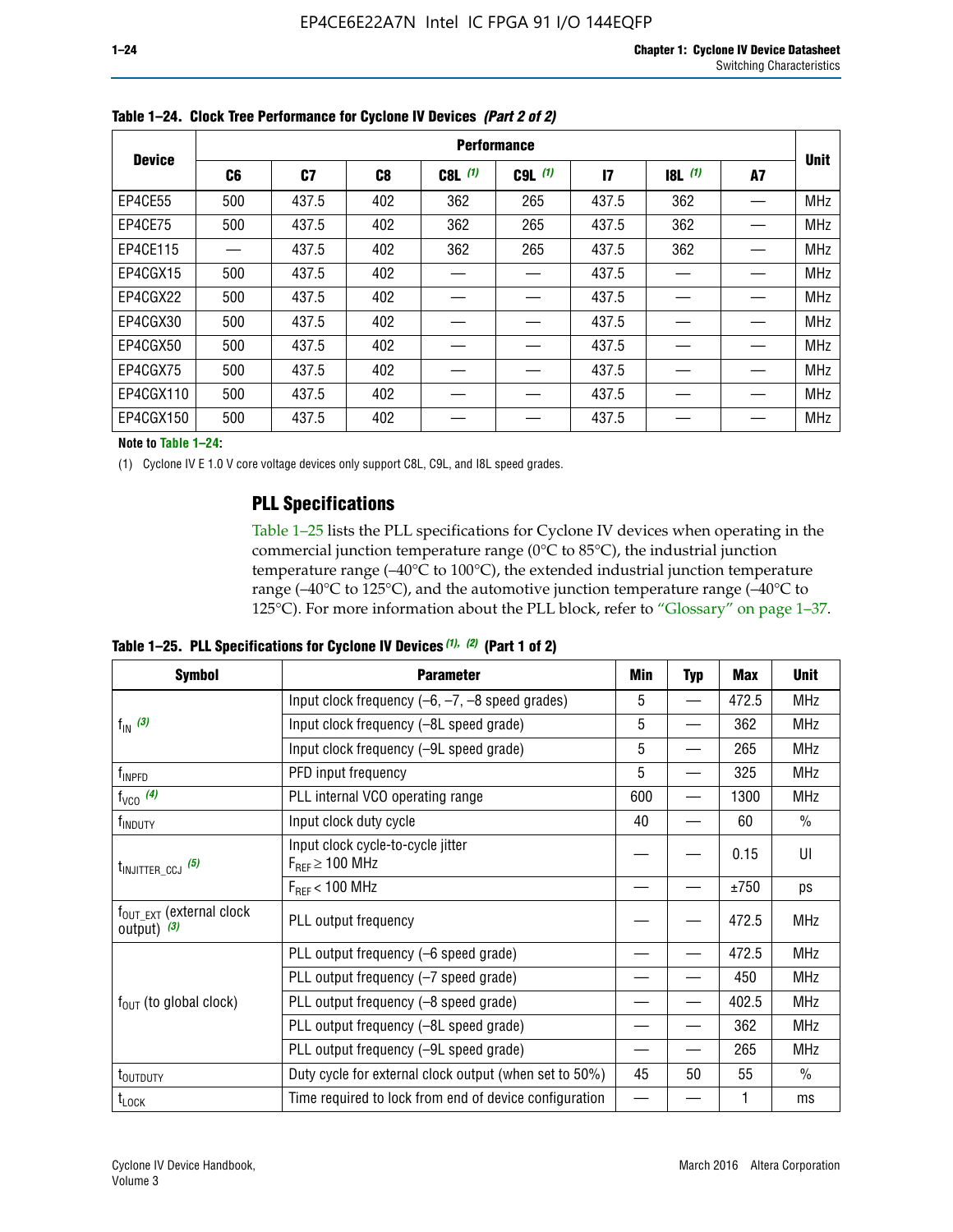| <b>Symbol</b>                             | <b>Parameter</b>                                                                                                                     | Min | <b>Typ</b> | <b>Max</b> | <b>Unit</b>              |
|-------------------------------------------|--------------------------------------------------------------------------------------------------------------------------------------|-----|------------|------------|--------------------------|
| t <sub>DLOCK</sub>                        | Time required to lock dynamically (after switchover,<br>reconfiguring any non-post-scale counters/delays or<br>areset is deasserted) |     |            | 1          | ms                       |
| t <sub>outjitter_period_dedclk</sub> (6)  | Dedicated clock output period jitter<br>$F_{OUT} \geq 100$ MHz                                                                       |     |            | 300        | ps                       |
|                                           | $F_{OUT}$ < 100 MHz                                                                                                                  |     |            | 30         | mUI                      |
| t <sub>outjitter_ccj_dedclk</sub> (6)     | Dedicated clock output cycle-to-cycle jitter<br>$F_{OUT} \geq 100$ MHz                                                               |     |            | 300        | ps                       |
|                                           | $F_{OUT}$ < 100 MHz                                                                                                                  |     |            | 30         | mUI                      |
| $t_{\text{OUTJITTER}$ period 10 $^{(6)}$  | Regular I/O period jitter<br>$F_{OUT} \geq 100$ MHz                                                                                  |     |            | 650        | ps                       |
|                                           | $F_{OUT}$ < 100 MHz                                                                                                                  |     |            | 75         | mUI                      |
| $t_{\text{OUTJITTER\_CCJ\_IO}}$ (6)       | Regular I/O cycle-to-cycle jitter<br>$F_{OUT} \geq 100$ MHz                                                                          |     |            | 650        | ps                       |
|                                           | $F_{OUT}$ < 100 MHz                                                                                                                  |     |            | 75         | mUI                      |
| t <sub>PLL_PSERR</sub>                    | Accuracy of PLL phase shift                                                                                                          |     |            | ±50        | ps                       |
| t <sub>ARESET</sub>                       | Minimum pulse width on areset signal.                                                                                                | 10  |            |            | ns                       |
| t <sub>configpll</sub>                    | Time required to reconfigure scan chains for PLLs                                                                                    |     | 3.5(7)     |            | <b>SCANCLK</b><br>cycles |
| $f_{\footnotesize\rm SCANCLK}$            | scanclk frequency                                                                                                                    |     |            | 100        | <b>MHz</b>               |
| t <sub>CASC_OUTJITTER_PERIOD_DEDCLK</sub> | Period jitter for dedicated clock output in cascaded<br>PLLs ( $F_{OUT} \ge 100$ MHz)                                                |     |            | 425        | ps                       |
| (8), (9)                                  | Period jitter for dedicated clock output in cascaded<br>PLLs ( $F_{OUT}$ < 100 MHz)                                                  |     |            | 42.5       | mUI                      |

#### **Table 1–25. PLL Specifications for Cyclone IV Devices** *(1), (2)* **(Part 2 of 2)**

#### **Notes to Table 1–25:**

- (1) This table is applicable for general purpose PLLs and multipurpose PLLs.
- (2) You must connect  $V_{CCD-PLL}$  to  $V_{CCINT}$  through the decoupling capacitor and ferrite bead.
- (3) This parameter is limited in the Quartus II software by the I/O maximum frequency. The maximum I/O frequency is different for each I/O standard.
- (4) The V<sub>CO</sub> frequency reported by the Quartus II software in the PLL Summary section of the compilation report takes into consideration the V<sub>CO</sub> post-scale counter K value. Therefore, if the counter K has a value of 2, the frequency reported can be lower than the f<sub>VCO</sub> specification.
- (5) A high input jitter directly affects the PLL output jitter. To have low PLL output clock jitter, you must provide a clean clock source that is less than 200 ps.
- (6) Peak-to-peak jitter with a probability level of 10–12 (14 sigma, 99.99999999974404% confidence level). The output jitter specification applies to the intrinsic jitter of the PLL when an input jitter of 30 ps is applied.
- (7) With 100-MHz scanclk frequency.
- (8) The cascaded PLLs specification is applicable only with the following conditions:
	- Upstream PLL—0.59 MHz  $≤$  Upstream PLL bandwidth  $<$  1 MHz
	- Downstream PLL—Downstream PLL bandwidth > 2 MHz
- (9) PLL cascading is not supported for transceiver applications.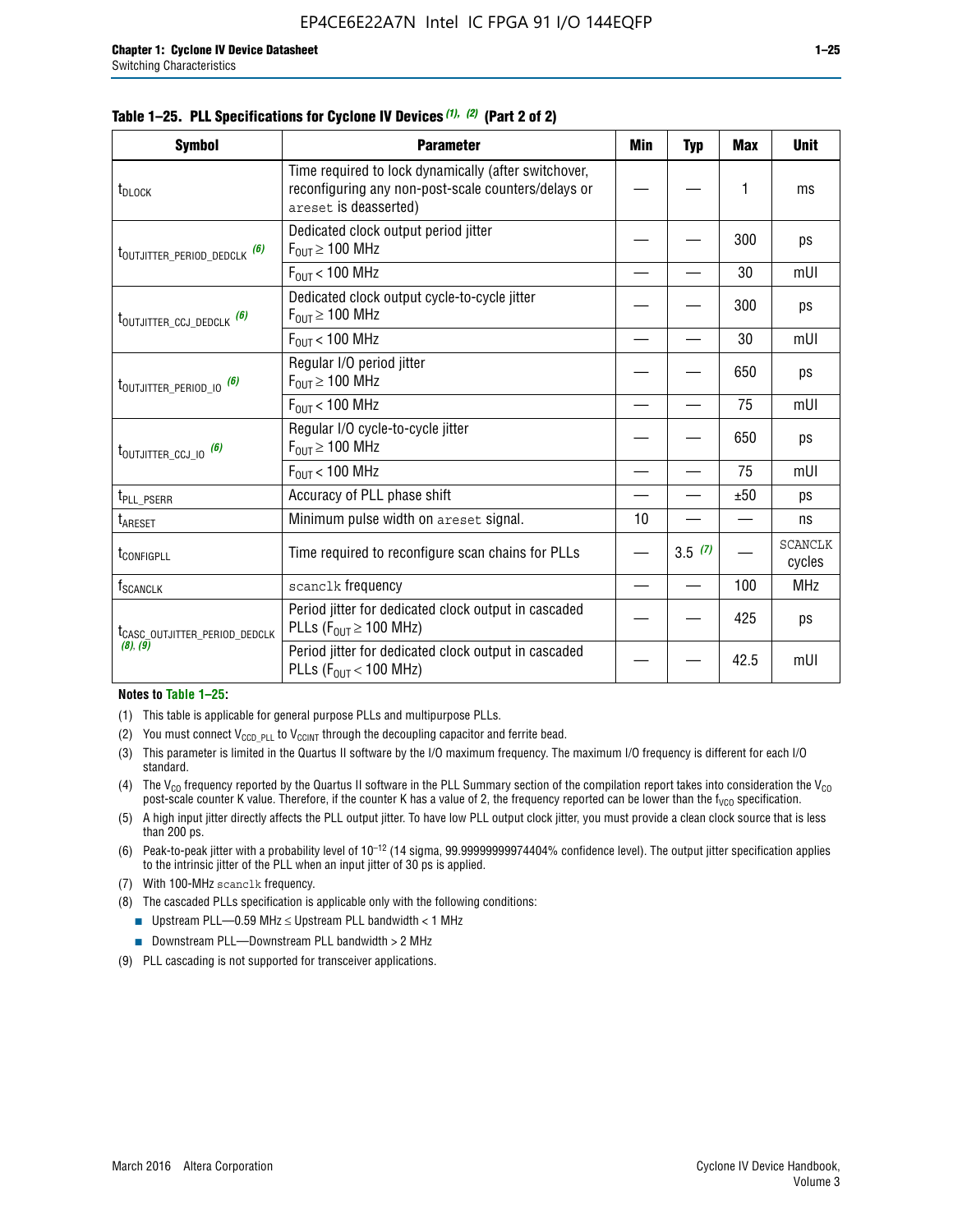## **Embedded Multiplier Specifications**

Table 1–26 lists the embedded multiplier specifications for Cyclone IV devices.

#### **Table 1–26. Embedded Multiplier Specifications for Cyclone IV Devices**

|                                | <b>Resources Used</b>        |     | <b>Performance</b> |     |                 |     |             |  |  |  |  |  |
|--------------------------------|------------------------------|-----|--------------------|-----|-----------------|-----|-------------|--|--|--|--|--|
| Mode                           | <b>Number of Multipliers</b> | C6  | <b>C7, I7, A7</b>  | C8  | <b>C8L, I8L</b> | C9L | <b>Unit</b> |  |  |  |  |  |
| $9 \times 9$ -bit multiplier   |                              | 340 | 300                | 260 | 240             | 175 | <b>MHz</b>  |  |  |  |  |  |
| $18 \times 18$ -bit multiplier |                              | 287 | 250                | 200 | 185             | 135 | <b>MHz</b>  |  |  |  |  |  |

## **Memory Block Specifications**

Table 1–27 lists the M9K memory block specifications for Cyclone IV devices.

#### **Table 1–27. Memory Block Performance Specifications for Cyclone IV Devices**

|               |                                           |     | <b>Resources Used</b>       |                |            |                |                 |     |             |
|---------------|-------------------------------------------|-----|-----------------------------|----------------|------------|----------------|-----------------|-----|-------------|
| <b>Memory</b> | <b>Mode</b>                               | LEs | <b>M9K</b><br><b>Memory</b> | C <sub>6</sub> | C7, I7, A7 | C <sub>8</sub> | <b>C8L, I8L</b> | C9L | <b>Unit</b> |
|               | FIFO 256 $\times$ 36                      | 47  |                             | 315            | 274        | 238            | 200             | 157 | <b>MHz</b>  |
| M9K Block     | Single-port $256 \times 36$               | 0   |                             | 315            | 274        | 238            | 200             | 157 | <b>MHz</b>  |
|               | Simple dual-port $256 \times 36$ CLK      | 0   |                             | 315            | 274        | 238            | 200             | 157 | <b>MHz</b>  |
|               | True dual port $512 \times 18$ single CLK | 0   |                             | 315            | 274        | 238            | 200             | 157 | <b>MHz</b>  |

### **Configuration and JTAG Specifications**

Table 1–28 lists the configuration mode specifications for Cyclone IV devices.

#### **Table 1–28. Passive Configuration Mode Specifications for Cyclone IV Devices** *(1)*

| <b>Programming Mode</b>         | V <sub>CCINT</sub> Voltage Level (V) | <b>DCLK f<sub>MAX</sub></b> | <b>Unit</b> |
|---------------------------------|--------------------------------------|-----------------------------|-------------|
| Passive Serial (PS)             | 1.0 $(3)$                            | 66                          | MHz         |
|                                 | 1.2                                  | 133                         | MHz         |
| Fast Passive Parallel (FPP) (2) | 1.0 $(3)$                            | 66                          | <b>MHz</b>  |
|                                 | 12(4)                                | 100                         | <b>MHz</b>  |

#### **Notes to Table 1–28:**

- (1) For more information about PS and FPP configuration timing parameters, refer to the *[Configuration and Remote](http://www.altera.com/literature/hb/cyclone-iv/cyiv-51008.pdf)  [System Upgrades in Cyclone IV Devices](http://www.altera.com/literature/hb/cyclone-iv/cyiv-51008.pdf)* chapter.
- (2) FPP configuration mode supports all Cyclone IV E devices (except for E144 package devices) and EP4CGX50, EP4CGX75, EP4CGX110, and EP4CGX150 only.
- (3)  $V_{CCMT}$  = 1.0 V is only supported for Cyclone IV E 1.0 V core voltage devices.
- (4) Cyclone IV E devices support 1.2 V V<sub>CCINT</sub>. Cyclone IV E 1.2 V core voltage devices support 133 MHz DCLK f<sub>MAX</sub> for EP4CE6, EP4CE10, EP4CE15, EP4CE22, EP4CE30, and EP4CE40 only.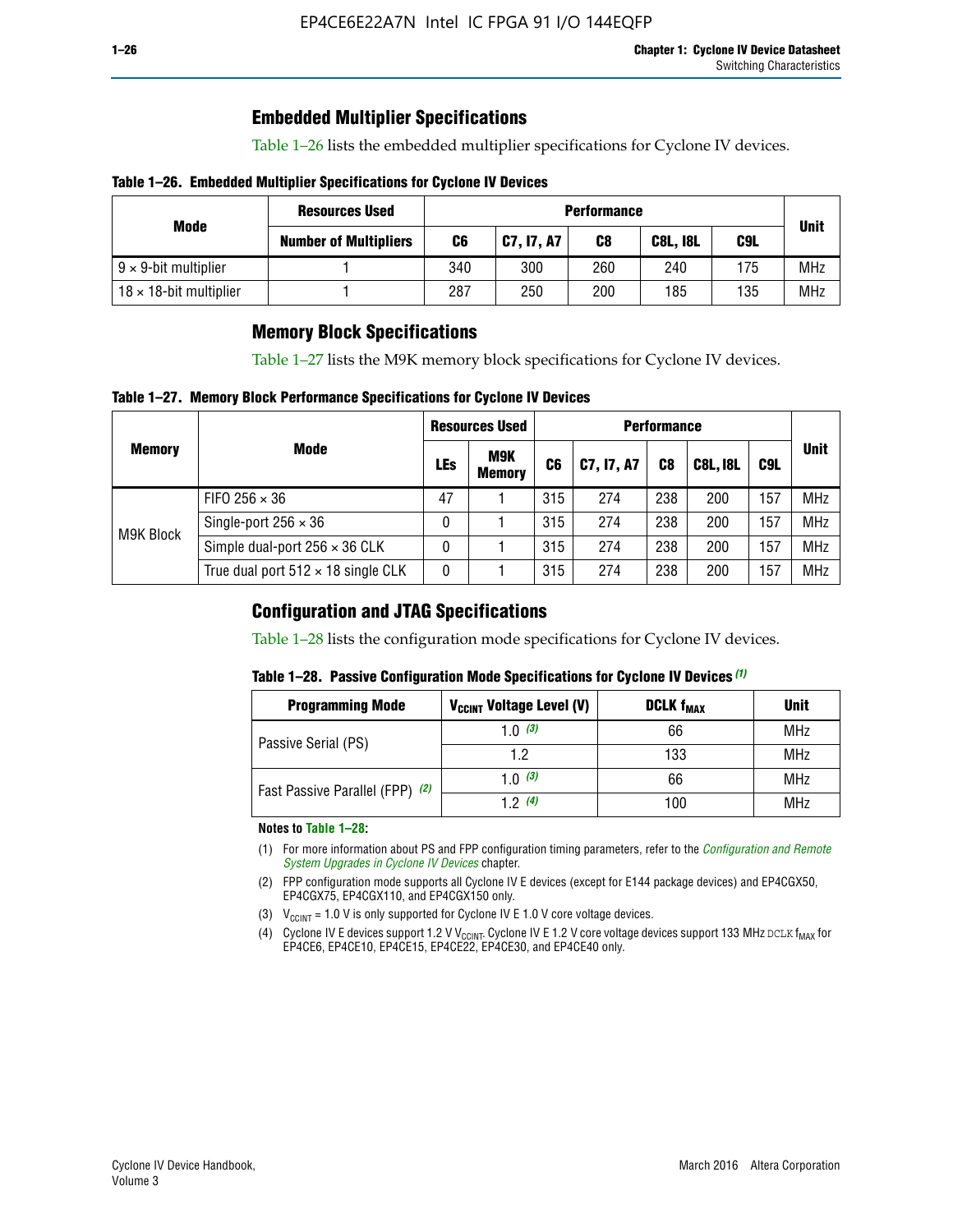Table 1–29 lists the active configuration mode specifications for Cyclone IV devices.

**Table 1–29. Active Configuration Mode Specifications for Cyclone IV Devices**

| <b>Programming Mode</b>  | <b>DCLK Range</b> | <b>Typical DCLK</b> | Unit |
|--------------------------|-------------------|---------------------|------|
| Active Parallel (AP) (1) | 20 to 40          | 33                  | MHz  |
| Active Serial (AS)       | 20 to 40          | 33                  | MHz  |

**Note to Table 1–29:**

(1) AP configuration mode is only supported for Cyclone IV E devices.

Table 1–30 lists the JTAG timing parameters and values for Cyclone IV devices.

**Table 1–30. JTAG Timing Parameters for Cyclone IV Devices** *(1)*

| Symbol                       | <b>Parameter</b>                                       | <b>Min</b> | <b>Max</b> | <b>Unit</b> |
|------------------------------|--------------------------------------------------------|------------|------------|-------------|
| t <sub>JCP</sub>             | <b>TCK clock period</b>                                | 40         |            | ns          |
| t <sub>JCH</sub>             | <b>TCK clock high time</b>                             | 19         |            | ns          |
| $t_{JCL}$                    | TCK clock low time                                     | 19         |            | ns          |
| t <sub>JPSU_TDI</sub>        | JTAG port setup time for TDI                           | 1          |            | ns          |
| t <sub>JPSU_TMS</sub>        | JTAG port setup time for TMS                           | 3          |            | ns          |
| t <sub>JPH</sub>             | JTAG port hold time                                    | 10         |            | ns          |
| t <sub>JPCO</sub>            | JTAG port clock to output $(2)$ , $(3)$                |            | 15         | ns          |
| t <sub>JPZX</sub>            | JTAG port high impedance to valid output $(2)$ , $(3)$ |            | 15         | ns          |
| t <sub>JPXZ</sub>            | JTAG port valid output to high impedance $(2)$ , $(3)$ |            | 15         | ns          |
| ${\rm t}_{\rm JSSU}$         | Capture register setup time                            | 5          |            | ns          |
| $\mathsf{t}_{\mathsf{JSH}}$  | Capture register hold time                             | 10         |            | ns          |
| $t_{\rm JSCO}$               | Update register clock to output                        |            | 25         | ns          |
| $t_{\footnotesize \rm JSZX}$ | Update register high impedance to valid output         |            | 25         | ns          |
| t <sub>JSXZ</sub>            | Update register valid output to high impedance         |            | 25         | ns          |

**Notes to Table 1–30:**

(1) For more information about JTAG waveforms, refer to "JTAG Waveform" in "Glossary" on page 1–37.

(2) The specification is shown for 3.3-, 3.0-, and 2.5-V LVTTL/LVCMOS operation of JTAG pins. For 1.8-V LVTTL/LVCMOS and 1.5-V LVCMOS, the output time specification is 16 ns.

(3) For EP4CGX22, EP4CGX30 (F324 and smaller package), EP4CGX110, and EP4CGX150 devices, the output time specification for 3.3-, 3.0-, and 2.5-V LVTTL/LVCMOS operation of JTAG pins is 16 ns. For 1.8-V LVTTL/LVCMOS and 1.5-V LVCMOS, the output time specification is 18 ns.

## **Periphery Performance**

This section describes periphery performance, including high-speed I/O and external memory interface.

I/O performance supports several system interfaces, such as the high-speed I/O interface, external memory interface, and the PCI/PCI-X bus interface. I/Os using the SSTL-18 Class I termination standard can achieve up to the stated DDR2 SDRAM interfacing speeds. I/Os using general-purpose I/O standards such as 3.3-, 3.0-, 2.5-, 1.8-, or 1.5-LVTTL/LVCMOS are capable of a typical 200 MHz interfacing frequency with a 10 pF load.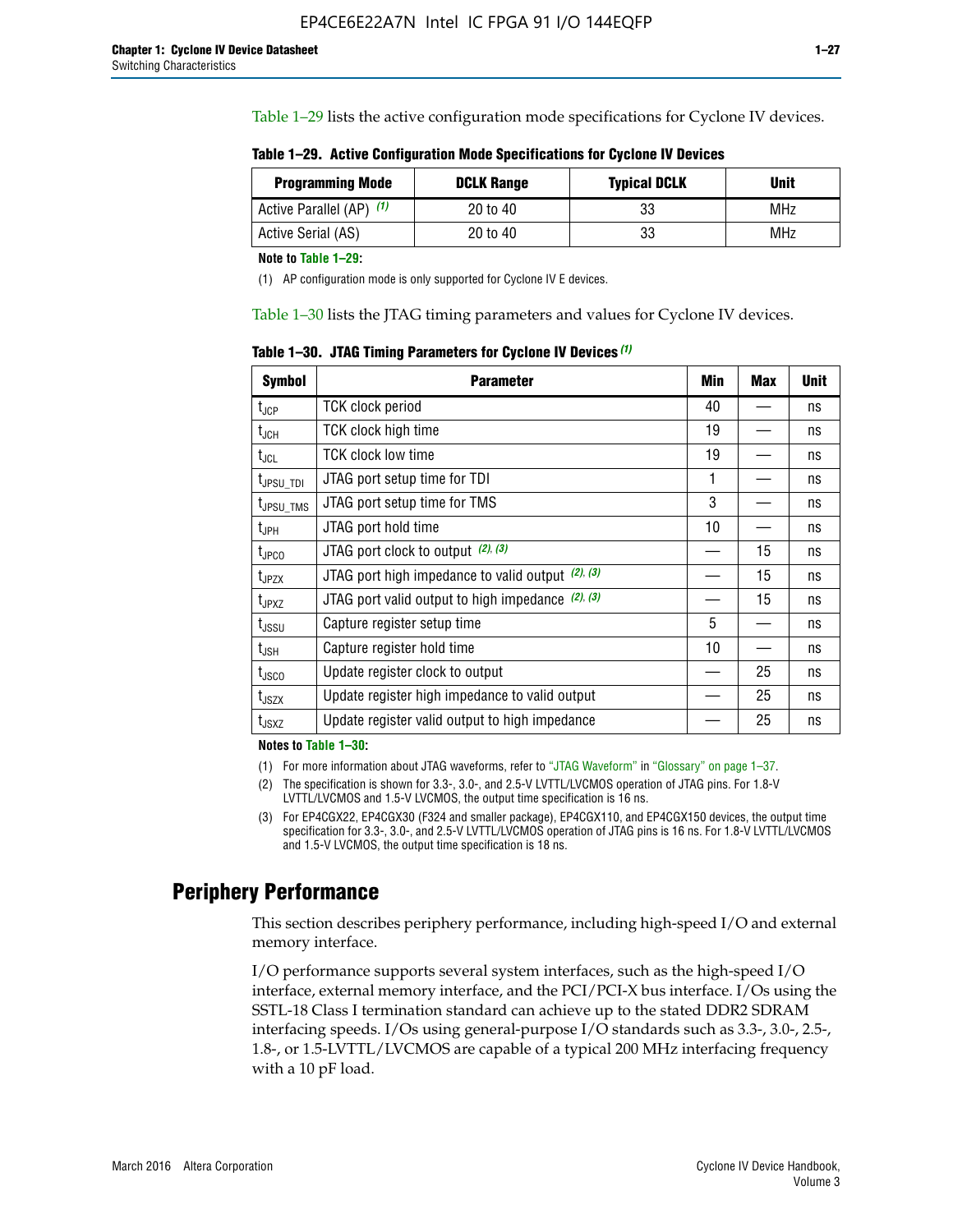- For more information about the supported maximum clock rate, device and pin planning, IP implementation, and device termination, refer to *[Section III: System](http://www.altera.com/literature/hb/external-memory/emi_intro_specs.pdf)  [Performance Specifications](http://www.altera.com/literature/hb/external-memory/emi_intro_specs.pdf)* of the *External Memory Interfaces Handbook*.
- **1 Actual achievable frequency depends on design- and system-specific factors. Perform** HSPICE/IBIS simulations based on your specific design and system setup to determine the maximum achievable frequency in your system.

## **High-Speed I/O Specifications**

Table 1–31 through Table 1–36 list the high-speed I/O timing for Cyclone IV devices. For definitions of high-speed timing specifications, refer to "Glossary" on page 1–37.

**Table 1–31. RSDS Transmitter Timing Specifications for Cyclone IV Devices** *(1)***,** *(2)***,** *(4)* **(Part 1 of 2)**

|                                                             |                                     |            | C <sub>6</sub>           |            |            | C7, I7                   |            |                 | <b>C8, A7</b>            |            |     | <b>C8L, I8L</b>          |            | C <sub>9</sub> L |                          |            |               |
|-------------------------------------------------------------|-------------------------------------|------------|--------------------------|------------|------------|--------------------------|------------|-----------------|--------------------------|------------|-----|--------------------------|------------|------------------|--------------------------|------------|---------------|
| <b>Symbol</b>                                               | <b>Modes</b>                        | <b>Min</b> | <b>Typ</b>               | <b>Max</b> | <b>Min</b> | <b>Typ</b>               | <b>Max</b> | <b>Min</b>      | <b>Typ</b>               | <b>Max</b> | Min | <b>Typ</b>               | <b>Max</b> | Min              | <b>Typ</b>               | <b>Max</b> | <b>Unit</b>   |
|                                                             | $\times$ 10                         | 5          | $\qquad \qquad$          | 180        | 5          | $\overline{\phantom{0}}$ | 155.5      | 5               | $\overline{\phantom{0}}$ | 155.5      | 5   | $\overline{\phantom{0}}$ | 155.5      | 5                | —                        | 132.5      | <b>MHz</b>    |
|                                                             | $\times 8$                          | 5          | $\overline{\phantom{0}}$ | 180        | 5          | $\overline{\phantom{0}}$ | 155.5      | $5\phantom{.0}$ | $\overline{\phantom{0}}$ | 155.5      | 5   | $\overline{\phantom{0}}$ | 155.5      | 5                |                          | 132.5      | <b>MHz</b>    |
| f <sub>HSCLK</sub><br>(input clock                          | $\times 7$                          | 5          | $\overline{\phantom{0}}$ | 180        | 5          |                          | 155.5      | $5\overline{)}$ | $\overline{\phantom{0}}$ | 155.5      | 5   |                          | 155.5      | 5                |                          | 132.5      | <b>MHz</b>    |
| frequency)                                                  | $\times$ 4                          | 5          |                          | 180        | 5          |                          | 155.5      | 5               | $\overline{\phantom{0}}$ | 155.5      | 5   |                          | 155.5      | 5                |                          | 132.5      | <b>MHz</b>    |
|                                                             | $\times 2$                          | 5          |                          | 180        | 5          | $\overline{\phantom{0}}$ | 155.5      | 5               | $\overline{\phantom{0}}$ | 155.5      | 5   | $\overline{\phantom{0}}$ | 155.5      | 5                | $\overline{\phantom{0}}$ | 132.5      | <b>MHz</b>    |
|                                                             | $\times$ 1                          | 5          | $\overline{\phantom{0}}$ | 360        | 5          | $\overline{\phantom{0}}$ | 311        | 5               | $\equiv$                 | 311        | 5   | $\overline{\phantom{0}}$ | 311        | 5                | $\overline{\phantom{0}}$ | 265        | <b>MHz</b>    |
|                                                             | $\times$ 10                         | 100        | $\overline{\phantom{0}}$ | 360        | 100        |                          | 311        | 100             | $\overline{\phantom{0}}$ | 311        | 100 | $\overline{\phantom{0}}$ | 311        | 100              | $\overline{\phantom{0}}$ | 265        | <b>Mbps</b>   |
|                                                             | $\times 8$                          | 80         | $\overline{\phantom{0}}$ | 360        | 80         |                          | 311        | 80              | $\overline{\phantom{0}}$ | 311        | 80  | $\overline{\phantom{0}}$ | 311        | 80               |                          | 265        | <b>Mbps</b>   |
| Device<br>operation in                                      | $\times 7$                          | 70         |                          | 360        | 70         | $\equiv$                 | 311        | 70              | $\overline{\phantom{0}}$ | 311        | 70  | $\overline{\phantom{0}}$ | 311        | 70               | $\equiv$                 | 265        | <b>Mbps</b>   |
| <b>Mbps</b>                                                 | $\times$ 4                          | 40         |                          | 360        | 40         | $\overline{\phantom{0}}$ | 311        | 40              | $\overline{\phantom{0}}$ | 311        | 40  | $\overline{\phantom{0}}$ | 311        | 40               | $\overline{\phantom{0}}$ | 265        | <b>Mbps</b>   |
|                                                             | $\times 2$                          | 20         |                          | 360        | 20         |                          | 311        | 20              |                          | 311        | 20  |                          | 311        | 20               | $\overline{\phantom{0}}$ | 265        | <b>Mbps</b>   |
|                                                             | $\times$ 1                          | 10         |                          | 360        | 10         |                          | 311        | 10              | $\overline{\phantom{0}}$ | 311        | 10  | $\overline{\phantom{0}}$ | 311        | 10               |                          | 265        | <b>Mbps</b>   |
| t <sub>DUTY</sub>                                           | —                                   | 45         |                          | 55         | 45         |                          | 55         | 45              | $\overline{\phantom{0}}$ | 55         | 45  | —                        | 55         | 45               |                          | 55         | $\frac{0}{0}$ |
| <b>Transmitter</b><br>channel-to-<br>channel skew<br>(TCCS) |                                     |            |                          | 200        |            |                          | 200        |                 |                          | 200        |     |                          | 200        |                  |                          | 200        | ps            |
| Output jitter<br>(peak to peak)                             |                                     |            |                          | 500        |            |                          | 500        |                 |                          | 550        |     |                          | 600        |                  |                          | 700        | ps            |
| $t_{\text{RISE}}$                                           | $20 - 80\%$<br>$C_{LOAD} =$<br>5 pF |            | 500                      |            |            | 500                      |            |                 | 500                      |            |     | 500                      |            |                  | 500                      |            | ps            |
| t <sub>FALL</sub>                                           | $20 - 80\%$<br>$C_{LOAD} =$<br>5 pF |            | 500                      |            |            | 500                      |            |                 | 500                      |            |     | 500                      |            |                  | 500                      |            | ps            |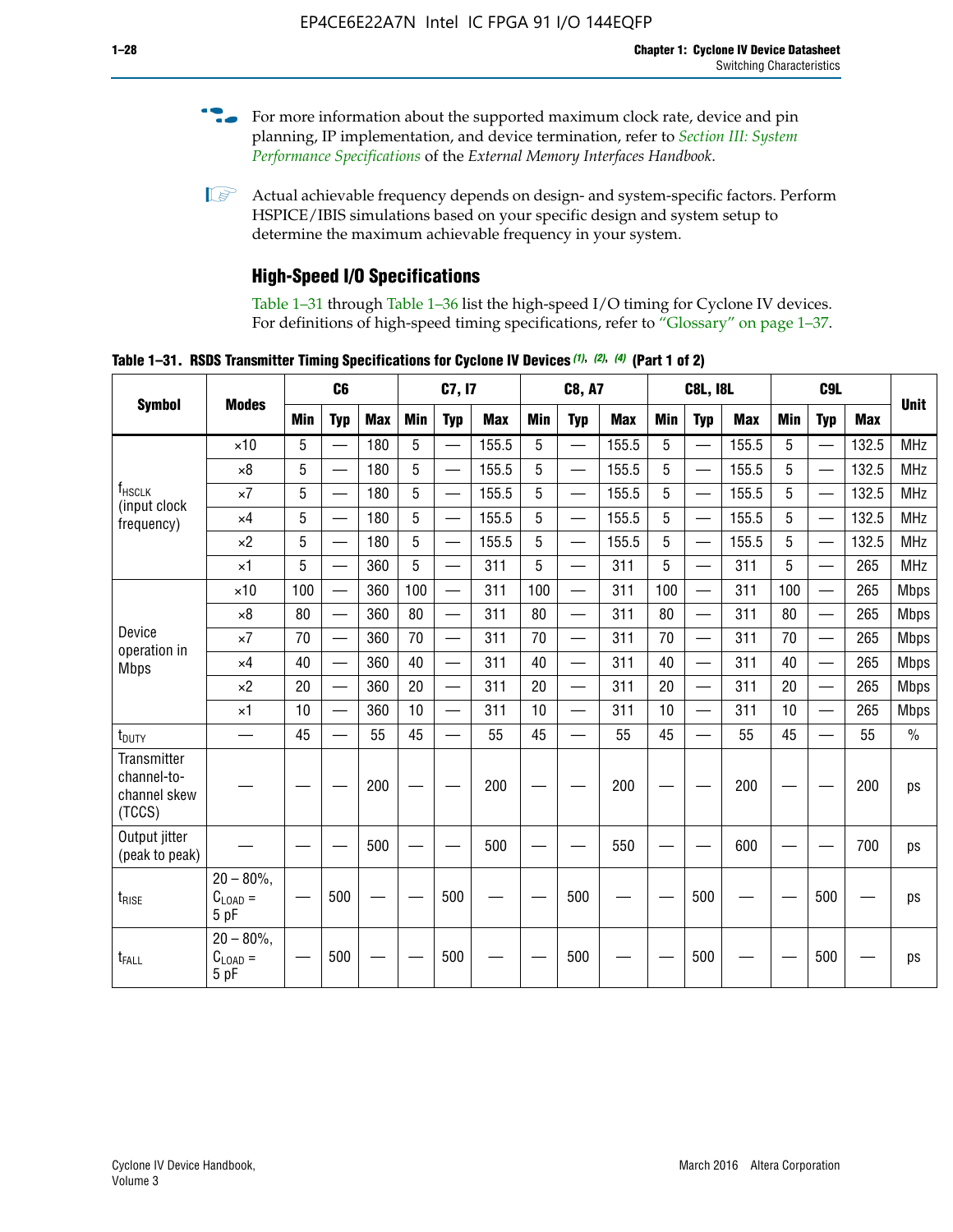| <b>Symbol</b>         | <b>Modes</b> |            | C6         |            |     | C7, I7     |            |            | <b>C8, A7</b> |            |            | <b>C8L, I8L</b> |            |            | C <sub>9</sub> L |            | <b>Unit</b> |
|-----------------------|--------------|------------|------------|------------|-----|------------|------------|------------|---------------|------------|------------|-----------------|------------|------------|------------------|------------|-------------|
|                       |              | <b>Min</b> | <b>Typ</b> | <b>Max</b> | Min | <b>Typ</b> | <b>Max</b> | <b>Min</b> | <b>Typ</b>    | <b>Max</b> | <b>Min</b> | <b>Typ</b>      | <b>Max</b> | <b>Min</b> | <b>Typ</b>       | <b>Max</b> |             |
| $t_{\text{LOCK}}$ (3) |              |            |            |            |     |            |            |            |               |            |            |                 |            |            |                  |            | ms          |

#### **Table 1–31. RSDS Transmitter Timing Specifications for Cyclone IV Devices** *(1)***,** *(2)***,** *(4)* **(Part 2 of 2)**

**Notes to Table 1–31:**

(1) Applicable for true RSDS and emulated RSDS\_E\_3R transmitter.

(2) Cyclone IV E devices—true RSDS transmitter is only supported at the output pin of Row I/O Banks 1, 2, 5, and 6. Emulated RSDS transmitter is supported at the output pin of all I/O Banks. Cyclone IV GX devices—true RSDS transmitter is only supported at the output pin of Row I/O Banks 5 and 6. Emulated RSDS transmitter is supported at the output

pin of I/O Banks 3, 4, 5, 6, 7, 8, and 9. (3)  $t_{\text{LOCK}}$  is the time required for the PLL to lock from the end-of-device configuration.

(4) Cyclone IV E 1.0 V core voltage devices only support C8L, C9L, and I8L speed grades. Cyclone IV E 1.2 V core voltage devices only support C6, C7, C8, I7, and A7 speed grades. Cyclone IV GX devices only support C6, C7, C8, and I7 speed grades.

|                                 |                                       |            | C <sub>6</sub>           |            |                          | C7, I7                   |            |            | <b>C8, A7</b>            |            |            | <b>C8L, I8L</b>          |            |     | C <sub>9</sub> L                          |            | <b>Unit</b>   |
|---------------------------------|---------------------------------------|------------|--------------------------|------------|--------------------------|--------------------------|------------|------------|--------------------------|------------|------------|--------------------------|------------|-----|-------------------------------------------|------------|---------------|
| <b>Symbol</b>                   | <b>Modes</b>                          | <b>Min</b> | <b>Typ</b>               | <b>Max</b> | <b>Min</b>               | <b>Typ</b>               | <b>Max</b> | <b>Min</b> | <b>Typ</b>               | <b>Max</b> | <b>Min</b> | <b>Typ</b>               | <b>Max</b> | Min | <b>Typ</b>                                | <b>Max</b> |               |
|                                 | $\times$ 10                           | 5          |                          | 85         | 5                        |                          | 85         | 5          |                          | 85         | 5          | —                        | 85         | 5   |                                           | 72.5       | <b>MHz</b>    |
|                                 | $\times 8$                            | 5          | $\overline{\phantom{0}}$ | 85         | 5                        | $\overline{\phantom{0}}$ | 85         | 5          | $\overline{\phantom{0}}$ | 85         | 5          | —                        | 85         | 5   |                                           | 72.5       | <b>MHz</b>    |
| f <sub>HSCLK</sub> (input       | $\times 7$                            | 5          | —                        | 85         | 5                        | $\overline{\phantom{0}}$ | 85         | 5          | $\overline{\phantom{0}}$ | 85         | 5          | $\overline{\phantom{0}}$ | 85         | 5   | $\qquad \qquad$                           | 72.5       | <b>MHz</b>    |
| clock<br>frequency)             | $\times$ 4                            | 5          | $\overline{\phantom{0}}$ | 85         | 5                        | $\overline{\phantom{0}}$ | 85         | 5          | $\overline{\phantom{0}}$ | 85         | 5          | $\overline{\phantom{0}}$ | 85         | 5   |                                           | 72.5       | <b>MHz</b>    |
|                                 | $\times 2$                            | 5          | $\equiv$                 | 85         | 5                        | $\overline{\phantom{0}}$ | 85         | 5          | $\equiv$                 | 85         | 5          | $\overline{\phantom{0}}$ | 85         | 5   | $\qquad \qquad$                           | 72.5       | <b>MHz</b>    |
|                                 | $\times$ 1                            | 5          | $\overline{\phantom{0}}$ | 170        | 5                        |                          | 170        | 5          |                          | 170        | 5          | $\overline{\phantom{0}}$ | 170        | 5   |                                           | 145        | <b>MHz</b>    |
|                                 | $\times$ 10                           | 100        | $\overline{\phantom{0}}$ | 170        | 100                      |                          | 170        | 100        | $\overline{\phantom{0}}$ | 170        | 100        | $\overline{\phantom{0}}$ | 170        | 100 |                                           | 145        | <b>Mbps</b>   |
|                                 | $\times 8$                            | 80         | $\overline{\phantom{0}}$ | 170        | 80                       | $\overline{\phantom{0}}$ | 170        | 80         | $\overline{\phantom{0}}$ | 170        | 80         | —                        | 170        | 80  |                                           | 145        | <b>Mbps</b>   |
| Device                          | $\times 7$                            | 70         | $\overline{\phantom{0}}$ | 170        | 70                       | $\overline{\phantom{0}}$ | 170        | 70         | $\equiv$                 | 170        | 70         | $\overline{\phantom{0}}$ | 170        | 70  | $\qquad \qquad \overline{\qquad \qquad }$ | 145        | <b>Mbps</b>   |
| operation in<br><b>Mbps</b>     | $\times 4$                            | 40         |                          | 170        | 40                       | $\overline{\phantom{0}}$ | 170        | 40         | $\overline{\phantom{0}}$ | 170        | 40         | $\overline{\phantom{0}}$ | 170        | 40  |                                           | 145        | <b>Mbps</b>   |
|                                 | $\times 2$                            | 20         |                          | 170        | 20                       |                          | 170        | 20         | $\overline{\phantom{m}}$ | 170        | 20         | $\overline{\phantom{0}}$ | 170        | 20  | $\qquad \qquad$                           | 145        | <b>Mbps</b>   |
|                                 | $\times$ 1                            | 10         | $\overline{\phantom{0}}$ | 170        | 10                       |                          | 170        | 10         | $\overline{\phantom{0}}$ | 170        | 10         | $\overline{\phantom{0}}$ | 170        | 10  |                                           | 145        | <b>Mbps</b>   |
| $t_{\text{DUTY}}$               |                                       | 45         | $\equiv$                 | 55         | 45                       | $\equiv$                 | 55         | 45         |                          | 55         | 45         | $\overline{\phantom{0}}$ | 55         | 45  |                                           | 55         | $\frac{0}{0}$ |
| <b>TCCS</b>                     |                                       |            | —                        | 200        | $\overline{\phantom{0}}$ |                          | 200        | —          |                          | 200        | —          | —                        | 200        |     |                                           | 200        | ps            |
| Output jitter<br>(peak to peak) |                                       |            |                          | 500        |                          |                          | 500        |            |                          | 550        |            |                          | 600        |     |                                           | 700        | ps            |
| $t_{\text{RISE}}$               | $20 - 80\%$ ,<br>$C_{LOAD} =$<br>5 pF |            | 500                      |            |                          | 500                      |            |            | 500                      |            |            | 500                      |            |     | 500                                       |            | ps            |
| t <sub>FALL</sub>               | $20 - 80\%$ .<br>$C_{LOAD} =$<br>5 pF |            | 500                      |            |                          | 500                      |            |            | 500                      |            |            | 500                      |            |     | 500                                       |            | ps            |

#### **Table 1–32. Emulated RSDS\_E\_1R Transmitter Timing Specifications for Cyclone IV Devices** *(1), (3)* **(Part 1 of 2)**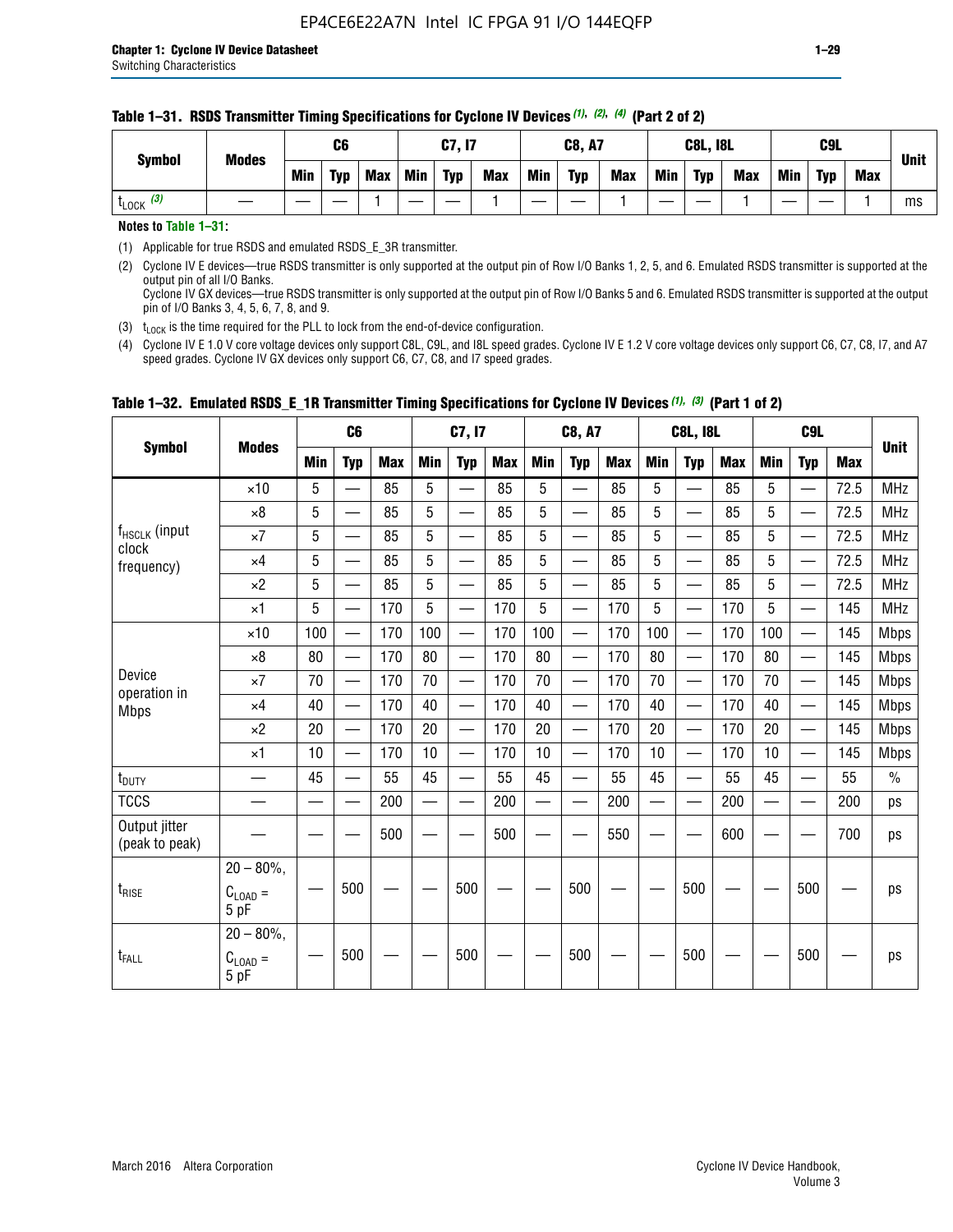|              | C6         |            |     |            |            |               |            |     |               |            |            |                 | C <sub>9</sub> L |            |             |
|--------------|------------|------------|-----|------------|------------|---------------|------------|-----|---------------|------------|------------|-----------------|------------------|------------|-------------|
| Min          | <b>Typ</b> | <b>Max</b> | Min | <b>Typ</b> | <b>Max</b> | Min           | <b>Typ</b> | Max | <b>Min</b>    | <b>Typ</b> | <b>Max</b> | Min             | <b>Typ</b>       | <b>Max</b> | <b>Unit</b> |
|              |            |            |     |            |            |               |            |     |               |            |            |                 |                  |            | ms          |
| <b>Modes</b> |            |            |     |            |            | <b>C7, I7</b> |            |     | <b>C8, A7</b> |            |            | <b>C8L, I8L</b> |                  |            |             |

#### **Table 1–32. Emulated RSDS\_E\_1R Transmitter Timing Specifications for Cyclone IV Devices** *(1), (3)* **(Part 2 of 2)**

**Notes to Table 1–32:**

(1) Emulated RSDS\_E\_1R transmitter is supported at the output pin of all I/O Banks of Cyclone IV E devices and I/O Banks 3, 4, 5, 6, 7, 8, and 9 of Cyclone IV GX devices.

(2)  $t_{\text{LOCK}}$  is the time required for the PLL to lock from the end-of-device configuration.

(3) Cyclone IV E 1.0 V core voltage devices only support C8L, C9L, and I8L speed grades. Cyclone IV E 1.2 V core voltage devices only support C6, C7, C8, I7, and A7 speed grades. Cyclone IV GX devices only support C6, C7, C8, and I7 speed grades.

| <b>Symbol</b>                   |                                     |            | C <sub>6</sub>           |            |            | C7, I7                   |            |            | <b>C8, A7</b>            |            |                          | <b>C8L, I8L</b>          |            |            | C <sub>9</sub> L |            |             |
|---------------------------------|-------------------------------------|------------|--------------------------|------------|------------|--------------------------|------------|------------|--------------------------|------------|--------------------------|--------------------------|------------|------------|------------------|------------|-------------|
|                                 | <b>Modes</b>                        | <b>Min</b> | <b>Typ</b>               | <b>Max</b> | <b>Min</b> | <b>Typ</b>               | <b>Max</b> | <b>Min</b> | <b>Typ</b>               | <b>Max</b> | <b>Min</b>               | <b>Typ</b>               | <b>Max</b> | <b>Min</b> | <b>Typ</b>       | <b>Max</b> | <b>Unit</b> |
|                                 | $\times$ 10                         | 5          | —<br>—                   | 200        | 5          |                          | 155.5      | 5          | ÷,                       | 155.5      | 5                        | $\overline{\phantom{0}}$ | 155.5      | 5          |                  | 132.5      | <b>MHz</b>  |
|                                 | $\times 8$                          | 5          | $\overline{\phantom{0}}$ | 200        | 5          | $\overline{\phantom{0}}$ | 155.5      | 5          | —                        | 155.5      | 5                        |                          | 155.5      | 5          |                  | 132.5      | <b>MHz</b>  |
| f <sub>HSCLK</sub> (input       | $\times 7$                          | 5          | $\overline{\phantom{0}}$ | 200        | 5          | —                        | 155.5      | 5          | $\overline{\phantom{0}}$ | 155.5      | 5                        |                          | 155.5      | 5          | —                | 132.5      | <b>MHz</b>  |
| clock<br>frequency)             | $\times$ 4                          | 5          | $\overline{\phantom{0}}$ | 200        | 5          | —                        | 155.5      | 5          | $\overline{\phantom{0}}$ | 155.5      | 5                        | $\overline{\phantom{0}}$ | 155.5      | 5          | —                | 132.5      | <b>MHz</b>  |
|                                 | $\times 2$                          | 5          | $\overline{\phantom{0}}$ | 200        | 5          | $\overline{\phantom{0}}$ | 155.5      | 5          | $\overline{\phantom{0}}$ | 155.5      | 5                        | $\overline{\phantom{0}}$ | 155.5      | 5          |                  | 132.5      | <b>MHz</b>  |
|                                 | $\times$ 1                          | 5          | $\overline{\phantom{0}}$ | 400        | 5          |                          | 311        | 5          | —                        | 311        | 5                        | $\overline{\phantom{0}}$ | 311        | 5          |                  | 265        | <b>MHz</b>  |
|                                 | $\times$ 10                         | 100        |                          | 400        | 100        | $\overline{\phantom{0}}$ | 311        | 100        | $\overline{\phantom{0}}$ | 311        | 100                      | $\overline{\phantom{0}}$ | 311        | 100        |                  | 265        | <b>Mbps</b> |
|                                 | $\times 8$                          | 80         | $\overline{\phantom{0}}$ | 400        | 80         | $\equiv$                 | 311        | 80         | $\overline{\phantom{0}}$ | 311        | 80                       | —                        | 311        | 80         |                  | 265        | <b>Mbps</b> |
| Device                          | $\times 7$                          | 70         | $\overline{\phantom{0}}$ | 400        | 70         | $\overline{\phantom{0}}$ | 311        | 70         | $\qquad \qquad$          | 311        | 70                       |                          | 311        | 70         |                  | 265        | <b>Mbps</b> |
| operation in<br><b>Mbps</b>     | $\times 4$                          | 40         | $\overline{\phantom{0}}$ | 400        | 40         |                          | 311        | 40         | er<br>Here               | 311        | 40                       | $\overline{\phantom{0}}$ | 311        | 40         |                  | 265        | <b>Mbps</b> |
|                                 | $\times 2$                          | 20         | $\overline{\phantom{0}}$ | 400        | 20         | —                        | 311        | 20         | $\overline{\phantom{0}}$ | 311        | 20                       | $\overline{\phantom{0}}$ | 311        | 20         |                  | 265        | <b>Mbps</b> |
|                                 | ×1                                  | 10         | $\overline{\phantom{0}}$ | 400        | 10         | —                        | 311        | 10         | $\overline{\phantom{0}}$ | 311        | 10                       | $\overline{\phantom{0}}$ | 311        | 10         |                  | 265        | <b>Mbps</b> |
| t <sub>DUTY</sub>               |                                     | 45         | $\qquad \qquad$          | 55         | 45         |                          | 55         | 45         | $\overline{\phantom{0}}$ | 55         | 45                       | —                        | 55         | 45         |                  | 55         | $\%$        |
| <b>TCCS</b>                     |                                     |            |                          | 200        | —          |                          | 200        |            |                          | 200        | $\overline{\phantom{0}}$ |                          | 200        |            |                  | 200        | ps          |
| Output jitter<br>(peak to peak) |                                     |            |                          | 500        |            |                          | 500        |            |                          | 550        |                          |                          | 600        |            |                  | 700        | ps          |
| $t_{\text{RISE}}$               | $20 - 80\%$<br>$C_{LOAD} =$<br>5 pF |            | 500                      |            |            | 500                      |            |            | 500                      |            |                          | 500                      |            |            | 500              |            | ps          |
| t <sub>FALL</sub>               | $20 - 80\%$<br>$C_{LOAD} =$<br>5 pF |            | 500                      |            |            | 500                      |            |            | 500                      |            |                          | 500                      |            |            | 500              |            | ps          |
| $t_{\text{LOCK}}$ (3)           |                                     |            |                          | 1          |            |                          | 1          |            |                          | 1          |                          |                          | 1          |            |                  | 1          | ms          |

**Table 1–33. Mini-LVDS Transmitter Timing Specifications for Cyclone IV Devices** *(1)***,** *(2)***,** *(4)*

**Notes to Table 1–33:**

(1) Applicable for true and emulated mini-LVDS transmitter.

(2) Cyclone IV E—true mini-LVDS transmitter is only supported at the output pin of Row I/O Banks 1, 2, 5, and 6. Emulated mini-LVDS transmitter is supported at the output pin of all I/O banks.

Cyclone IV GX—true mini-LVDS transmitter is only supported at the output pin of Row I/O Banks 5 and 6. Emulated mini-LVDS transmitter is supported at the output pin of I/O Banks 3, 4, 5, 6, 7, 8, and 9.

(3)  $t_{\text{LOCK}}$  is the time required for the PLL to lock from the end-of-device configuration.

(4) Cyclone IV E 1.0 V core voltage devices only support C8L, C9L, and I8L speed grades. Cyclone IV E 1.2 V core voltage devices only support C6, C7, C8, I7, and A7 speed grades. Cyclone IV GX devices only support C6, C7, C8, and I7 speed grades.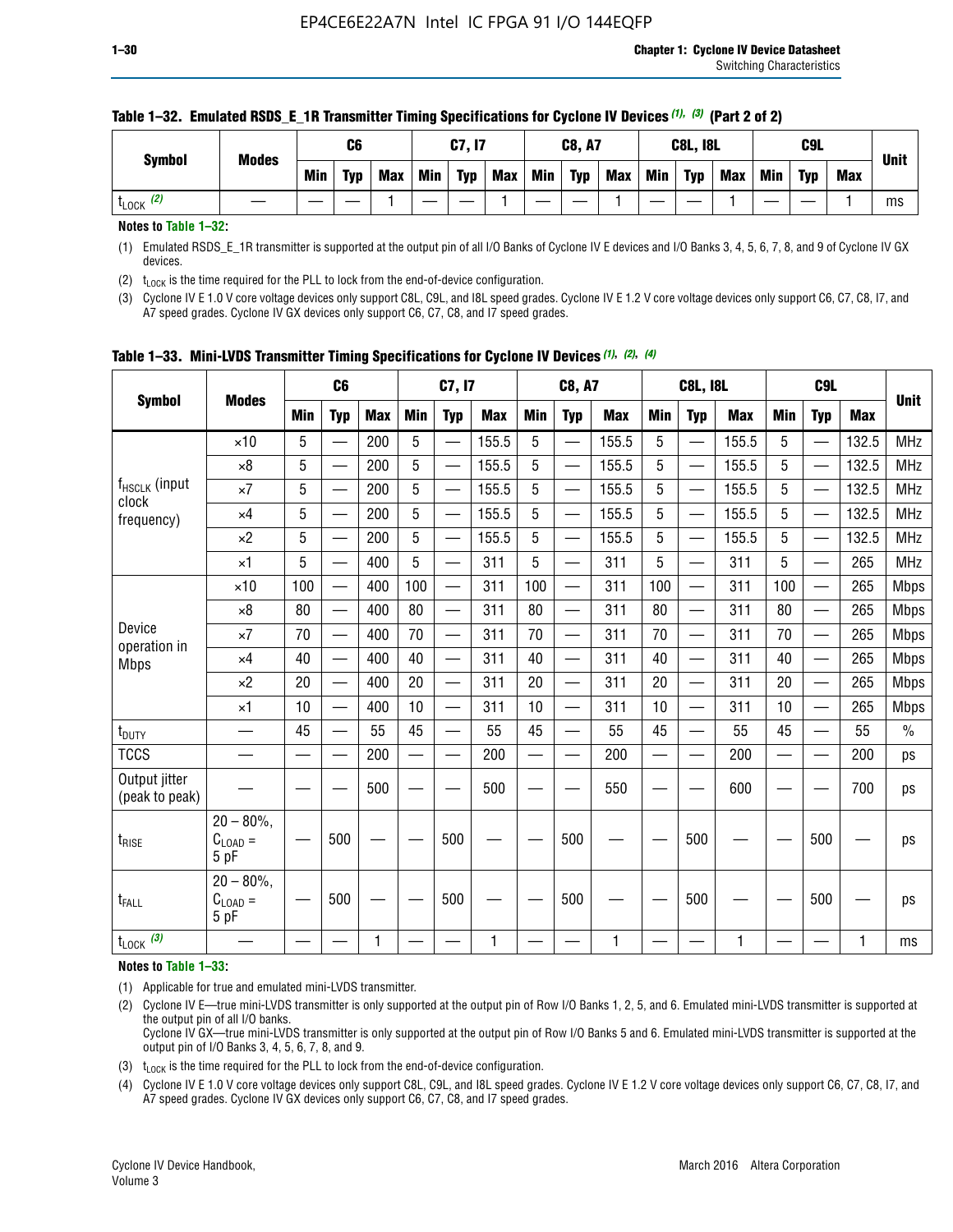|                                 |              |     | C <sub>6</sub> |     | C7, I7     |     | <b>C8, A7</b> |             | <b>C8L, I8L</b> |            | C <sub>9</sub> L | <b>Unit</b>   |
|---------------------------------|--------------|-----|----------------|-----|------------|-----|---------------|-------------|-----------------|------------|------------------|---------------|
| <b>Symbol</b>                   | <b>Modes</b> | Min | <b>Max</b>     | Min | <b>Max</b> | Min | <b>Max</b>    | Min         | <b>Max</b>      | <b>Min</b> | <b>Max</b>       |               |
|                                 | $\times$ 10  | 5   | 420            | 5   | 370        | 5   | 320           | 5           | 320             | 5          | 250              | <b>MHz</b>    |
|                                 | $\times 8$   | 5   | 420            | 5   | 370        | 5   | 320           | $\mathbf 5$ | 320             | 5          | 250              | <b>MHz</b>    |
| $f_{HSCLK}$ (input<br>clock     | $\times 7$   | 5   | 420            | 5   | 370        | 5   | 320           | 5           | 320             | 5          | 250              | <b>MHz</b>    |
| frequency)                      | $\times$ 4   | 5   | 420            | 5   | 370        | 5   | 320           | 5           | 320             | 5          | 250              | MHz           |
|                                 | $\times 2$   | 5   | 420            | 5   | 370        | 5   | 320           | 5           | 320             | 5          | 250              | <b>MHz</b>    |
|                                 | $\times$ 1   | 5   | 420            | 5   | 402.5      | 5   | 402.5         | 5           | 362             | 5          | 265              | <b>MHz</b>    |
|                                 | $\times$ 10  | 100 | 840            | 100 | 740        | 100 | 640           | 100         | 640             | 100        | 500              | Mbps          |
|                                 | $\times 8$   | 80  | 840            | 80  | 740        | 80  | 640           | 80          | 640             | 80         | 500              | <b>Mbps</b>   |
| <b>HSIODR</b>                   | $\times 7$   | 70  | 840            | 70  | 740        | 70  | 640           | 70          | 640             | 70         | 500              | <b>Mbps</b>   |
|                                 | $\times$ 4   | 40  | 840            | 40  | 740        | 40  | 640           | 40          | 640             | 40         | 500              | Mbps          |
|                                 | $\times 2$   | 20  | 840            | 20  | 740        | 20  | 640           | 20          | 640             | 20         | 500              | <b>Mbps</b>   |
|                                 | $\times$ 1   | 10  | 420            | 10  | 402.5      | 10  | 402.5         | 10          | 362             | 10         | 265              | <b>Mbps</b>   |
| t <sub>DUTY</sub>               |              | 45  | 55             | 45  | 55         | 45  | 55            | 45          | 55              | 45         | 55               | $\frac{0}{0}$ |
| <b>TCCS</b>                     |              |     | 200            |     | 200        |     | 200           |             | 200             |            | 200              | ps            |
| Output jitter<br>(peak to peak) |              |     | 500            |     | 500        |     | 550           |             | 600             |            | 700              | ps            |
| $t_{\text{LOCK}}$ (2)           |              |     | 1              |     | 1          |     | 1             |             | 1               |            | 1                | ms            |

**Table 1–34. True LVDS Transmitter Timing Specifications for Cyclone IV Devices** *(1)***,** *(3)*

**Notes to Table 1–34:**

(1) Cyclone IV E—true LVDS transmitter is only supported at the output pin of Row I/O Banks 1, 2, 5, and 6. Cyclone IV GX—true LVDS transmitter is only supported at the output pin of Row I/O Banks 5 and 6.

(2)  $t_{\text{LOCK}}$  is the time required for the PLL to lock from the end-of-device configuration.

(3) Cyclone IV E 1.0 V core voltage devices only support C8L, C9L, and I8L speed grades. Cyclone IV E 1.2 V core voltage devices only support C6, C7, C8, I7, and A7 speed grades. Cyclone IV GX devices only support C6, C7, C8, and I7 speed grades.

|  |  |  |  | Table 1–35. Emulated LVDS Transmitter Timing Specifications for Cyclone IV Devices <sup>(1),</sup> <sup>(3)</sup> (Part 1 of 2) |  |  |
|--|--|--|--|---------------------------------------------------------------------------------------------------------------------------------|--|--|
|--|--|--|--|---------------------------------------------------------------------------------------------------------------------------------|--|--|

| <b>Symbol</b>               |              |                                                                                                                                                                                                                                                                                                                                                                                                                                                                                                                                                                                                                                                                        |            |            |            |            |            |            |            |            |            |             |
|-----------------------------|--------------|------------------------------------------------------------------------------------------------------------------------------------------------------------------------------------------------------------------------------------------------------------------------------------------------------------------------------------------------------------------------------------------------------------------------------------------------------------------------------------------------------------------------------------------------------------------------------------------------------------------------------------------------------------------------|------------|------------|------------|------------|------------|------------|------------|------------|------------|-------------|
|                             | <b>Modes</b> | Min                                                                                                                                                                                                                                                                                                                                                                                                                                                                                                                                                                                                                                                                    | <b>Max</b> | <b>Min</b> | <b>Max</b> | <b>Min</b> | <b>Max</b> | <b>Min</b> | <b>Max</b> | <b>Min</b> | <b>Max</b> | <b>Unit</b> |
|                             | $\times$ 10  | 5                                                                                                                                                                                                                                                                                                                                                                                                                                                                                                                                                                                                                                                                      | 320        | 5          | 320        | 5          | 275        | 5          | 275        | 5          | 250        | <b>MHz</b>  |
|                             | $\times 8$   | C <sub>6</sub><br>C <sub>9</sub> L<br>C7, I7<br><b>C8, A7</b><br><b>C8L, I8L</b><br>5<br>5<br>5<br>5<br>5<br>320<br>320<br>275<br>275<br>5<br>5<br>5<br>5<br>5<br>320<br>320<br>275<br>275<br>5<br>5<br>5<br>5<br>5<br>320<br>320<br>275<br>275<br>5<br>5<br>5<br>5<br>5<br>320<br>320<br>275<br>275<br>5<br>5<br>5<br>5<br>5<br>362<br>402.5<br>402.5<br>402.5<br>100<br>640<br>100<br>640<br>100<br>550<br>100<br>550<br>100<br>80<br>80<br>640<br>80<br>640<br>550<br>80<br>80<br>550<br>70<br>70<br>640<br>70<br>70<br>70<br>640<br>550<br>550<br>640<br>640<br>40<br>550<br>550<br>40<br>40<br>40<br>40<br>20<br>20<br>640<br>20<br>640<br>550<br>20<br>550<br>20 | 250        | <b>MHz</b> |            |            |            |            |            |            |            |             |
| $f_{HSCLK}$ (input<br>clock | $\times 7$   |                                                                                                                                                                                                                                                                                                                                                                                                                                                                                                                                                                                                                                                                        |            |            |            |            |            |            |            |            | 250        | <b>MHz</b>  |
| frequency)                  | $\times$ 4   |                                                                                                                                                                                                                                                                                                                                                                                                                                                                                                                                                                                                                                                                        |            |            |            |            |            |            |            |            | 250        | <b>MHz</b>  |
|                             | $\times 2$   |                                                                                                                                                                                                                                                                                                                                                                                                                                                                                                                                                                                                                                                                        |            |            |            |            |            |            |            |            | 250        | <b>MHz</b>  |
|                             | $\times$ 1   |                                                                                                                                                                                                                                                                                                                                                                                                                                                                                                                                                                                                                                                                        |            |            |            |            |            |            |            |            | 265        | <b>MHz</b>  |
|                             | $\times$ 10  |                                                                                                                                                                                                                                                                                                                                                                                                                                                                                                                                                                                                                                                                        |            |            |            |            |            |            |            |            | 500        | <b>Mbps</b> |
|                             | $\times 8$   |                                                                                                                                                                                                                                                                                                                                                                                                                                                                                                                                                                                                                                                                        |            |            |            |            |            |            |            |            | 500        | <b>Mbps</b> |
| <b>HSIODR</b>               | $\times 7$   |                                                                                                                                                                                                                                                                                                                                                                                                                                                                                                                                                                                                                                                                        |            |            |            |            |            |            |            |            | 500        | <b>Mbps</b> |
|                             | $\times$ 4   |                                                                                                                                                                                                                                                                                                                                                                                                                                                                                                                                                                                                                                                                        |            |            |            |            |            |            |            |            | 500        | <b>Mbps</b> |
|                             | $\times 2$   |                                                                                                                                                                                                                                                                                                                                                                                                                                                                                                                                                                                                                                                                        |            |            |            |            |            |            |            |            | 500        | <b>Mbps</b> |
|                             | $\times$ 1   | 10                                                                                                                                                                                                                                                                                                                                                                                                                                                                                                                                                                                                                                                                     | 402.5      | 10         | 402.5      | 10         | 402.5      | 10         | 362        | 10         | 265        | <b>Mbps</b> |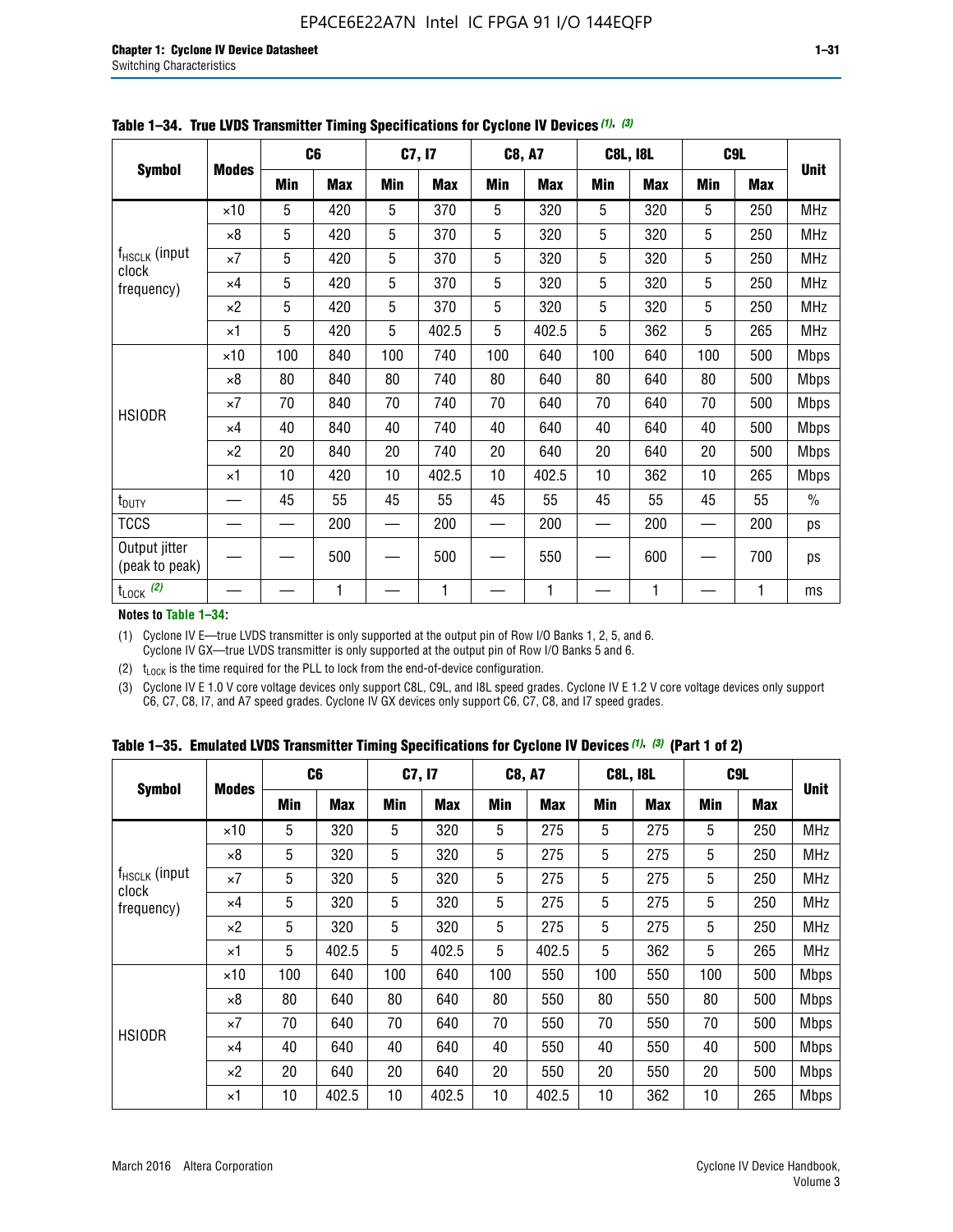|                                 | <b>Modes</b> | C6  |            | <b>C7, I7</b> |            | <b>C8, A7</b> |            | <b>C8L, I8L</b> |            |     | C <sub>9</sub> L | <b>Unit</b>   |
|---------------------------------|--------------|-----|------------|---------------|------------|---------------|------------|-----------------|------------|-----|------------------|---------------|
| <b>Symbol</b>                   |              | Min | <b>Max</b> | <b>Min</b>    | <b>Max</b> | Min           | <b>Max</b> | Min             | <b>Max</b> | Min | <b>Max</b>       |               |
| $t_{\text{DUTY}}$               |              | 45  | 55         | 45            | 55         | 45            | 55         | 45              | 55         | 45  | 55               | $\frac{0}{0}$ |
| <b>TCCS</b>                     |              |     | 200        |               | 200        |               | 200        |                 | 200        | —   | 200              | ps            |
| Output jitter<br>(peak to peak) |              |     | 500        |               | 500        |               | 550        |                 | 600        | —   | 700              | ps            |
| $t_{\text{LOCK}}$ (2)           |              |     |            |               |            |               |            |                 |            |     |                  | ms            |

#### **Table 1–35. Emulated LVDS Transmitter Timing Specifications for Cyclone IV Devices** *(1)***,** *(3)* **(Part 2 of 2)**

#### **Notes to Table 1–35:**

(1) Cyclone IV E—emulated LVDS transmitter is supported at the output pin of all I/O Banks.

Cyclone IV GX—emulated LVDS transmitter is supported at the output pin of I/O Banks 3, 4, 5, 6, 7, 8, and 9.

(2)  $t_{\text{LOCK}}$  is the time required for the PLL to lock from the end-of-device configuration.

(3) Cyclone IV E 1.0 V core voltage devices only support C8L, C9L, and I8L speed grades. Cyclone IV E 1.2 V core voltage devices only support C6, C7, C8, I7, and A7 speed grades. Cyclone IV GX devices only support C6, C7, C8, and I7 speed grades.

| <b>Symbol</b>                                    |              | C <sub>6</sub> |            | C7, I7     |            | <b>C8, A7</b> |            |            | <b>C8L, I8L</b> | C <sub>9</sub> L         |            |             |
|--------------------------------------------------|--------------|----------------|------------|------------|------------|---------------|------------|------------|-----------------|--------------------------|------------|-------------|
|                                                  | <b>Modes</b> | <b>Min</b>     | <b>Max</b> | <b>Min</b> | <b>Max</b> | Min           | <b>Max</b> | <b>Min</b> | <b>Max</b>      | <b>Min</b>               | <b>Max</b> | <b>Unit</b> |
|                                                  | $\times 10$  | 10             | 437.5      | 10         | 370        | 10            | 320        | 10         | 320             | 10                       | 250        | <b>MHz</b>  |
|                                                  | $\times 8$   | 10             | 437.5      | 10         | 370        | 10            | 320        | 10         | 320             | 10                       | 250        | <b>MHz</b>  |
| f <sub>HSCLK</sub> (input<br>clock<br>frequency) | $\times 7$   | 10             | 437.5      | 10         | 370        | 10            | 320        | 10         | 320             | 10                       | 250        | <b>MHz</b>  |
|                                                  | ×4           | 10             | 437.5      | 10         | 370        | 10            | 320        | 10         | 320             | 10                       | 250        | <b>MHz</b>  |
|                                                  | $\times 2$   | 10             | 437.5      | 10         | 370        | 10            | 320        | 10         | 320             | 10                       | 250        | <b>MHz</b>  |
|                                                  | ×1           | 10             | 437.5      | 10         | 402.5      | 10            | 402.5      | 10         | 362             | 10                       | 265        | <b>MHz</b>  |
|                                                  | $\times$ 10  | 100            | 875        | 100        | 740        | 100           | 640        | 100        | 640             | 100                      | 500        | <b>Mbps</b> |
|                                                  | $\times 8$   | 80             | 875        | 80         | 740        | 80            | 640        | 80         | 640             | 80                       | 500        | <b>Mbps</b> |
| <b>HSIODR</b>                                    | $\times 7$   | 70             | 875        | 70         | 740        | 70            | 640        | 70         | 640             | 70                       | 500        | <b>Mbps</b> |
|                                                  | $\times 4$   | 40             | 875        | 40         | 740        | 40            | 640        | 40         | 640             | 40                       | 500        | Mbps        |
|                                                  | $\times 2$   | 20             | 875        | 20         | 740        | 20            | 640        | 20         | 640             | 20                       | 500        | Mbps        |
|                                                  | ×1           | 10             | 437.5      | 10         | 402.5      | 10            | 402.5      | 10         | 362             | 10                       | 265        | <b>Mbps</b> |
| SW                                               |              |                | 400        |            | 400        |               | 400        |            | 550             | $\overline{\phantom{0}}$ | 640        | ps          |
| Input jitter<br>tolerance                        |              |                | 500        |            | 500        |               | 550        |            | 600             | —                        | 700        | ps          |
| $t_{\text{LOCK}}$ (2)                            |              |                | 1          |            | 1          |               | 1          |            | 1               |                          |            | ms          |

**Table 1–36. LVDS Receiver Timing Specifications for Cyclone IV Devices** *(1)***,** *(3)*

#### **Notes to Table 1–36:**

(1) Cyclone IV E—LVDS receiver is supported at all I/O Banks.

Cyclone IV GX—LVDS receiver is supported at I/O Banks 3, 4, 5, 6, 7, 8, and 9.

(2)  $t_{\text{LOCK}}$  is the time required for the PLL to lock from the end-of-device configuration.

(3) Cyclone IV E 1.0 V core voltage devices only support C8L, C9L, and I8L speed grades. Cyclone IV E 1.2 V core voltage devices only support C6, C7, C8, I7, and A7 speed grades. Cyclone IV GX devices only support C6, C7, C8, and I7 speed grades.

### **External Memory Interface Specifications**

The external memory interfaces for Cyclone IV devices are auto-calibrating and easy to implement.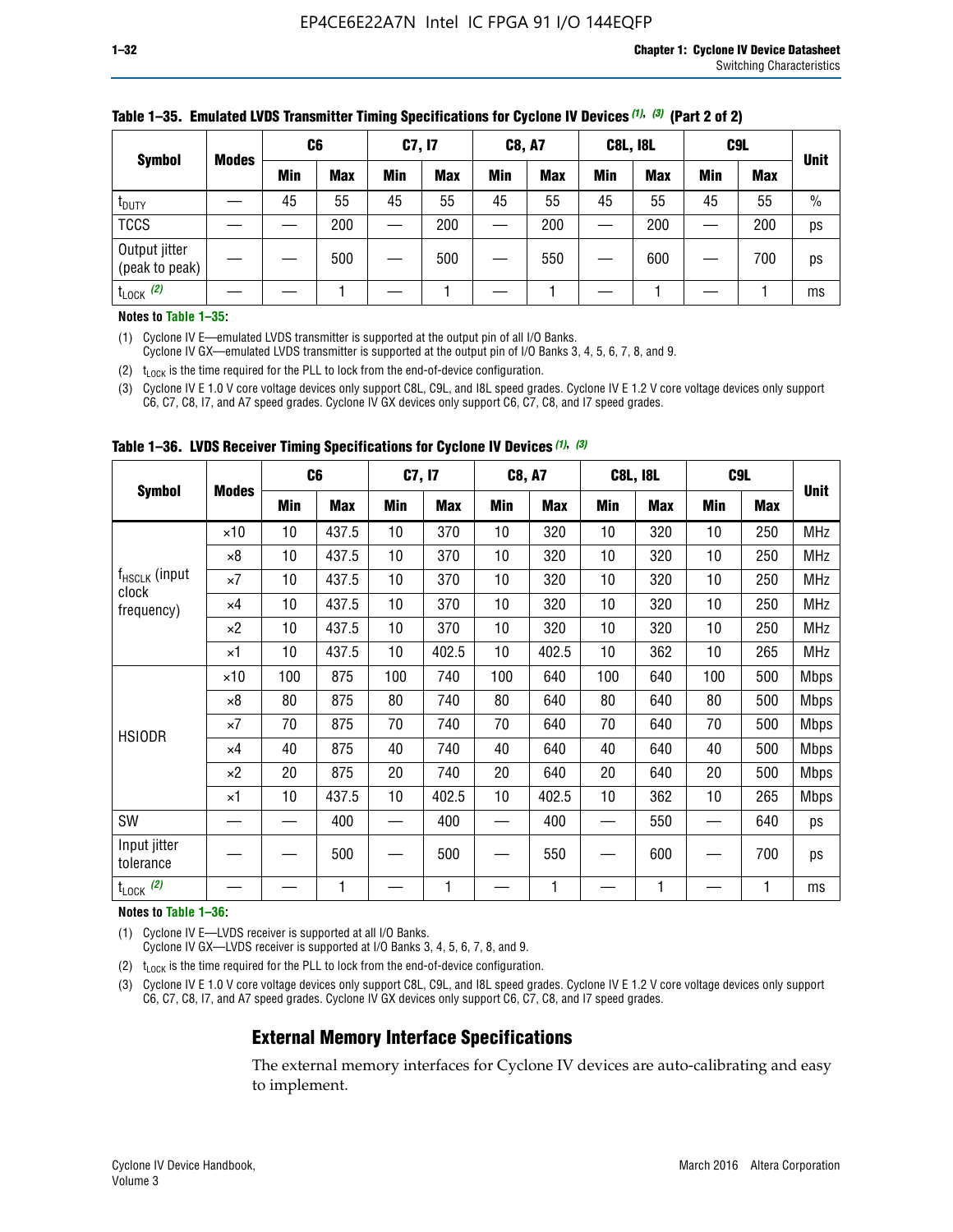**for more information about the supported maximum clock rate, device and pin** planning, IP implementation, and device termination, refer to *[Section III: System](http://www.altera.com/literature/hb/external-memory/emi_intro_specs.pdf)  [Performance Specifications](http://www.altera.com/literature/hb/external-memory/emi_intro_specs.pdf)* of the *External Memory Interface Handbook*.

Table 1–37 lists the memory output clock jitter specifications for Cyclone IV devices.

**Table 1–37. Memory Output Clock Jitter Specifications for Cyclone IV Devices** *(1)***,** *(2)*

| <b>Parameter</b>             | <b>Symbol</b>  | Min    | <b>Max</b> | <b>Unit</b> |
|------------------------------|----------------|--------|------------|-------------|
| Clock period jitter          | $L$ JIT(per)   | $-125$ | 125        | ps          |
| Cycle-to-cycle period jitter | $L$ JIT $(cc)$ | $-200$ | 200        | ps          |
| Duty cycle jitter            | LJIT(duty)     | $-150$ | 150        | рs          |

**Notes to Table 1–37:**

(1) Memory output clock jitter measurements are for 200 consecutive clock cycles, as specified in the JEDEC DDR2 standard.

(2) The clock jitter specification applies to memory output clock pins generated using DDIO circuits clocked by a PLL output routed on a global clock (GCLK) network.

## **Duty Cycle Distortion Specifications**

Table 1–38 lists the worst case duty cycle distortion for Cyclone IV devices.

**Table 1–38. Duty Cycle Distortion on Cyclone IV Devices I/O Pins** *(1)***,** *(2), (3)*

| <b>Symbol</b>     | C6         |            |            | <b>C7, I7</b> | <b>C8, I8L, A7</b> |            |     | C9L        | <b>Unit</b>   |
|-------------------|------------|------------|------------|---------------|--------------------|------------|-----|------------|---------------|
|                   | <b>Min</b> | <b>Max</b> | <b>Min</b> | <b>Max</b>    | Min                | <b>Max</b> | Min | <b>Max</b> |               |
| Output Duty Cycle | 45         | 55         | 45         | 55            | 45                 | 55         | 45  | 55         | $\frac{0}{0}$ |

**Notes to Table 1–38:**

(1) The duty cycle distortion specification applies to clock outputs from the PLLs, global clock tree, and IOE driving the dedicated and general purpose I/O pins.

(2) Cyclone IV devices meet the specified duty cycle distortion at the maximum output toggle rate for each combination of I/O standard and current strength.

(3) Cyclone IV E 1.0 V core voltage devices only support C8L, C9L, and I8L speed grades. Cyclone IV E 1.2 V core voltage devices only support C6, C7, C8, I7, and A7 speed grades. Cyclone IV GX devices only support C6, C7, C8, and I7 speed grades.

## **OCT Calibration Timing Specification**

Table 1–39 lists the duration of calibration for series OCT with calibration at device power-up for Cyclone IV devices.

#### **Table 1–39. Timing Specification for Series OCT with Calibration at Device Power-Up for Cyclone IV Devices** *(1)*

| Symbol  | <b>Description</b>                                            | <b>Maximum</b> | <b>Units</b> |
|---------|---------------------------------------------------------------|----------------|--------------|
| LOCTCAL | Duration of series OCT with<br>calibration at device power-up | 20             | μs           |

#### **Note to Table 1–39***:*

(1) OCT calibration takes place after device configuration and before entering user mode.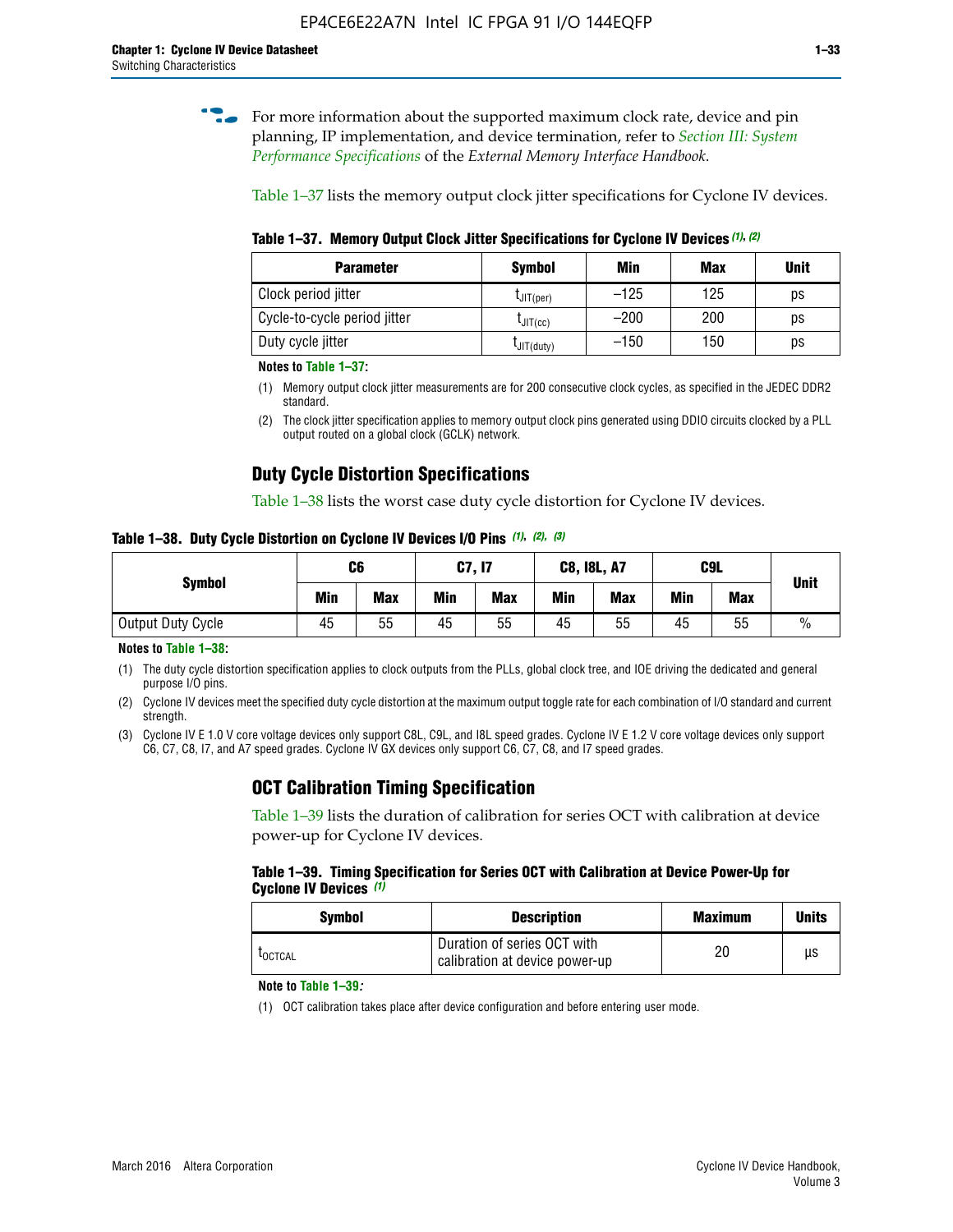## **IOE Programmable Delay**

Table 1–40 and Table 1–41 list the IOE programmable delay for Cyclone IV E 1.0 V core voltage devices.

#### **Table 1–40. IOE Programmable Delay on Column Pins for Cyclone IV E 1.0 V Core Voltage Devices** *(1)***,** *(2)*

|                                                                       |                                | <b>Number</b>  |                      |       |                    | <b>Max Offset</b> |                    |       | <b>Unit</b><br>ns<br>ns<br>ns<br>ns |
|-----------------------------------------------------------------------|--------------------------------|----------------|----------------------|-------|--------------------|-------------------|--------------------|-------|-------------------------------------|
| <b>Parameter</b>                                                      | <b>Paths Affected</b>          | 0f             | Min<br><b>Offset</b> |       | <b>Fast Corner</b> |                   | <b>Slow Corner</b> |       |                                     |
|                                                                       |                                | <b>Setting</b> |                      | C8L   | 18L                | C8L               | C9L                | 18L   |                                     |
| Input delay from pin to<br>internal cells                             | Pad to I/O<br>dataout to core  | 7              | 0                    | 2.054 | 1.924              | 3.387             | 4.017              | 3.411 |                                     |
| Input delay from pin to<br>input register                             | Pad to I/O input<br>register   | 8              | 0                    | 2.010 | 1.875              | 3.341             | 4.252              | 3.367 |                                     |
| Delay from output register<br>to output pin                           | I/O output<br>register to pad  | 2              | 0                    | 0.641 | 0.631              | 1.111             | 1.377              | 1.124 |                                     |
| Input delay from<br>dual-purpose clock pin to<br>fan-out destinations | Pad to global<br>clock network | 12             | 0                    | 0.971 | 0.931              | 1.684             | 2.298              | 1.684 |                                     |

#### **Notes to Table 1–40:**

(1) The incremental values for the settings are generally linear. For the exact values for each setting, use the latest version of the Quartus II software.

(2) The minimum and maximum offset timing numbers are in reference to setting **0** as available in the Quartus II software.

| Table 1–41. IOE Programmable Delay on Row Pins for Cyclone IV E 1.0 V Core Voltage Devices (1), (2) |  |  |
|-----------------------------------------------------------------------------------------------------|--|--|
|-----------------------------------------------------------------------------------------------------|--|--|

|                                                                       |                                | <b>Number</b>  |                      |                   |                    | <b>Max Offset</b> |                    |       |             |  |
|-----------------------------------------------------------------------|--------------------------------|----------------|----------------------|-------------------|--------------------|-------------------|--------------------|-------|-------------|--|
| <b>Parameter</b>                                                      | <b>Paths Affected</b>          | 0f             | Min<br><b>Offset</b> |                   | <b>Fast Corner</b> |                   | <b>Slow Corner</b> |       | <b>Unit</b> |  |
|                                                                       |                                | <b>Setting</b> |                      | <b>18L</b><br>C8L |                    |                   | C9L                | 18L   |             |  |
| Input delay from pin to<br>internal cells                             | Pad to I/O<br>dataout to core  |                | 0                    | 2.057             | 1.921              | 3.389             | 4.146              | 3.412 | ns          |  |
| Input delay from pin to<br>input register                             | Pad to I/O input<br>register   | 8              | 0                    | 2.059             | 1.919              | 3.420             | 4.374              | 3.441 | ns          |  |
| Delay from output register<br>to output pin                           | I/O output<br>register to pad  | 2              | 0                    | 0.670             | 0.623              | 1.160             | 1.420              | 1.168 | ns          |  |
| Input delay from<br>dual-purpose clock pin to<br>fan-out destinations | Pad to global<br>clock network | 12             | 0                    | 0.960             | 0.919              | 1.656             | 2.258              | 1.656 | ns          |  |

#### **Notes to Table 1–41:**

(1) The incremental values for the settings are generally linear. For the exact values for each setting, use the latest version of the Quartus II software.

(2) The minimum and maximum offset timing numbers are in reference to setting **0** as available in the Quartus II software.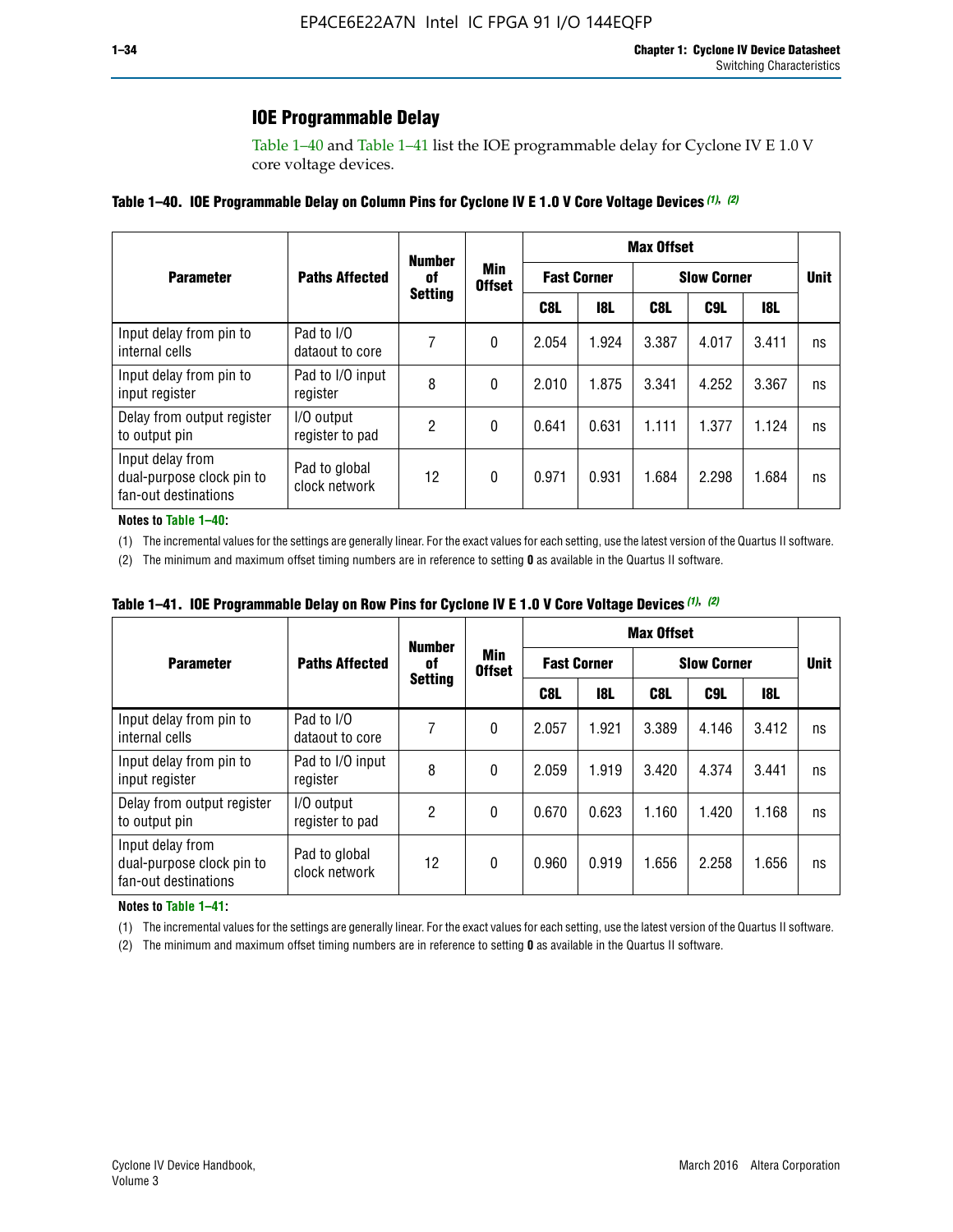Table 1–42 and Table 1–43 list the IOE programmable delay for Cyclone IV E 1.2 V core voltage devices.

|                                                                       |                                   | <b>Number</b>  |                      |                |                    |           |                    | <b>Max Offset</b> |                |               |       |             |
|-----------------------------------------------------------------------|-----------------------------------|----------------|----------------------|----------------|--------------------|-----------|--------------------|-------------------|----------------|---------------|-------|-------------|
| <b>Parameter</b>                                                      | <b>Paths</b><br><b>Affected</b>   | 0f             | Min<br><b>Offset</b> |                | <b>Fast Corner</b> |           | <b>Slow Corner</b> |                   |                |               |       | <b>Unit</b> |
|                                                                       |                                   | <b>Setting</b> |                      | C <sub>6</sub> | 17                 | <b>A7</b> | C6                 | C <sub>7</sub>    | C <sub>8</sub> | $\mathsf{I}7$ | A7    |             |
| Input delay from pin to<br>internal cells                             | Pad to I/O<br>dataout to<br>core  | 7              | 0                    | 1.314          | 1.211              | 1.211     | 2.177              | 2.340             | 2.433          | 2.388         | 2.508 | ns          |
| Input delay from pin to<br>input register                             | Pad to I/O<br>input register      | 8              | $\theta$             | 1.307          | 1.203              | 1.203     | 2.19               | 2.387             | 2.540          | 2.430         | 2.545 | ns          |
| Delay from output<br>register to output pin                           | I/O output<br>register to<br>pad  | $\overline{2}$ | 0                    | 0.437          | 0.402              | 0.402     | 0.747              | 0.820             | 0.880          | 0.834         | 0.873 | ns          |
| Input delay from<br>dual-purpose clock pin<br>to fan-out destinations | Pad to global<br>clock<br>network | 12             | 0                    | 0.693          | 0.665              | 0.665     | 1.200              | 1.379             | 1.532          | 1.393         | 1.441 | ns          |

**Table 1–42. IOE Programmable Delay on Column Pins for Cyclone IV E 1.2 V Core Voltage Devices** *(1)***,** *(2)*

**Notes to Table 1–42:**

(1) The incremental values for the settings are generally linear. For the exact values for each setting, use the latest version of the Quartus II software.

(2) The minimum and maximum offset timing numbers are in reference to setting **0** as available in the Quartus II software.

|                                                                       |                                   | <b>Number</b>  |                      |       |                    |       |                    | <b>Max Offset</b> |       |               |       |    |
|-----------------------------------------------------------------------|-----------------------------------|----------------|----------------------|-------|--------------------|-------|--------------------|-------------------|-------|---------------|-------|----|
| <b>Parameter</b>                                                      | <b>Paths</b><br><b>Affected</b>   | 0f             | Min<br><b>Offset</b> |       | <b>Fast Corner</b> |       | <b>Slow Corner</b> |                   |       |               |       |    |
|                                                                       |                                   | <b>Setting</b> |                      | C6    | 17                 | A7    | C6                 | C7                | C8    | $\mathsf{I}7$ | A7    |    |
| Input delay from pin to<br>internal cells                             | Pad to I/O<br>dataout to<br>core  | 7              | 0                    | 1.314 | 1.209              | 1.209 | 2.201              | 2.386             | 2.510 | 2.429         | 2.548 | ns |
| Input delay from pin to<br>input register                             | Pad to I/O<br>input register      | 8              | $\theta$             | 1.312 | 1.207              | 1.207 | 2.202              | 2.402             | 2.558 | 2.447         | 2.557 | ns |
| Delay from output<br>register to output pin                           | I/O output<br>register to<br>pad  | $\overline{2}$ | 0                    | 0.458 | 0.419              | 0.419 | 0.783              | 0.861             | 0.924 | 0.875         | 0.915 | ns |
| Input delay from<br>dual-purpose clock pin<br>to fan-out destinations | Pad to global<br>clock<br>network | 12             | 0                    | 0.686 | 0.657              | 0.657 | 1.185              | 1.360             | 1.506 | 1.376         | 1.422 | ns |

**Table 1–43. IOE Programmable Delay on Row Pins for Cyclone IV E 1.2 V Core Voltage Devices** *(1)***,** *(2)*

#### **Notes to Table 1–43:**

(1) The incremental values for the settings are generally linear. For the exact values for each setting, use the latest version of the Quartus II software.

(2) The minimum and maximum offset timing numbers are in reference to setting **0** as available in the Quartus II software.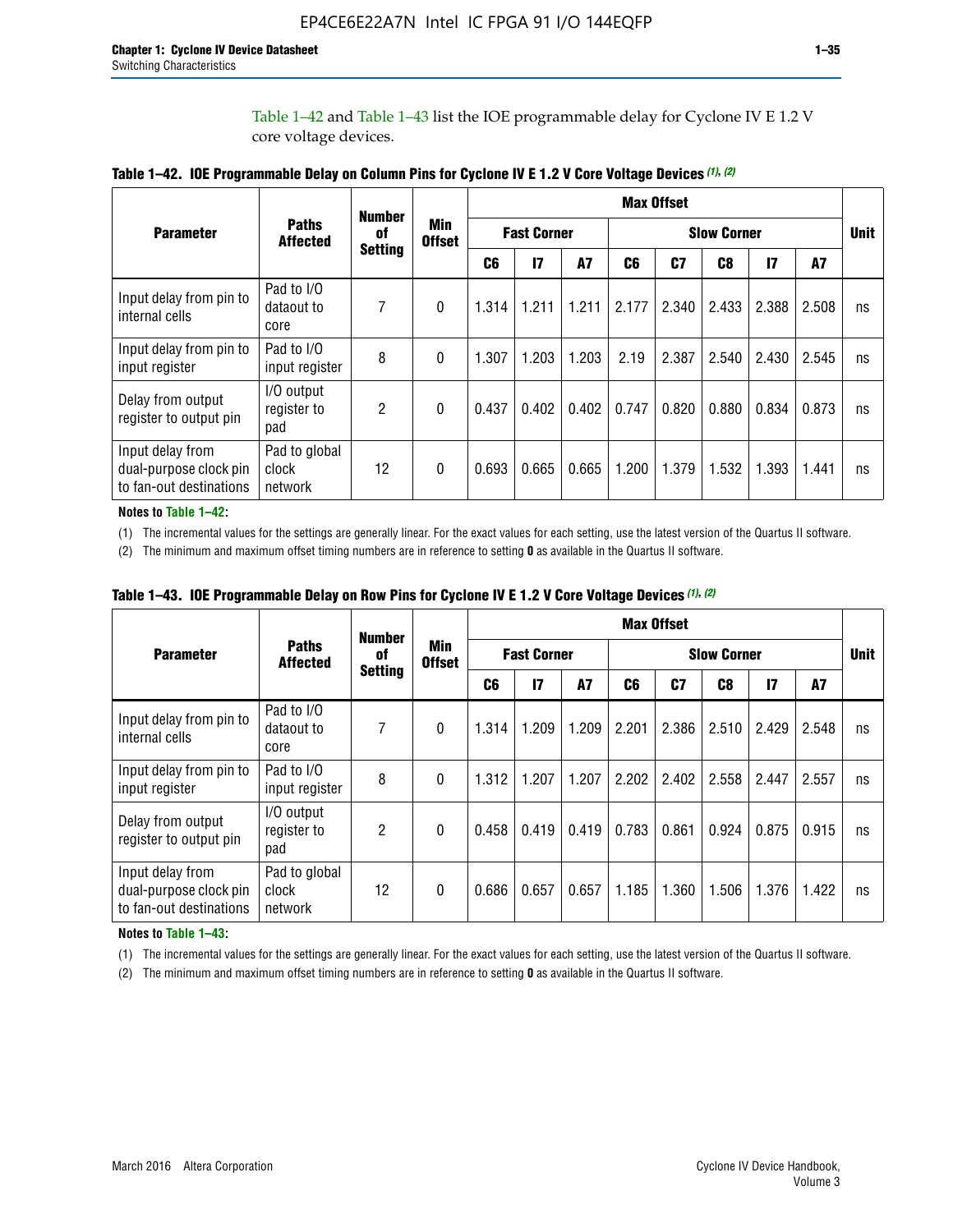Table 1–44 and Table 1–45 list the IOE programmable delay for Cyclone IV GX devices.

|                                                                       |                                   | <b>Number</b>   |                      |       |                    | <b>Max Offset</b> |                    |       |               |             |  |
|-----------------------------------------------------------------------|-----------------------------------|-----------------|----------------------|-------|--------------------|-------------------|--------------------|-------|---------------|-------------|--|
| <b>Parameter</b>                                                      | <b>Paths</b><br><b>Affected</b>   | 0f              | Min<br><b>Offset</b> |       | <b>Fast Corner</b> |                   | <b>Slow Corner</b> |       |               | <b>Unit</b> |  |
|                                                                       |                                   | <b>Settings</b> |                      | C6    | $\overline{17}$    | C6                | C7                 | C8    | $\mathsf{I}7$ |             |  |
| Input delay from pin to<br>internal cells                             | Pad to I/O<br>dataout to<br>core  | 7               | $\mathbf{0}$         | 1.313 | 1.209              | 2.184             | 2.336              | 2.451 | 2.387         | ns          |  |
| Input delay from pin to<br>input register                             | Pad to I/O<br>input register      | 8               | $\theta$             | 1.312 | 1.208              | 2.200             | 2.399              | 2.554 | 2.446         | ns          |  |
| Delay from output<br>register to output pin                           | I/O output<br>register to<br>pad  | 2               | $\Omega$             | 0.438 | 0.404              | 0.751             | 0.825              | 0.886 | 0.839         | ns          |  |
| Input delay from<br>dual-purpose clock pin<br>to fan-out destinations | Pad to global<br>clock<br>network | 12              | $\mathbf{0}$         | 0.713 | 0.682              | 1.228             | 1.41               | 1.566 | 1.424         | ns          |  |

**Table 1–44. IOE Programmable Delay on Column Pins for Cyclone IV GX Devices** *(1)***,** *(2)*

**Notes to Table 1–44:**

(1) The incremental values for the settings are generally linear. For exact values of each setting, use the latest version of the Quartus II software.

(2) The minimum and maximum offset timing numbers are in reference to setting **0** as available in the Quartus II software.

|                                                                       |                                  | <b>Number</b>   |                      |       |                    |       | <b>Max Offset</b> |                    |               |             |  |
|-----------------------------------------------------------------------|----------------------------------|-----------------|----------------------|-------|--------------------|-------|-------------------|--------------------|---------------|-------------|--|
| <b>Parameter</b>                                                      | <b>Paths</b><br><b>Affected</b>  | 0f              | Min<br><b>Offset</b> |       | <b>Fast Corner</b> |       |                   | <b>Slow Corner</b> |               | <b>Unit</b> |  |
|                                                                       |                                  | <b>Settings</b> |                      | C6    | $\mathbf{I}$       | C6    | C7                | C <sub>8</sub>     | $\mathsf{I}7$ |             |  |
| Input delay from pin to<br>internal cells                             | Pad to I/O<br>dataout to<br>core | 7               | 0                    | 1.314 | 1.210              | 2.209 | 2.398             | 2.526              | 2.443         | ns          |  |
| Input delay from pin to<br>input register                             | Pad to I/O<br>input register     | 8               | $\mathbf{0}$         | 1.313 | 1.208              | 2.205 | 2.406             | 2.563              | 2.450         | ns          |  |
| Delay from output<br>register to output pin                           | I/O output<br>register to<br>pad | 2               | $\mathbf{0}$         | 0.461 | 0.421              | 0.789 | 0.869             | 0.933              | 0.884         | ns          |  |
| Input delay from<br>dual-purpose clock pin<br>to fan-out destinations | Pad to global<br>clock network   | 12              | 0                    | 0.712 | 0.682              | 1.225 | 1.407             | 1.562              | 1.421         | ns          |  |

**Table 1–45. IOE Programmable Delay on Row Pins for Cyclone IV GX Devices** *(1)***,** *(2)*

#### **Notes to Table 1–45:**

(1) The incremental values for the settings are generally linear. For exact values of each setting, use the latest version of Quartus II software.

(2) The minimum and maximum offset timing numbers are in reference to setting **0** as available in the Quartus II software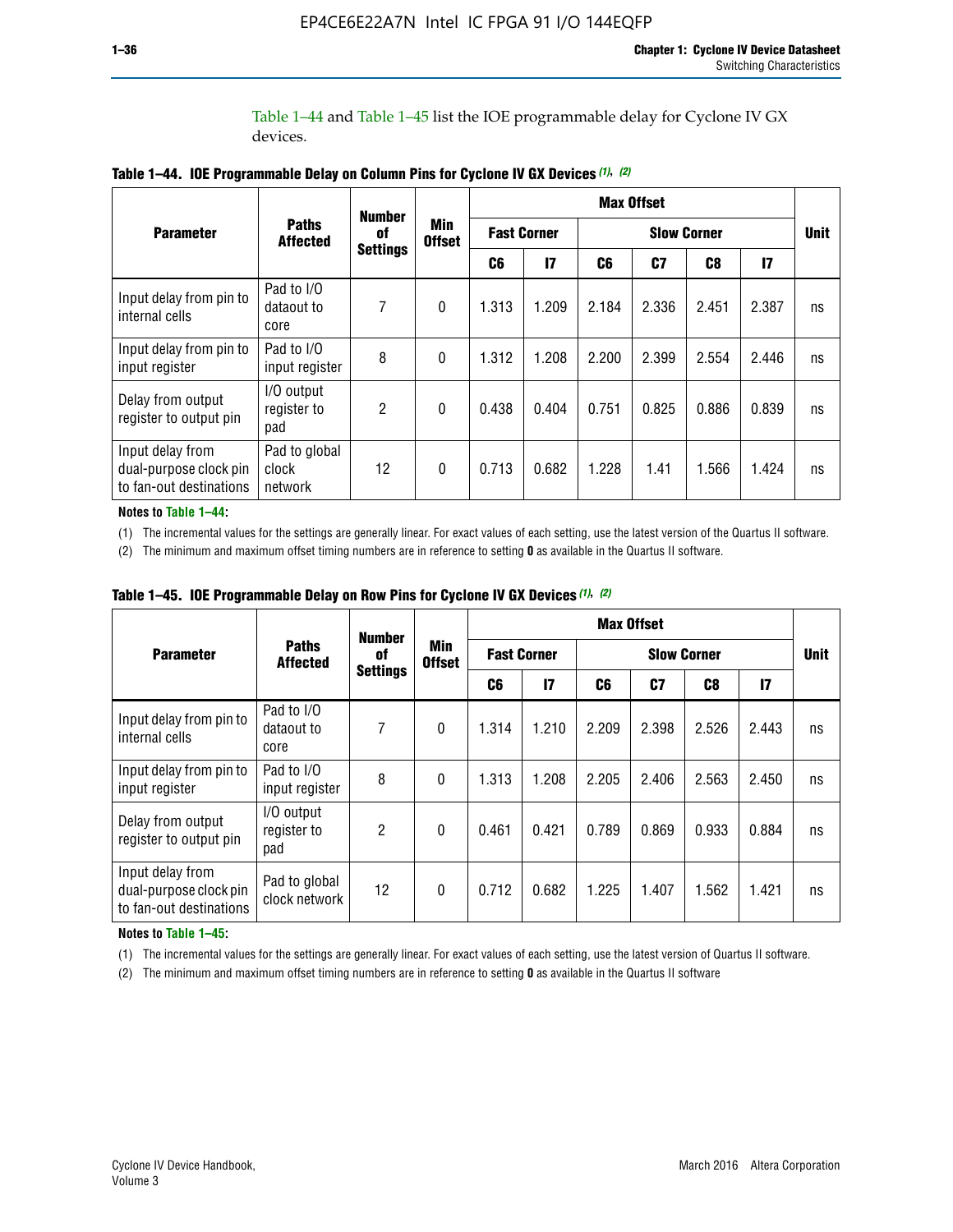## **I/O Timing**

Use the following methods to determine I/O timing:

- the Excel-based I/O Timing
- the Quartus II timing analyzer

The Excel-based I/O timing provides pin timing performance for each device density and speed grade. The data is typically used prior to designing the FPGA to get a timing budget estimation as part of the link timing analysis. The Quartus II timing analyzer provides a more accurate and precise I/O timing data based on the specifics of the design after place-and-route is complete.

**For The Excel-based I/O Timing spreadsheet is downloadable from Cyclone IV Devices** [Literature](http://www.altera.com/literature/lit-cyclone-iv.jsp) website.

## **Glossary**

Table 1–46 lists the glossary for this chapter.

| <b>Letter</b> | <b>Term</b>                                                     | <b>Definitions</b>                                                                                                                               |  |  |  |  |  |  |  |
|---------------|-----------------------------------------------------------------|--------------------------------------------------------------------------------------------------------------------------------------------------|--|--|--|--|--|--|--|
| A             |                                                                 |                                                                                                                                                  |  |  |  |  |  |  |  |
| B             |                                                                 |                                                                                                                                                  |  |  |  |  |  |  |  |
| C             |                                                                 |                                                                                                                                                  |  |  |  |  |  |  |  |
| D             |                                                                 |                                                                                                                                                  |  |  |  |  |  |  |  |
| E             |                                                                 |                                                                                                                                                  |  |  |  |  |  |  |  |
| F             | $f_{\sf HSCLK}$                                                 | High-speed I/O block: High-speed receiver/transmitter input and output clock frequency.                                                          |  |  |  |  |  |  |  |
| G             | <b>GCLK</b>                                                     | Input pin directly to Global Clock network.                                                                                                      |  |  |  |  |  |  |  |
|               | <b>GCLK PLL</b>                                                 | Input pin to Global Clock network through the PLL.                                                                                               |  |  |  |  |  |  |  |
| н             | <b>HSIODR</b>                                                   | High-speed I/O block: Maximum/minimum LVDS data transfer rate (HSIODR = 1/TUI).                                                                  |  |  |  |  |  |  |  |
|               | Input Waveforms<br>for the SSTL<br>Differential I/O<br>Standard | $\frac{1}{\sqrt{1+\frac{1}{2}}}\left\{ \frac{1}{\sqrt{1+\frac{1}{2}}}\right\}$<br><b>V</b> swing<br>$\cdots$ $V_{REF}$<br>\<br>$\sim V_{\rm IL}$ |  |  |  |  |  |  |  |

#### **Table 1–46. Glossary (Part 1 of 5)**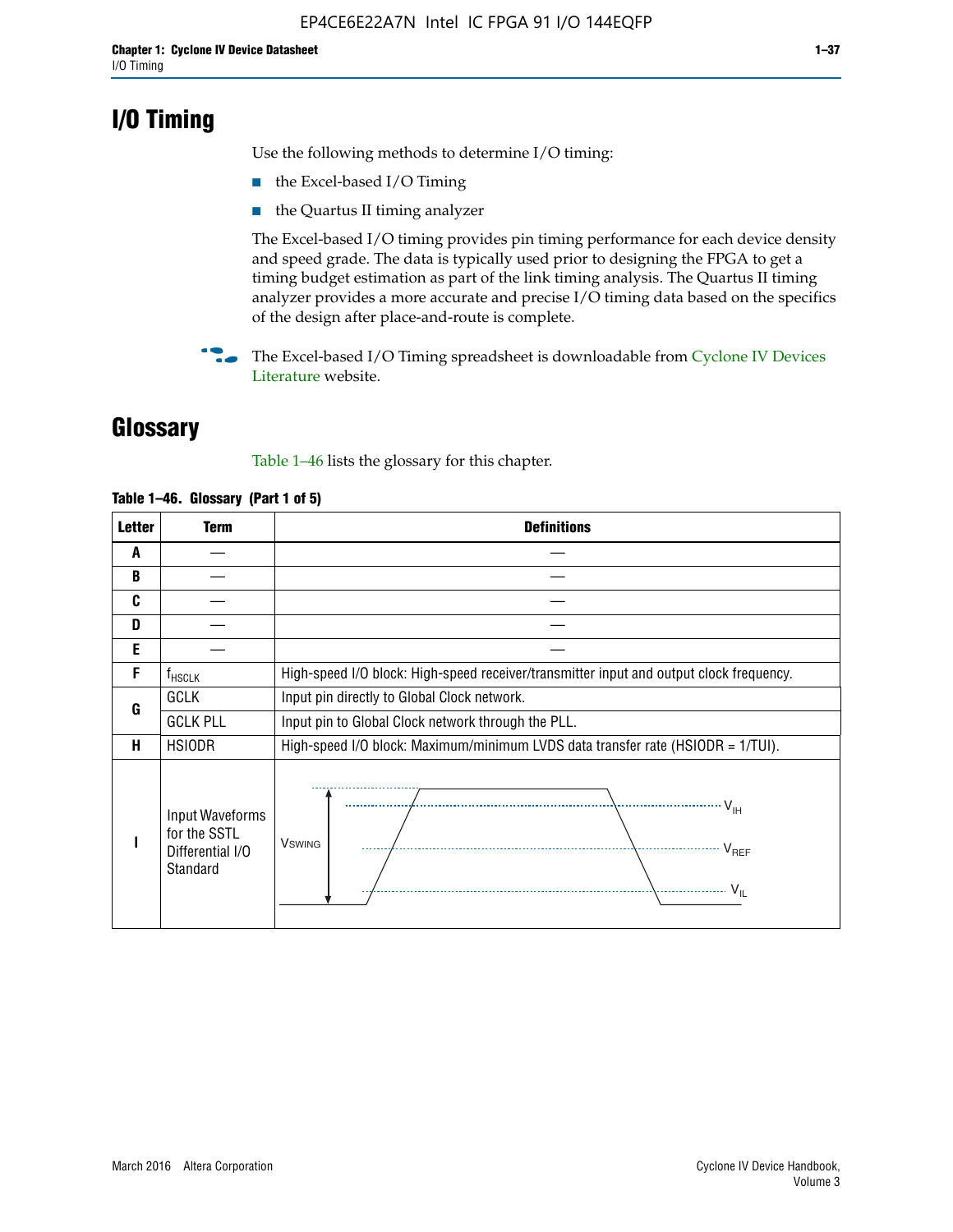### **Table 1–46. Glossary (Part 2 of 5)**

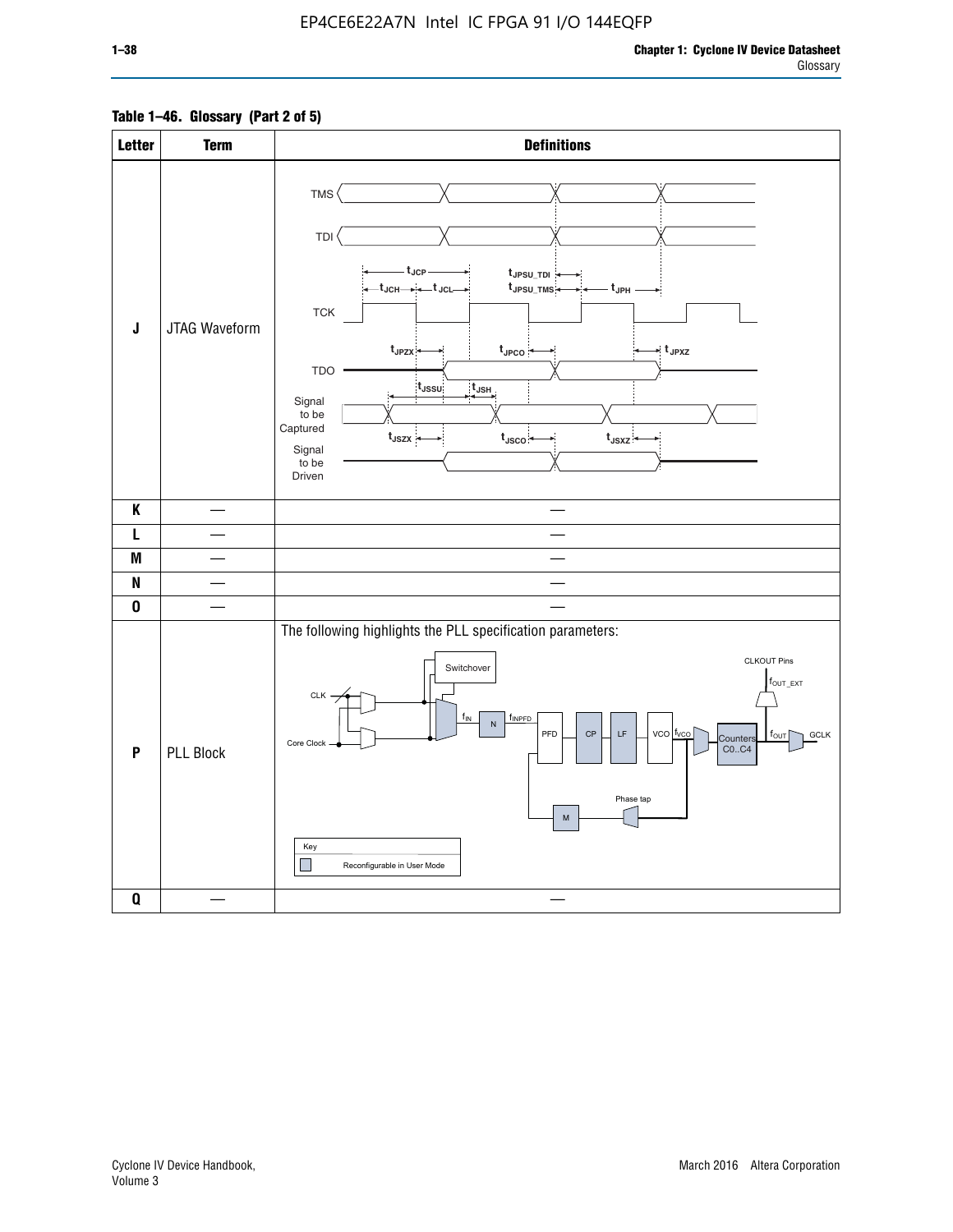#### **Table 1–46. Glossary (Part 3 of 5)**

| <b>Letter</b> | <b>Term</b>              | <b>Definitions</b>                                                                                                                                                                                |  |  |  |  |  |  |  |  |
|---------------|--------------------------|---------------------------------------------------------------------------------------------------------------------------------------------------------------------------------------------------|--|--|--|--|--|--|--|--|
|               | $R_L$                    | Receiver differential input discrete resistor (external to Cyclone IV devices).                                                                                                                   |  |  |  |  |  |  |  |  |
|               |                          | Receiver input waveform for LVDS and LVPECL differential standards:                                                                                                                               |  |  |  |  |  |  |  |  |
|               |                          | <b>Single-Ended Waveform</b>                                                                                                                                                                      |  |  |  |  |  |  |  |  |
|               |                          | Positive Channel (p) = $V_{\text{H}}$                                                                                                                                                             |  |  |  |  |  |  |  |  |
|               |                          | $\mathsf{V}_{\mathsf{ID}}$                                                                                                                                                                        |  |  |  |  |  |  |  |  |
|               |                          | Negative Channel (n) = $V_{\parallel}$<br>$V_{CM}$                                                                                                                                                |  |  |  |  |  |  |  |  |
|               | Receiver Input           | Ground                                                                                                                                                                                            |  |  |  |  |  |  |  |  |
| R             | Waveform                 |                                                                                                                                                                                                   |  |  |  |  |  |  |  |  |
|               |                          | Differential Waveform (Mathematical Function of Positive & Negative Channel)                                                                                                                      |  |  |  |  |  |  |  |  |
|               |                          |                                                                                                                                                                                                   |  |  |  |  |  |  |  |  |
|               |                          | $V_{ID}$<br>0V                                                                                                                                                                                    |  |  |  |  |  |  |  |  |
|               |                          | $V_{ID}$                                                                                                                                                                                          |  |  |  |  |  |  |  |  |
|               |                          | $p - n$                                                                                                                                                                                           |  |  |  |  |  |  |  |  |
|               | Receiver input           |                                                                                                                                                                                                   |  |  |  |  |  |  |  |  |
|               | skew margin              | High-speed I/O block: The total margin left after accounting for the sampling window and TCCS.<br>$RSKM = (TUI - SW - TCCS) / 2.$                                                                 |  |  |  |  |  |  |  |  |
|               | (RSKM)                   |                                                                                                                                                                                                   |  |  |  |  |  |  |  |  |
|               |                          | $V_{CCIO}$                                                                                                                                                                                        |  |  |  |  |  |  |  |  |
|               |                          |                                                                                                                                                                                                   |  |  |  |  |  |  |  |  |
|               |                          | $V_{\text{\tiny OH}}^-$                                                                                                                                                                           |  |  |  |  |  |  |  |  |
|               |                          | $V_{H(AC)}$                                                                                                                                                                                       |  |  |  |  |  |  |  |  |
|               |                          | $V_{IH(DC)}$<br>V <sub>REF</sub>                                                                                                                                                                  |  |  |  |  |  |  |  |  |
|               |                          | $V_{\text{IL(DC)}}$                                                                                                                                                                               |  |  |  |  |  |  |  |  |
|               | Single-ended<br>voltage- | VIL(AC)                                                                                                                                                                                           |  |  |  |  |  |  |  |  |
|               | referenced I/O           | $V_{\text{OL}}$                                                                                                                                                                                   |  |  |  |  |  |  |  |  |
| S             | Standard                 | $\rm V_{ss}^-$                                                                                                                                                                                    |  |  |  |  |  |  |  |  |
|               |                          |                                                                                                                                                                                                   |  |  |  |  |  |  |  |  |
|               |                          | The JEDEC standard for SSTI and HSTL I/O standards defines both the AC and DC input signal                                                                                                        |  |  |  |  |  |  |  |  |
|               |                          | values. The AC values indicate the voltage levels at which the receiver must meet its timing                                                                                                      |  |  |  |  |  |  |  |  |
|               |                          | specifications. The DC values indicate the voltage levels at which the final logic state of the<br>receiver is unambiguously defined. After the receiver input crosses the AC value, the receiver |  |  |  |  |  |  |  |  |
|               |                          | changes to the new logic state. The new logic state is then maintained as long as the input stays                                                                                                 |  |  |  |  |  |  |  |  |
|               |                          | beyond the DC threshold. This approach is intended to provide predictable receiver timing in the<br>presence of input waveform ringing.                                                           |  |  |  |  |  |  |  |  |
|               | SW (Sampling             | High-speed I/O block: The period of time during which the data must be valid to capture it                                                                                                        |  |  |  |  |  |  |  |  |
|               | Window)                  | correctly. The setup and hold times determine the ideal strobe position in the sampling window.                                                                                                   |  |  |  |  |  |  |  |  |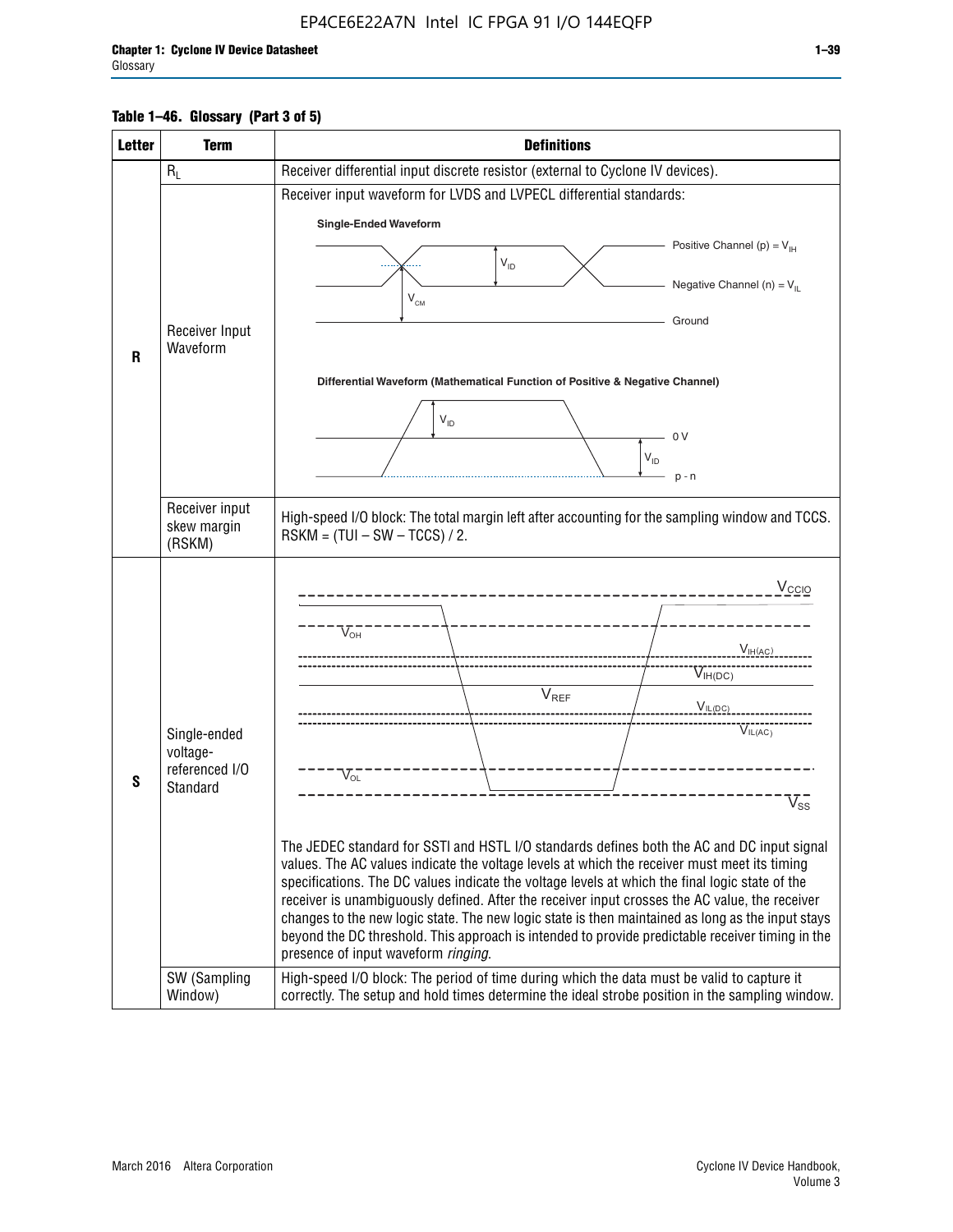| <b>Letter</b> | <b>Term</b>                           | <b>Definitions</b>                                                                                                                                                                                                                                                                                                                                                                        |  |  |  |  |  |  |  |  |
|---------------|---------------------------------------|-------------------------------------------------------------------------------------------------------------------------------------------------------------------------------------------------------------------------------------------------------------------------------------------------------------------------------------------------------------------------------------------|--|--|--|--|--|--|--|--|
|               | $t_{\rm C}$                           | High-speed receiver and transmitter input and output clock period.                                                                                                                                                                                                                                                                                                                        |  |  |  |  |  |  |  |  |
|               | Channel-to-<br>channel-skew<br>(TCCS) | High-speed I/O block: The timing difference between the fastest and slowest output edges,<br>including $t_{c0}$ variation and clock skew. The clock is included in the TCCS measurement.                                                                                                                                                                                                  |  |  |  |  |  |  |  |  |
|               | $t_{\mathsf{cin}}$                    | Delay from the clock pad to the I/O input register.                                                                                                                                                                                                                                                                                                                                       |  |  |  |  |  |  |  |  |
|               | $t_{CO}$                              | Delay from the clock pad to the I/O output.                                                                                                                                                                                                                                                                                                                                               |  |  |  |  |  |  |  |  |
|               | $t_{\text{cout}}$                     | Delay from the clock pad to the I/O output register.                                                                                                                                                                                                                                                                                                                                      |  |  |  |  |  |  |  |  |
|               | t <sub>DUTY</sub>                     | High-speed I/O block: Duty cycle on high-speed transmitter output clock.                                                                                                                                                                                                                                                                                                                  |  |  |  |  |  |  |  |  |
|               | $t_{FALL}$                            | Signal high-to-low transition time (80-20%).                                                                                                                                                                                                                                                                                                                                              |  |  |  |  |  |  |  |  |
|               | $t_{H}$                               | Input register hold time.                                                                                                                                                                                                                                                                                                                                                                 |  |  |  |  |  |  |  |  |
|               | <b>Timing Unit</b><br>Interval (TUI)  | High-speed I/O block: The timing budget allowed for skew, propagation delays, and data<br>sampling window. (TUI = $1/($ Receiver Input Clock Frequency Multiplication Factor) = $tC/w$ ).                                                                                                                                                                                                 |  |  |  |  |  |  |  |  |
|               | t <sub>INJITTER</sub>                 | Period jitter on the PLL clock input.                                                                                                                                                                                                                                                                                                                                                     |  |  |  |  |  |  |  |  |
|               | t <sub>outjitter_dedclk</sub>         | Period jitter on the dedicated clock output driven by a PLL.                                                                                                                                                                                                                                                                                                                              |  |  |  |  |  |  |  |  |
|               | t <sub>outjitter_io</sub>             | Period jitter on the general purpose I/O driven by a PLL.                                                                                                                                                                                                                                                                                                                                 |  |  |  |  |  |  |  |  |
|               | $t_{\sf pllcin}$                      | Delay from the PLL inclk pad to the I/O input register.                                                                                                                                                                                                                                                                                                                                   |  |  |  |  |  |  |  |  |
| Τ             | t <sub>plicout</sub>                  | Delay from the PLL inclk pad to the I/O output register.                                                                                                                                                                                                                                                                                                                                  |  |  |  |  |  |  |  |  |
|               | Transmitter<br>Output<br>Waveform     | Transmitter output waveforms for the LVDS, mini-LVDS, PPDS and RSDS Differential I/O<br>Standards:<br><b>Single-Ended Waveform</b><br>Positive Channel (p) = $V_{OH}$<br><b>V<sub>OD</sub></b><br>Negative Channel (n) = $V_{OL}$<br>$\rm V_{OS}$<br>Ground<br>Differential Waveform (Mathematical Function of Positive & Negative Channel)<br>$V_{OD}$<br>0 V<br>$\rm V_{OD}$<br>$p - n$ |  |  |  |  |  |  |  |  |
|               | $t_{\text{RISE}}$                     | Signal low-to-high transition time (20-80%).                                                                                                                                                                                                                                                                                                                                              |  |  |  |  |  |  |  |  |
|               | $t_{\scriptstyle\text{SU}}$           | Input register setup time.                                                                                                                                                                                                                                                                                                                                                                |  |  |  |  |  |  |  |  |
| U             |                                       |                                                                                                                                                                                                                                                                                                                                                                                           |  |  |  |  |  |  |  |  |

#### **Table 1–46. Glossary (Part 4 of 5)**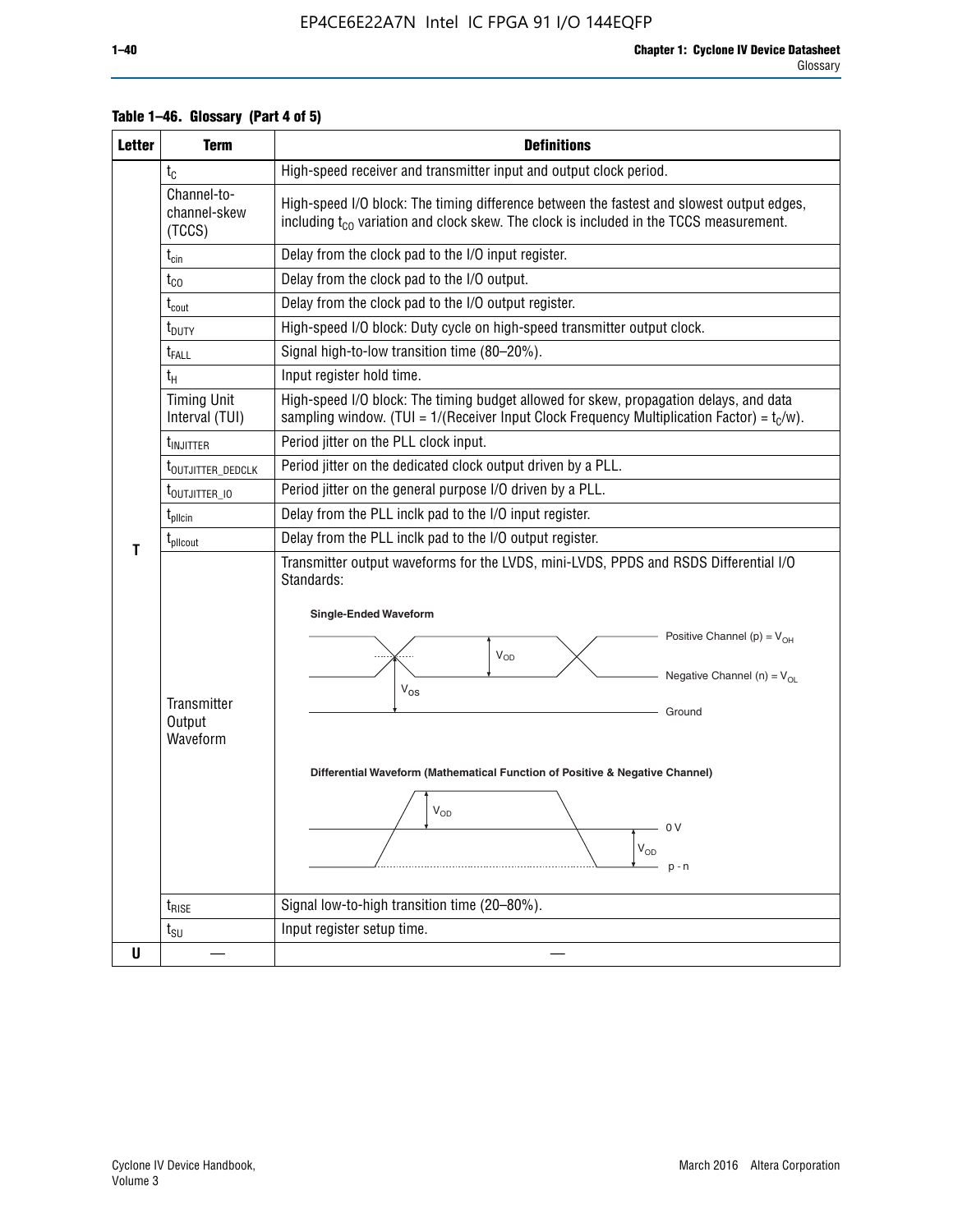#### **Table 1–46. Glossary (Part 5 of 5)**

| <b>Letter</b> | <b>Term</b>             | <b>Definitions</b>                                                                                                                                                                                |
|---------------|-------------------------|---------------------------------------------------------------------------------------------------------------------------------------------------------------------------------------------------|
|               | $V_{CM(DC)}$            | DC common mode input voltage.                                                                                                                                                                     |
|               | $V_{DIF(AC)}$           | AC differential input voltage: The minimum AC input differential voltage required for switching.                                                                                                  |
|               | $V_{DIF(DC)}$           | DC differential input voltage: The minimum DC input differential voltage required for switching.                                                                                                  |
|               | V <sub>ICM</sub>        | Input common mode voltage: The common mode of the differential signal at the receiver.                                                                                                            |
|               | $V_{ID}$                | Input differential voltage swing: The difference in voltage between the positive and<br>complementary conductors of a differential transmission at the receiver.                                  |
|               | $V_{\text{IH}}$         | Voltage input high: The minimum positive voltage applied to the input that is accepted by the<br>device as a logic high.                                                                          |
|               | $V_{IH(AC)}$            | High-level AC input voltage.                                                                                                                                                                      |
|               | $V_{IH(DC)}$            | High-level DC input voltage.                                                                                                                                                                      |
|               | $V_{IL}$                | Voltage input low: The maximum positive voltage applied to the input that is accepted by the<br>device as a logic low.                                                                            |
|               | $V_{IL(AC)}$            | Low-level AC input voltage.                                                                                                                                                                       |
|               | $V_{IL(DC)}$            | Low-level DC input voltage.                                                                                                                                                                       |
|               | $V_{\text{IN}}$         | DC input voltage.                                                                                                                                                                                 |
|               | $V_{OCM}$               | Output common mode voltage: The common mode of the differential signal at the transmitter.                                                                                                        |
| $\mathbf{V}$  | $V_{OD}$                | Output differential voltage swing: The difference in voltage between the positive and<br>complementary conductors of a differential transmission at the transmitter. $V_{OD} = V_{OH} - V_{OL}$ . |
|               | $V_{OH}$                | Voltage output high: The maximum positive voltage from an output that the device considers is<br>accepted as the minimum positive high level.                                                     |
|               | $V_{OL}$                | Voltage output low: The maximum positive voltage from an output that the device considers is<br>accepted as the maximum positive low level.                                                       |
|               | $V_{OS}$                | Output offset voltage: $V_{OS} = (V_{OH} + V_{OL}) / 2$ .                                                                                                                                         |
|               | $V_{OX (AC)}$           | AC differential output cross point voltage: the voltage at which the differential output signals<br>must cross.                                                                                   |
|               | V <sub>REF</sub>        | Reference voltage for the SSTL and HSTL I/O standards.                                                                                                                                            |
|               | $V_{REF\,(AC)}$         | AC input reference voltage for the SSTL and HSTL I/O standards. $V_{REF(AC)} = V_{REF(DC)} +$ noise. The<br>peak-to-peak AC noise on $V_{REF}$ must not exceed 2% of $V_{REF(DC)}$ .              |
|               | $V_{REF(DC)}$           | DC input reference voltage for the SSTL and HSTL I/O standards.                                                                                                                                   |
|               | $V_{\text{SWING (AC)}}$ | AC differential input voltage: AC input differential voltage required for switching. For the SSTL<br>differential I/O standard, refer to Input Waveforms.                                         |
|               | $V_{SWING (DC)}$        | DC differential input voltage: DC input differential voltage required for switching. For the SSTL<br>differential I/O standard, refer to Input Waveforms.                                         |
|               | $V_{TT}$                | Termination voltage for the SSTL and HSTL I/O standards.                                                                                                                                          |
|               | $V_{X(AC)}$             | AC differential input cross point voltage: The voltage at which the differential input signals must<br>cross.                                                                                     |
| W             |                         |                                                                                                                                                                                                   |
| X             |                         |                                                                                                                                                                                                   |
| Υ             |                         |                                                                                                                                                                                                   |
| Z             |                         |                                                                                                                                                                                                   |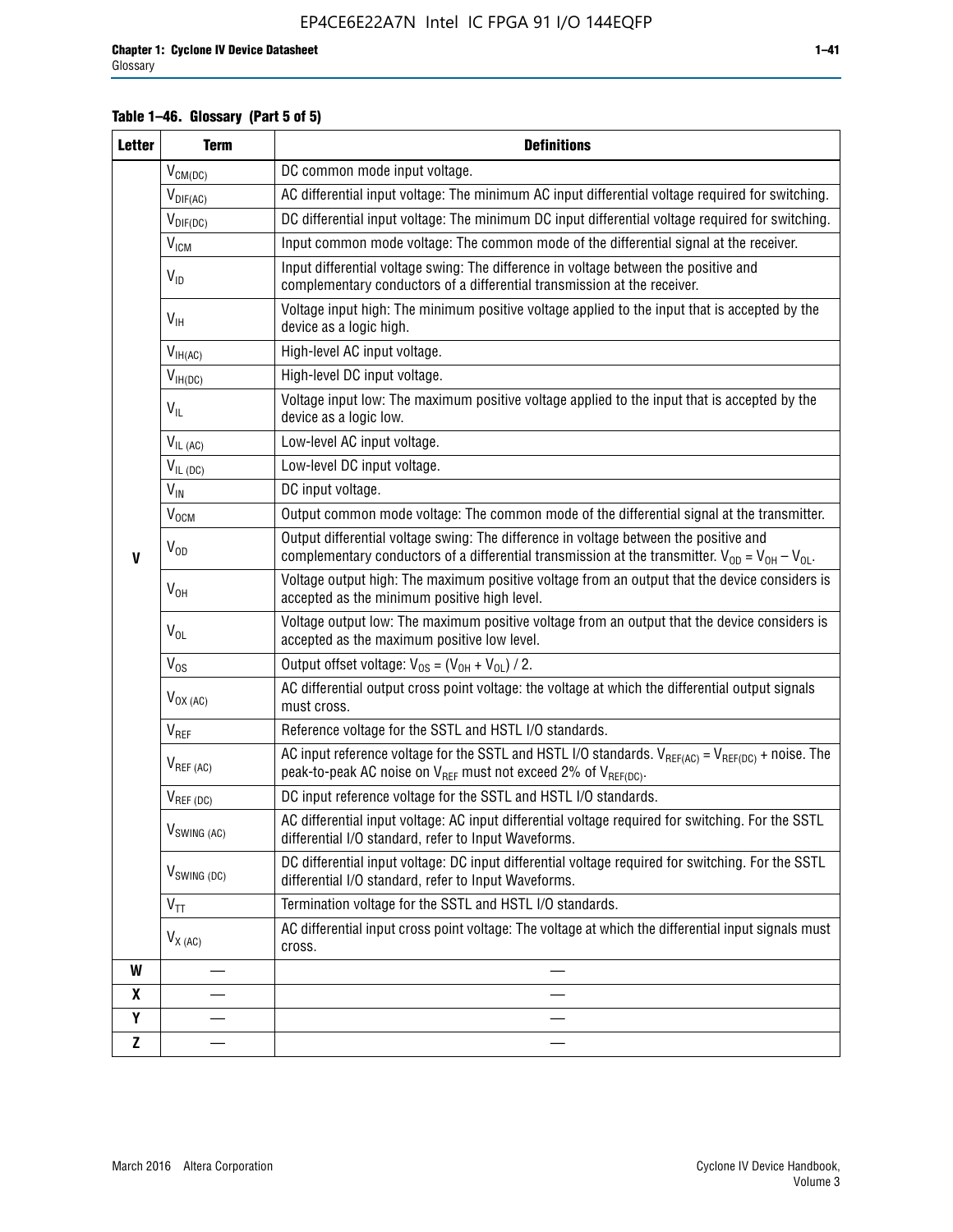## **Document Revision History**

Table 1–47 lists the revision history for this chapter.

| <b>Date</b>      | <b>Version</b> | <b>Changes</b>                                                                                                                                                                                                                            |
|------------------|----------------|-------------------------------------------------------------------------------------------------------------------------------------------------------------------------------------------------------------------------------------------|
| March 2016       | 2.0            | Updated note (5) in Table $1-21$ to remove support for the N148 package.                                                                                                                                                                  |
| October 2014     | 1.9            | Updated maximum value for $V_{CCD, PL}$ in Table 1-1.                                                                                                                                                                                     |
|                  |                | Removed extended temperature note in Table 1-3.                                                                                                                                                                                           |
| December 2013    | 1.8            | Updated Table 1-21 by adding Note (15).                                                                                                                                                                                                   |
| May 2013         | 1.7            | Updated Table 1-15 by adding Note (4).                                                                                                                                                                                                    |
| October 2012     | 1.6            | <b>D</b> Updated the maximum value for $V_1$ , $V_{CCD\_PLL}$ , $V_{CC10}$ , $V_{CC\_CLKIN}$ , $V_{CCH\_GXB}$ , and $V_{CCA\_GXB}$<br>Table $1-1$ .                                                                                       |
|                  |                | $\blacksquare$ Updated Table 1-11 and Table 1-22.                                                                                                                                                                                         |
|                  |                | $\blacksquare$ Updated Table 1-21 to include peak-to-peak differential input voltage for the<br>Cyclone IV GX transceiver input reference clock.                                                                                          |
|                  |                | $\blacksquare$ Updated Table 1-29 to include the typical DCLK value.                                                                                                                                                                      |
|                  |                | <b>Updated the minimum f<sub>HSCLK</sub></b> value in Table 1-31, Table 1-32, Table 1-33,<br>Table 1-34, and Table 1-35.                                                                                                                  |
| November 2011    | 1.5            | • Updated "Maximum Allowed Overshoot or Undershoot Voltage", "Operating<br>Conditions", and "PLL Specifications" sections.                                                                                                                |
|                  |                | ■ Updated Table 1-2, Table 1-3, Table 1-4, Table 1-5, Table 1-8, Table 1-9,<br>Table 1-15, Table 1-18, Table 1-19, and Table 1-21.                                                                                                        |
|                  |                | ■ Updated Figure $1-1$ .                                                                                                                                                                                                                  |
|                  | 1.4            | Updated for the Quartus II software version 10.1 release.                                                                                                                                                                                 |
| December 2010    |                | $\blacksquare$ Updated Table 1-21 and Table 1-25.                                                                                                                                                                                         |
|                  |                | $\blacksquare$ Minor text edits.                                                                                                                                                                                                          |
|                  | 1.3            | Updated for the Quartus II software version 10.0 release:                                                                                                                                                                                 |
|                  |                | Updated Table 1-3, Table 1-4, Table 1-21, Table 1-25, Table 1-28, Table 1-30,<br>Table 1-40, Table 1-41, Table 1-42, Table 1-43, Table 1-44, and Table 1-45.                                                                              |
| <b>July 2010</b> |                | ■ Updated Figure $1-2$ and Figure $1-3$ .                                                                                                                                                                                                 |
|                  |                | Removed SW Requirement and TCCS for Cyclone IV Devices tables.                                                                                                                                                                            |
|                  |                | $\blacksquare$ Minor text edits.                                                                                                                                                                                                          |
|                  | 1.2            | Updated to include automotive devices:                                                                                                                                                                                                    |
| March 2010       |                | • Updated the "Operating Conditions" and "PLL Specifications" sections.                                                                                                                                                                   |
|                  |                | $\blacksquare$ Updated Table 1-1, Table 1-8, Table 1-9, Table 1-21, Table 1-26, Table 1-27,<br>Table 1-31, Table 1-32, Table 1-33, Table 1-34, Table 1-35, Table 1-36,<br>Table 1-37, Table 1-38, Table 1-40, Table 1-42, and Table 1-43. |
|                  |                | Added Table 1-5 to include ESD for Cyclone IV devices GPIOs and HSSI I/Os.                                                                                                                                                                |
|                  |                | Added Table 1-44 and Table 1-45 to include IOE programmable delay for<br>Cyclone IV E 1.2 V core voltage devices.                                                                                                                         |
|                  |                | Minor text edits.                                                                                                                                                                                                                         |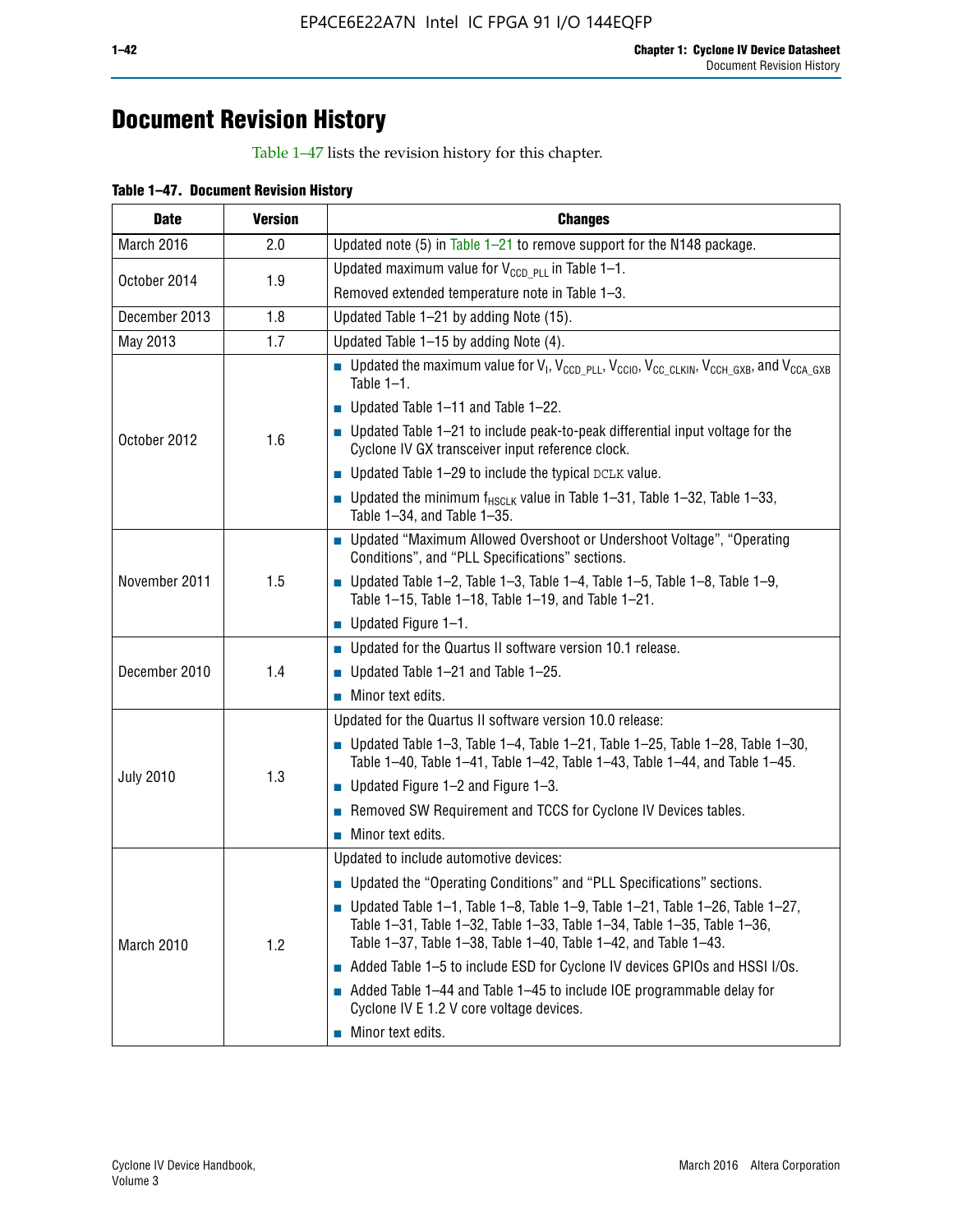#### **Table 1–47. Document Revision History**

| <b>Date</b>   | <b>Version</b> | <b>Changes</b>                                                                                                                                                                          |
|---------------|----------------|-----------------------------------------------------------------------------------------------------------------------------------------------------------------------------------------|
| February 2010 | 1.1            | Updated Table 1-3 through Table 1-44 to include information for Cyclone IV E<br>devices and Cyclone IV GX devices for Quartus II software version 9.1 SP1 release.<br>Minor text edits. |
| November 2009 | 1.0            | Initial release.                                                                                                                                                                        |